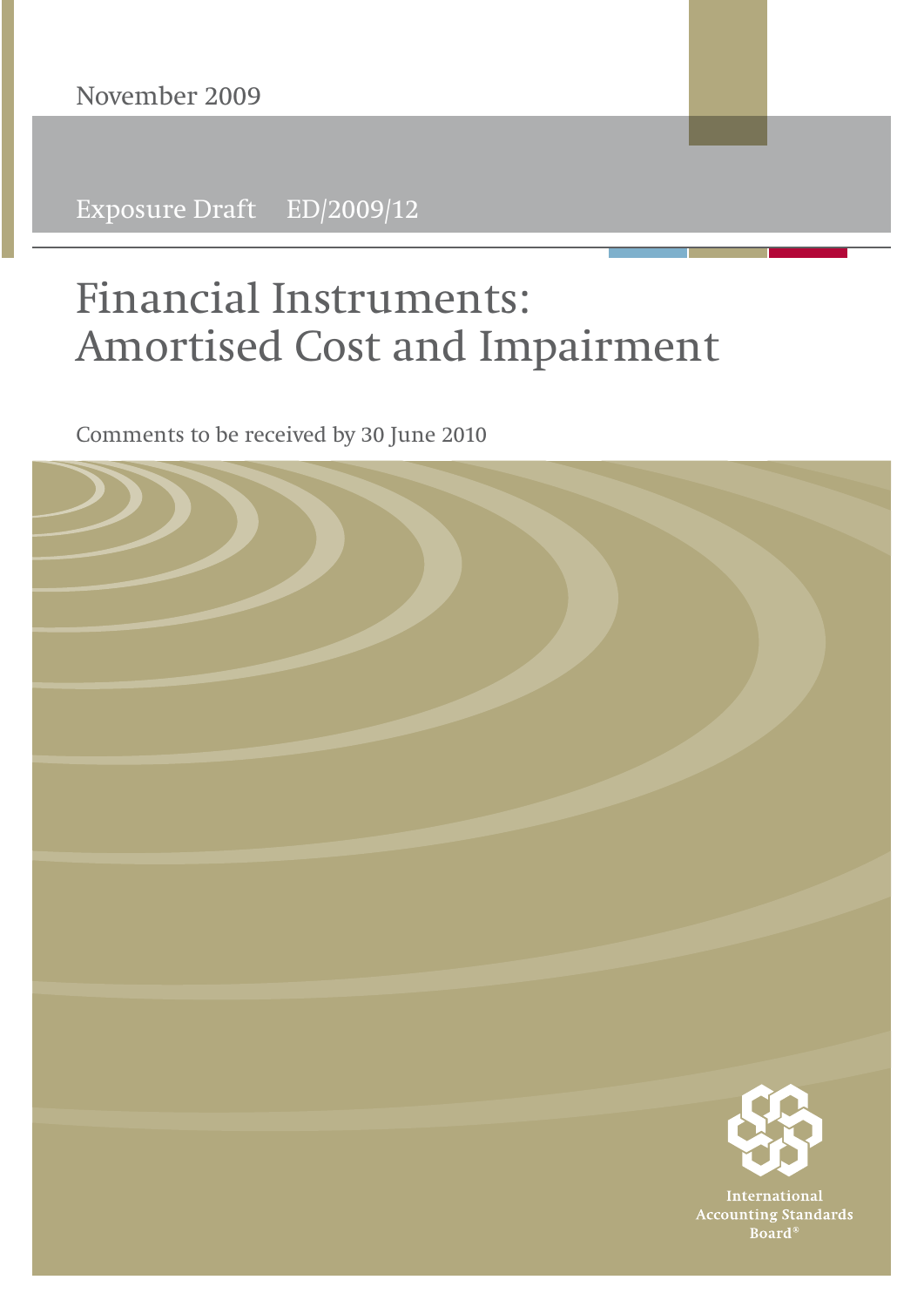## **Exposure Draft FINANCIAL INSTRUMENTS: AMORTISED COST AND IMPAIRMENT**

Comments to be received by 30 June 2010

**ED/2009/12**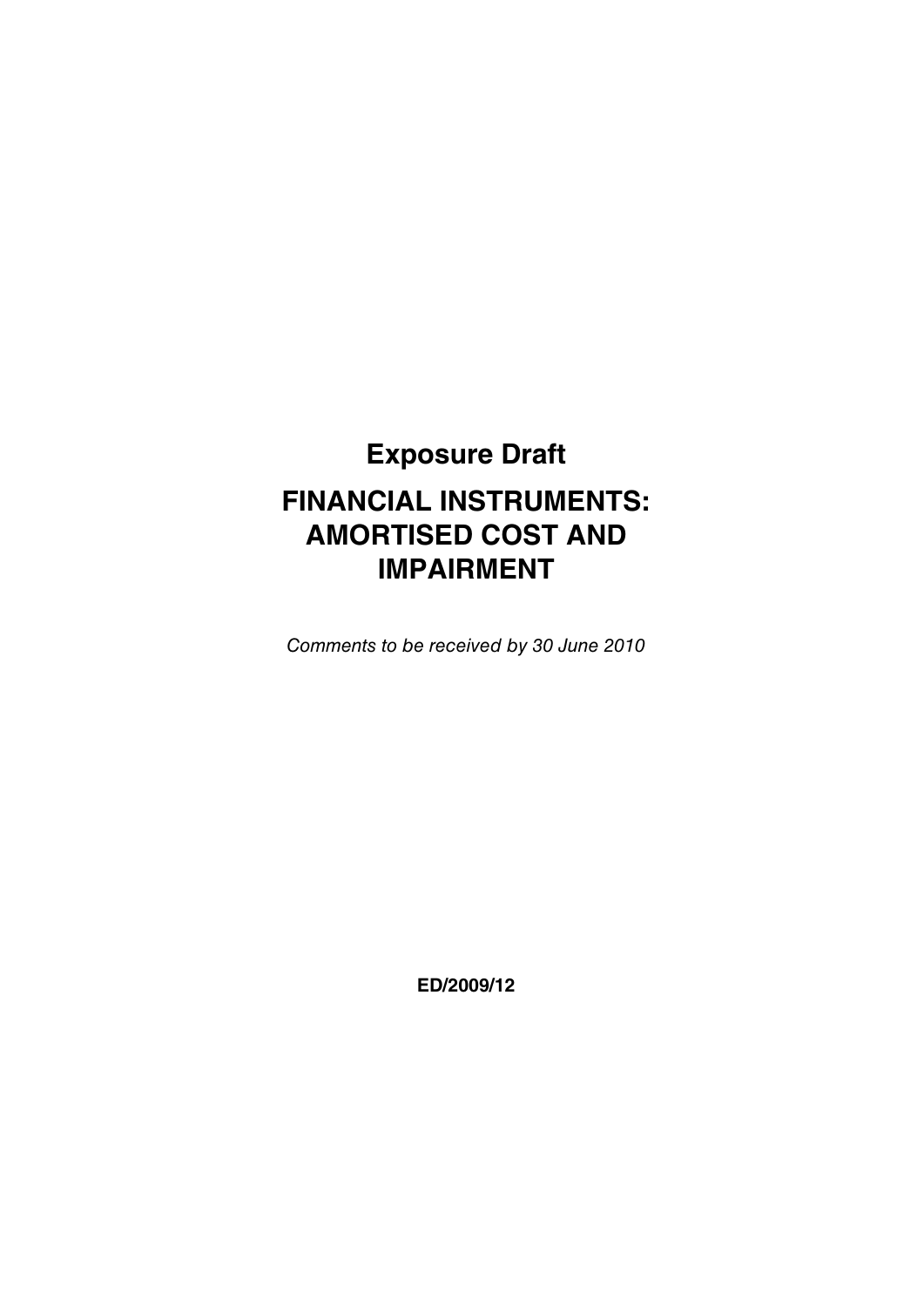This exposure draft *Financial Instruments: Amortised Cost and Impairment* is published by the International Accounting Standards Board (IASB) for comment only. The proposals may be modified in the light of the comments received before being issued as an International Financial Reporting Standard (IFRS). Comments on the draft IFRS and its accompanying documents should be submitted in writing so as to be received by **30 June 2010.** Respondents are asked to send their comments electronically to the IASB website (www.iasb.org), using the 'Open to Comment' page.

All responses will be put on the public record unless the respondent requests confidentiality. However, such requests will not normally be granted unless supported by good reason, such as commercial confidence.

The IASB, the International Accounting Standards Committee Foundation (IASCF), the authors and the publishers do not accept responsibility for loss caused to any person who acts or refrains from acting in reliance on the material in this publication, whether such loss is caused by negligence or otherwise.

Copyright  $©$  2009 IASCF

ISBN for this part: 978-1-907026-44-7

ISBN for complete publication (set of two parts): 978-1-907026-43-0

All rights reserved. Copies of the draft IFRS and its accompanying documents may be made for the purpose of preparing comments to be submitted to the IASB, provided such copies are for personal or intra-organisational use only and are not sold or disseminated and provided each copy acknowledges the IASCF's copyright and sets out the IASB's address in full. Otherwise, no part of this publication may be translated, reprinted or reproduced or utilised in any form either in whole or in part or by any electronic, mechanical or other means, now known or hereafter invented, including photocopying and recording, or in any information storage and retrieval system, without prior permission in writing from the IASCF.



Accounting Standards

The IASB logo/the IASCF logo/'Hexagon Device', the IASC Foundation Education logo, 'IASC Foundation', '*e*IFRS', 'IAS', 'IASB', 'IASC', 'IASCF', 'IASs', 'IFRIC', 'IFRS', 'IFRSs', 'International Accounting Standards', 'International Financial Reporting Standards' and 'SIC' are Trade Marks of the IASCF.

**Additional copies of this publication may be obtained from: IASC Foundation Publications Department, 1st Floor, 30 Cannon Street, London EC4M 6XH, United Kingdom. Tel: +44 (0)20 7332 2730 Fax: +44 (0)20 7332 2749 Email: publications@iasb.org Web: www.iasb.org**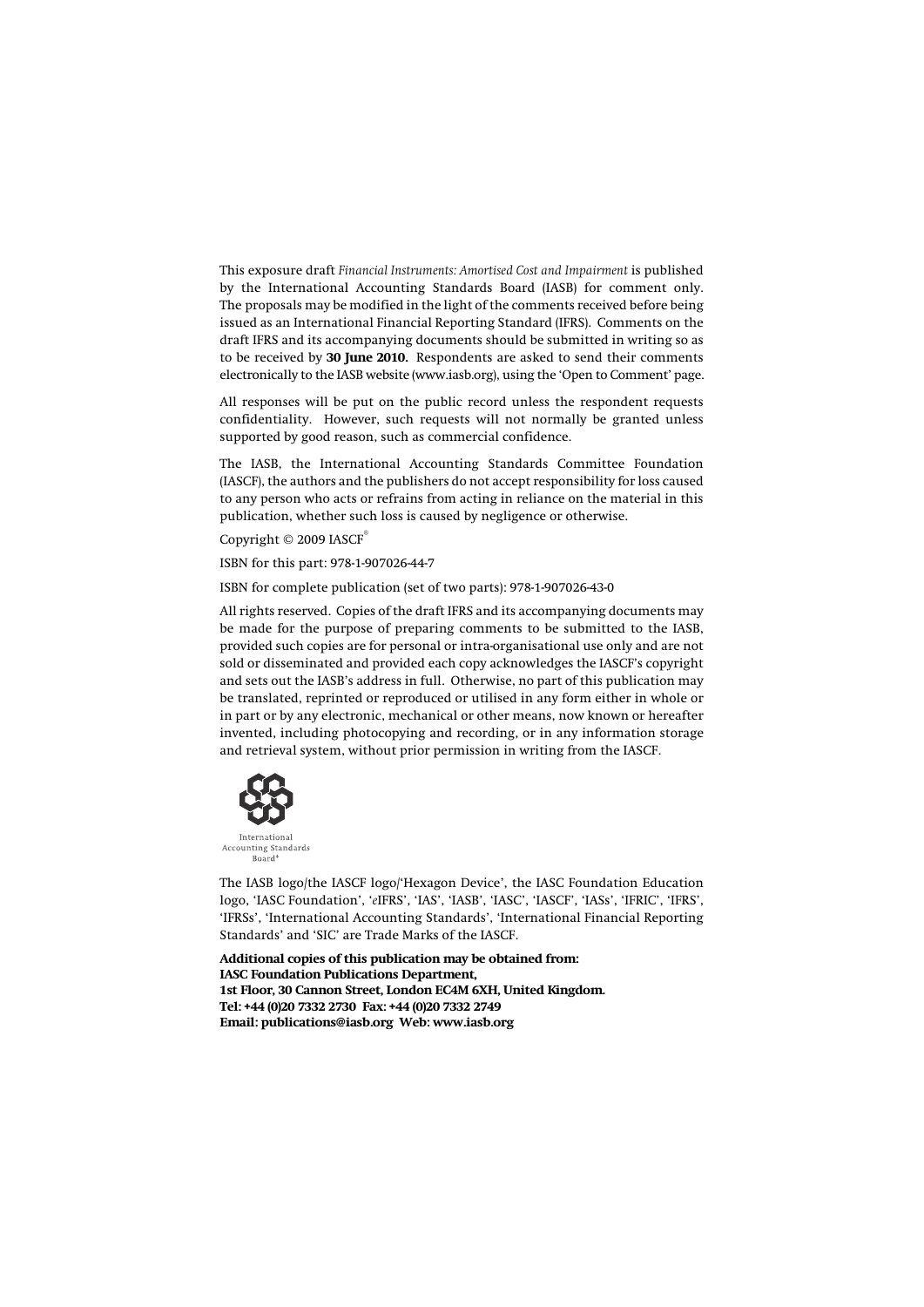### **CONTENTS**

paragraphs **INTRODUCTION AND INVITATION TO COMMENT INTERIODUCTION AND INVITATION TO COMMENT [DRAFT] INTERNATIONAL FINANCIAL REPORTING STANDARD X**  *FINANCIAL INSTRUMENTS: AMORTISED COST AND IMPAIRMENT* **OBJECTIVE 1 SCOPE 2 SUBSEQUENT MEASUREMENT AT AMORTISED COST 3–10 Objective of amortised cost measurement 3–5 Measurement principles 6–10 PRESENTATION AND DISCLOSURE 11–22** Objective of presentation and disclosure 11–12 **Presentation** 13 **Disclosure 14** Classes of financial instruments and level of disclosure 14 **Allowance account 15 Estimates and changes in estimates 16–19 Stress testing 20 Credit quality of financial assets 21 Origination and maturity (vintage) information 22 EFFECTIVE DATE AND TRANSITION 23–29 Effective date** 23 **Transition 24–27 Disclosure 28–29 APPENDICES**

- **A Defined terms**
- **B Application guidance**
- **C Amendments to other IFRSs**

**APPROVAL BY THE BOARD OF**  *FINANCIAL INSTRUMENTS: AMORTISED COST AND IMPAIRMENT*

**[DRAFT] AMENDMENTS TO THE GUIDANCE ON OTHER IFRSs**

**BASIS FOR CONCLUSIONS** (see separate booklet)

**ALTERNATIVE VIEW ON EXPOSURE DRAFT** (see separate booklet)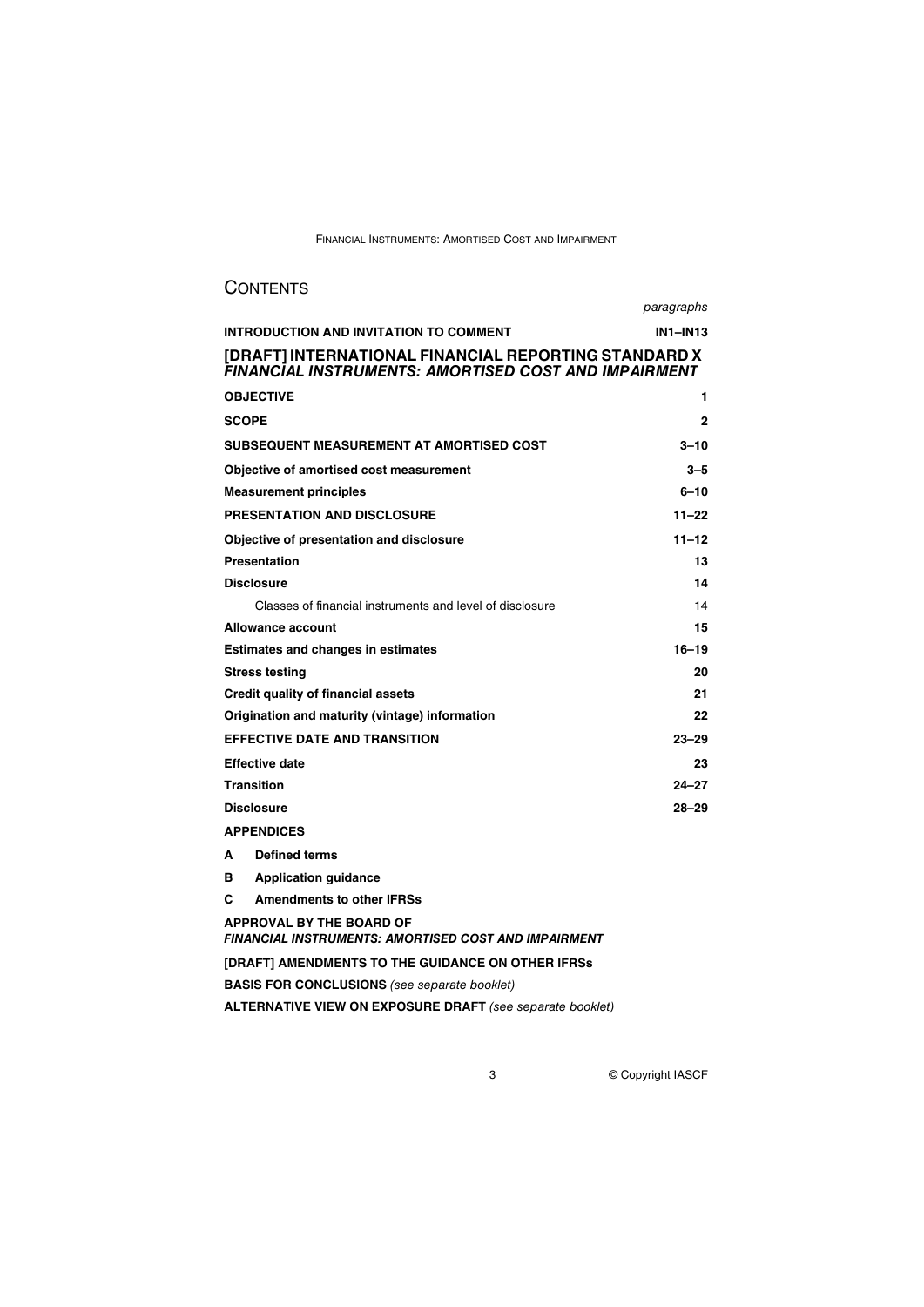### **Introduction and invitation to comment**

### **Reasons for publishing the exposure draft**

- IN1 IAS 39 *Financial Instruments: Recognition and Measurement* sets out the requirements for recognising and measuring financial assets, financial liabilities and some contracts to buy or sell non-financial items. The International Accounting Standards Board inherited IAS 39 from its predecessor body, the International Accounting Standards Committee.
- IN2 Many users of financial statements and other interested parties have told the Board that the requirements in IAS 39 are difficult to understand, apply and interpret. They have urged the Board to develop a new standard of financial reporting for financial instruments that is principle-based and less complex. Although the Board has amended IAS 39 several times to clarify requirements, add guidance and eliminate internal inconsistencies, it has not previously undertaken a fundamental reconsideration of reporting for financial instruments.
- IN3 In October 2008, as part of a joint approach to dealing with the reporting issues arising from the global financial crisis, the Board joined with the US Financial Accounting Standards Board (FASB) in setting up the Financial Crisis Advisory Group (FCAG). The FCAG was asked to consider how improvements in financial reporting could help enhance investor confidence in financial markets. The FCAG published a report in July 2009. In that report the FCAG identified delayed recognition of losses associated with loans (and other financial instruments) and the complexity of multiple impairment approaches as primary weaknesses in accounting standards and their application. One of the FCAG's recommendations was to explore alternatives to the incurred loss model that use more forward-looking information.
- IN4 Earlier, in April 2009, in response to the input received as a result of their work responding to the global financial crisis, and following the conclusions of the G20 leaders and the recommendations of international bodies such as the Financial Stability Board, the Board with the FASB announced an accelerated timetable for replacing their respective financial instruments standards.

### **The IASB's approach to replacing IAS 39**

IN5 The Board noted requests from interested parties that the accounting for financial instruments should be improved quickly. The G20 leaders recommended that the Board take action by the end of 2009 to improve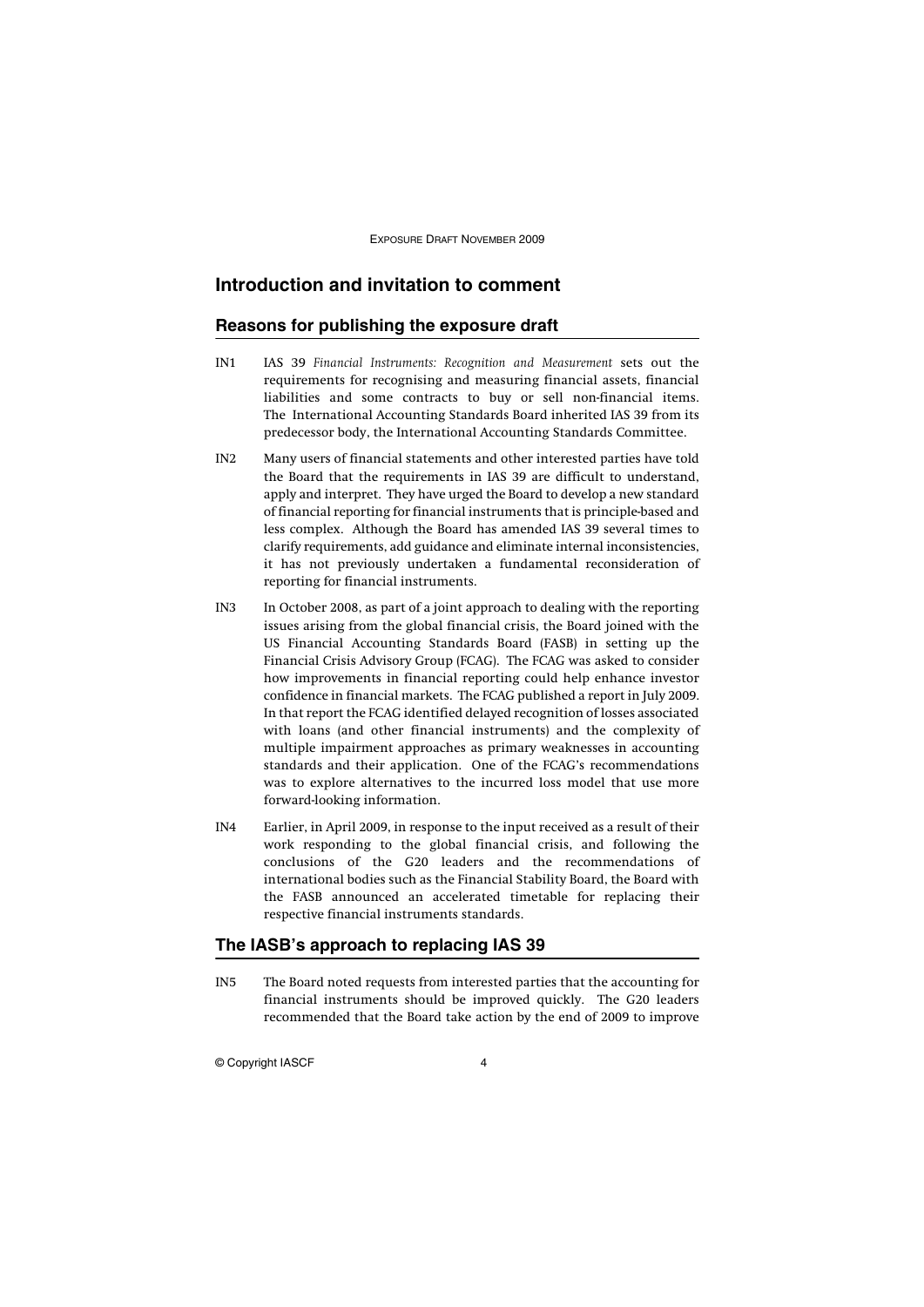and simplify the accounting requirements for financial instruments. To achieve this, the Board divided its project to replace IAS 39 into three main phases. As the Board completes each phase, it will delete the relevant portions of IAS 39 and, along with its current project on the derecognition of financial instruments, create an IFRS that will eventually replace IAS 39. The Board published an exposure draft on derecognition in March 2009. As part of the first phase of replacing IAS 39 the Board published an exposure draft on classification and measurement in July 2009.

- IN6 This exposure draft proposes requirements for how to include credit loss expectations in the amortised cost measurement of financial assets. The Board decided to address this aspect as the second phase because the classification and measurement decisions from the first phase form the foundation for the measurement basis (including impairment). Moreover, as a result of its deliberations on impairment the Board decided to seek input on the feasibility and operational aspects of the expected cash flow approach before publishing an exposure draft. In June 2009 a Request for Information was posted on the IASB's website inviting views from interested parties by 1 September 2009. The IASB staff also obtained additional input on operational aspects through an extensive outreach programme.
- IN7 Responses to the Request for Information and the outreach programme particularly highlighted the difficulty of deriving estimates of expected cash flows over the life of the financial asset, which requires using historical data that might be difficult to obtain or not exist. However, the Board observed that estimation uncertainty and the necessity for management to use significant assumptions and judgement are not unique to the estimates of expected cash flows for the purpose of amortised cost measurement of financial instruments. IAS 1 *Presentation of Financial Statements* sets out several examples in the section about sources of estimation uncertainty. For example, other areas of financial reporting that often necessitate estimates involving management's difficult, subjective or complex judgement include estimating the recoverable amount of non-financial assets, provisions dependent on the outcome of litigation, restoration or decommissioning obligations that relate to actions that will be taken decades after the measurement date reflecting technology that will be available in the future, insurance obligations and pension obligations. The Board also noted that deriving fair values when observable market prices are not available also requires significant assumptions and judgement. The Board plans to seek the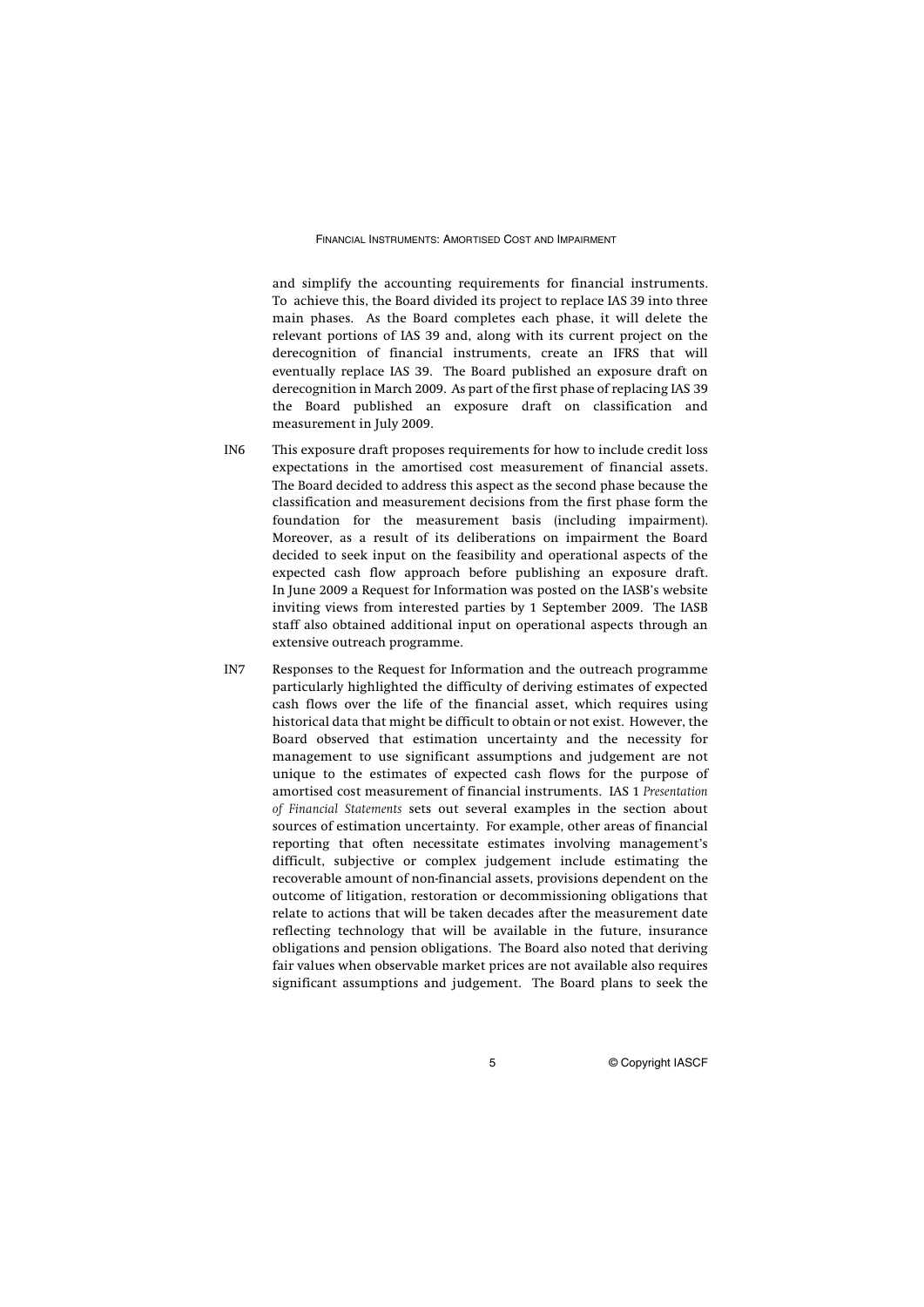advice of an expert advisory panel (see paragraph IN12) on the nature and extent of guidance necessary to derive the estimates of expected cash flows over the life of a financial asset.

IN8 This exposure draft also addresses some of the concerns that the FCAG identified in its report. The proposed requirements would use more forward-looking information than the incurred loss model. They would also result in earlier recognition of credit losses because they avoid the delay resulting from the 'loss event' threshold of the incurred loss model.

### **Presentation of the contents of this exposure draft**

- IN9 The proposals in this exposure draft would replace the amortised cost (including impairment) requirements in IAS 39 for financial instruments. The proposals would also result in consequential amendments to other IFRSs and to the guidance on those IFRSs. For the convenience of readers, all proposed amendments are set out in this booklet. The Basis for Conclusions is set out in a separate booklet.
- IN10 In order to promote discussion of the proposals, the publication of the exposure draft is accompanied by numerical examples of the calculation mechanics on the IASB website (in the section for the project to replace IAS 39, second phase regarding impairment of financial assets). The examples were prepared by the IASB staff and do not form part of this exposure draft.

### **Next steps**

- IN11 The Board plans to develop an IFRS from the proposals in this exposure draft. The Board expects that the IFRS will be published in 2010 and would be available for early application. However, the Board expects that the IFRS will not become mandatory until about three years after it is issued. This reflects the Board's acknowledgement that implementing the proposed approach would require a substantial lead-time.
- IN12 The Board also plans to form an expert advisory panel that will advise the Board on the operational aspects of implementing the proposals and help the Board to undertake some field testing. That panel would also help the Board identify further practical expedients.
- IN13 The Board and the FASB are committed to working together to develop a comprehensive standard to improve the measurement and reporting of financial instruments. The Board has chosen to complete the project in three phases. However, the FASB believes that it will be important to its constituents to be able to comment on a proposed standard including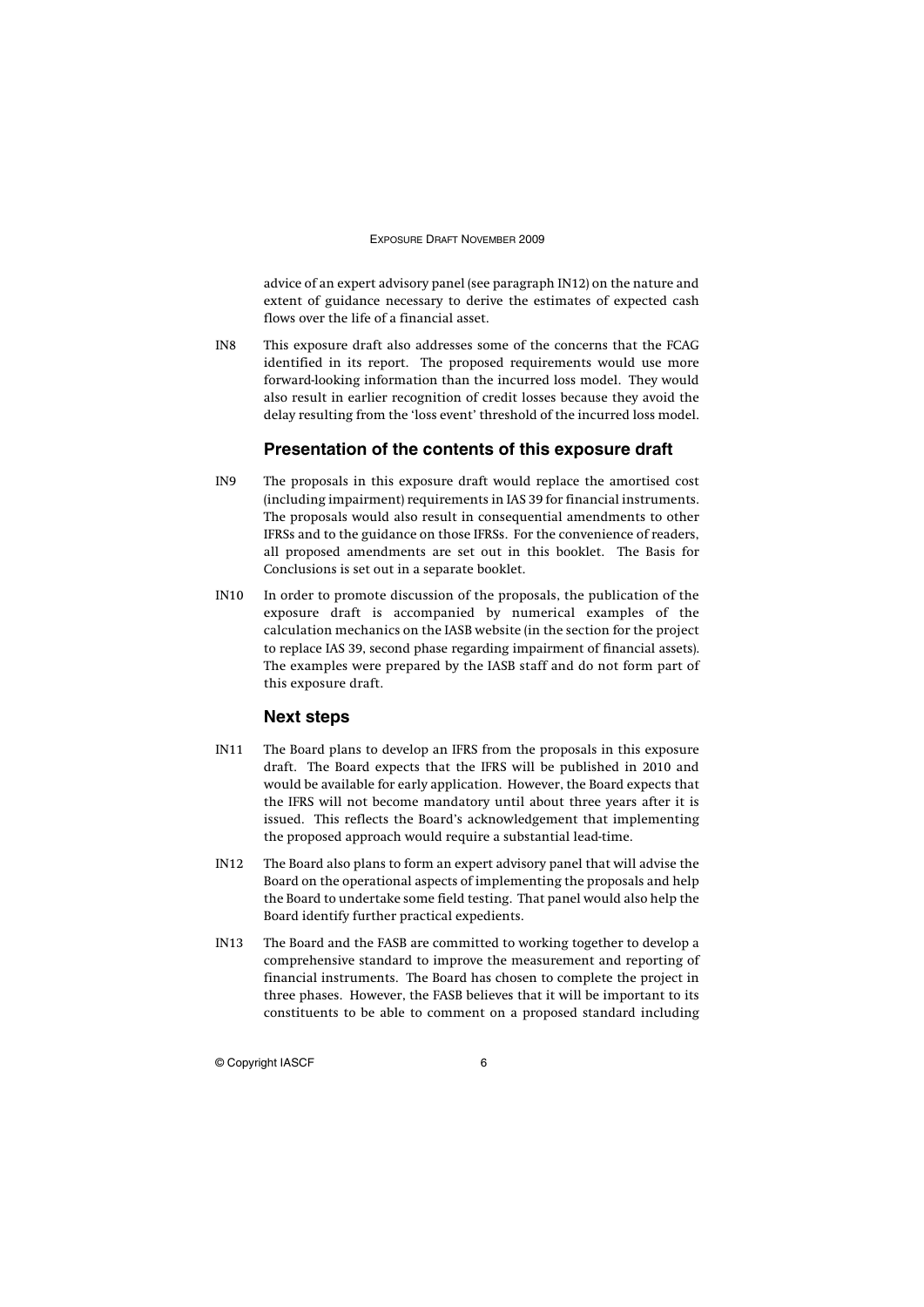classification, measurement, impairment and hedge accounting at the same time. It is not uncommon for the boards to deliberate separately on joint projects and then subsequently to reconcile any differences in their technical decisions.

### **Summary of the proposals and invitation to comment**

The Board invites comments on all matters in this exposure draft, and in particular on the questions set out in the following paragraphs. Respondents need not comment on all of the questions. Comments are most helpful if they:

- (a) respond to the questions as stated
- (b) indicate the specific paragraph or paragraphs to which the comments relate
- (c) contain a clear rationale
- (d) describe any alternatives the Board should consider.

The Board is not seeking comments on aspects of IAS 39 not addressed in this exposure draft.

Comments should be submitted in writing so as to be received no later than **30 June 2010**.

### **Objective of amortised cost measurement (paragraphs 3–5)**

The exposure draft proposes stating the objective of amortised cost measurement. The proposed description of the objective is 'to provide information about the effective return on a financial asset or financial liability by allocating interest revenue or interest expense over the expected life of the financial instrument.' The exposure draft further expands on that objective by clarifying:

- that amortised cost is a measurement that combines current cash flow information at each measurement date with a valuation of those cash flows that reflects conditions on initial recognition of the financial instrument; and
- the types of amounts that are allocated over the expected life of the financial instrument (including for a financial asset the initial estimate of expected credit losses).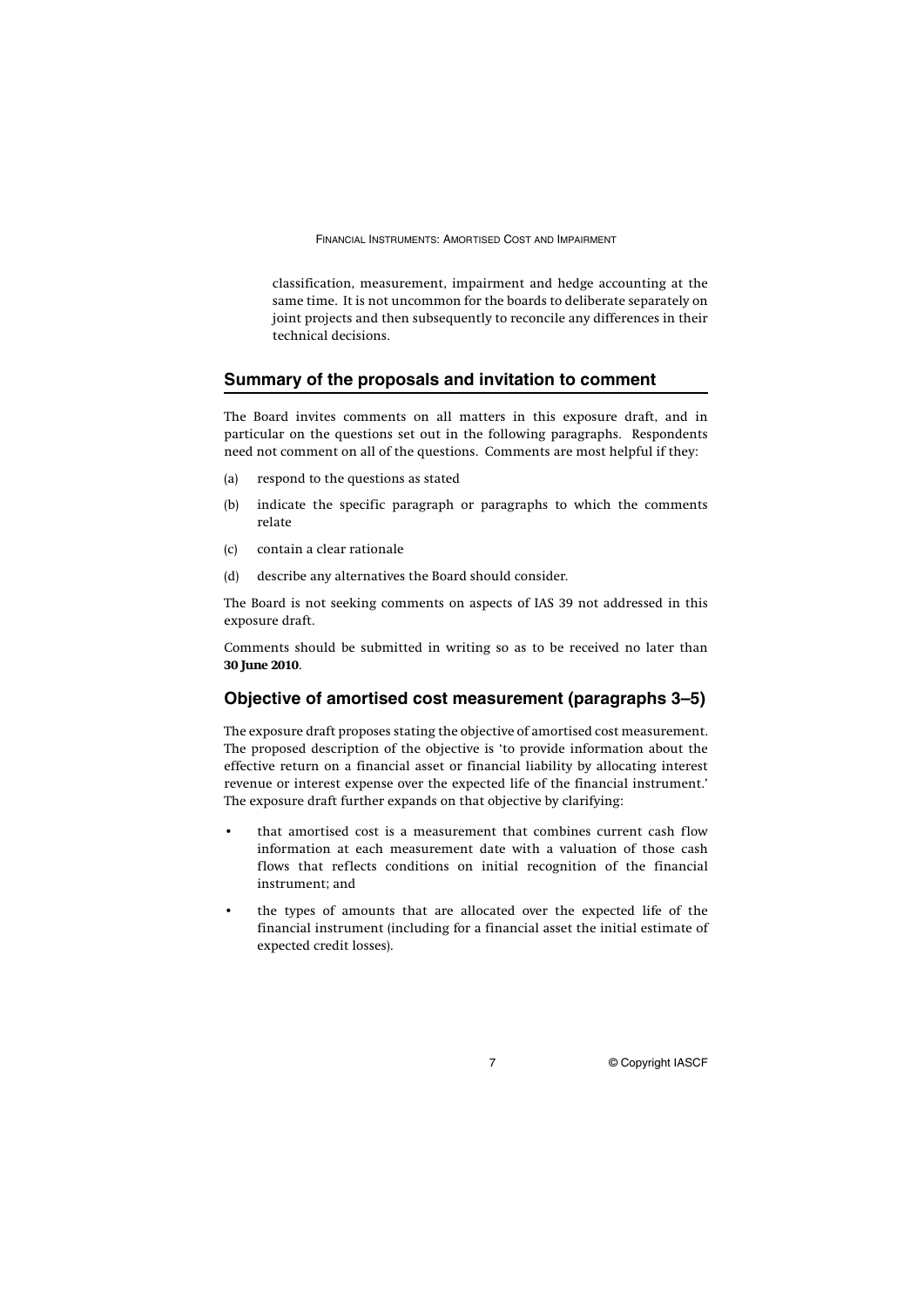### **Question 1**

Is the description of the objective of amortised cost measurement in the exposure draft clear? If not, how would you describe the objective and why?

### **Question 2**

Do you believe that the objective of amortised cost set out in the exposure draft is appropriate for that measurement category? If not, why? What objective would you propose and why?

### **Measurement principles (paragraphs 6–10)**

The exposure draft proposes to underpin the objective of amortised cost measurement with measurement principles. These are:

- (a) Amortised cost shall be calculated using the effective interest method. Hence, amortised cost is the present value of the expected cash flows over the remaining life of the financial instrument discounted using the effective interest rate.
- (b) The estimates of the cash flows are expected values at each measurement date. Hence, estimates of amounts and timing of cash flows are the probability-weighted possible outcomes.
- (c) The effective interest method is the allocation mechanism for interest revenue and interest expense. The effective interest rate used for this purpose reflects the nature of the financial instrument's interest (type of interest formula), ie what part of the contractual interest rate (if any) is reset.

The requirements in IAS 39 for calculating amortised cost and the effective interest rate are mainly included in the definition of terms and some paragraphs in the application guidance. The definitions in IAS 39 are, in essence, measurement guidance rather than a definition. Most of the guidance reflects application of the effective interest method to fixed rate instruments. The exposure draft would establish principles for the amortised cost calculation and elevate some guidance to the main body of the standard. The lengthy definitions in IAS 39 would be shortened. The measurement principles would apply to both fixed rate and variable rate instruments. Overall, the exposure draft would provide a more principle-based approach to establishing measurement requirements for amortised cost.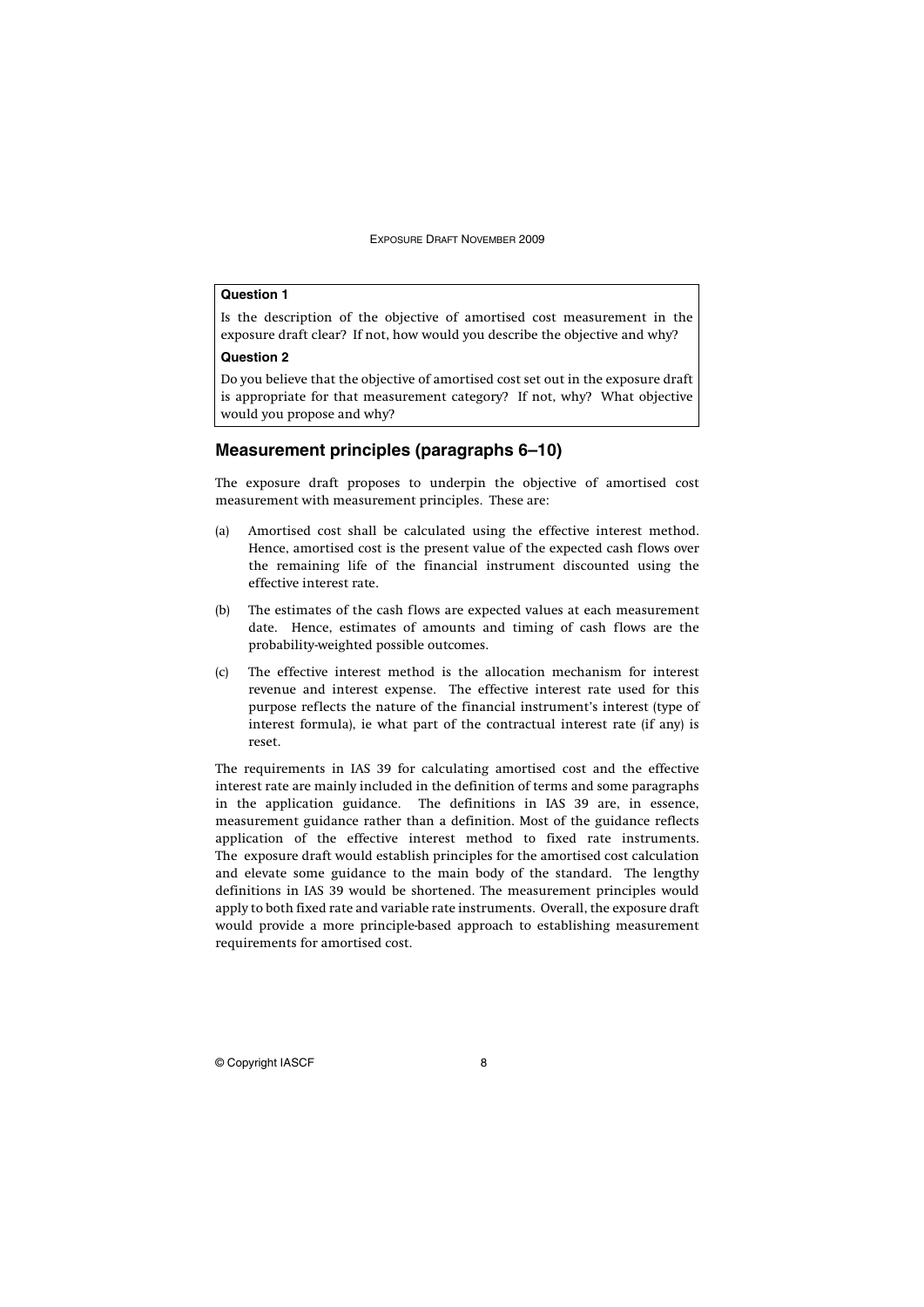### **Question 3**

Do you agree with the way that the exposure draft is drafted, which emphasises measurement principles accompanied by application guidance but which does not include implementation guidance or illustrative examples? If not, why? How would you prefer the standard to be drafted instead, and why?

### **Question 4**

- (a) Do you agree with the measurement principles set out in the exposure draft? If not, which of the measurement principles do you disagree with and why?
- (b) Are there any other measurement principles that should be added? If so, what are they and why should they be added?

### **Objective of presentation and disclosure (paragraphs 11 and 12)**

The exposure draft proposes stating the objective of presentation and disclosure in relation to financial instruments measured at amortised cost. The proposed description of the objective is providing 'information that enables users of the financial statements to evaluate the financial effect of interest revenue and expense, and the quality of financial assets including credit risk.' The exposure draft further emphasises the importance of explaining to users of the financial statements the overall effect on the entity's performance and financial position and the interaction between different aspects of the information provided (including a discussion of the causes of both that overall effect and any interaction between different aspects).

### **Question 5**

- (a) Is the description of the objective of presentation and disclosure in relation to financial instruments measured at amortised cost in the exposure draft clear? If not, how would you describe the objective and why?
- (b) Do you believe that the objective of presentation and disclosure in relation to financial instruments measured at amortised cost set out in the exposure draft is appropriate? If not, why? What objective would you propose and why?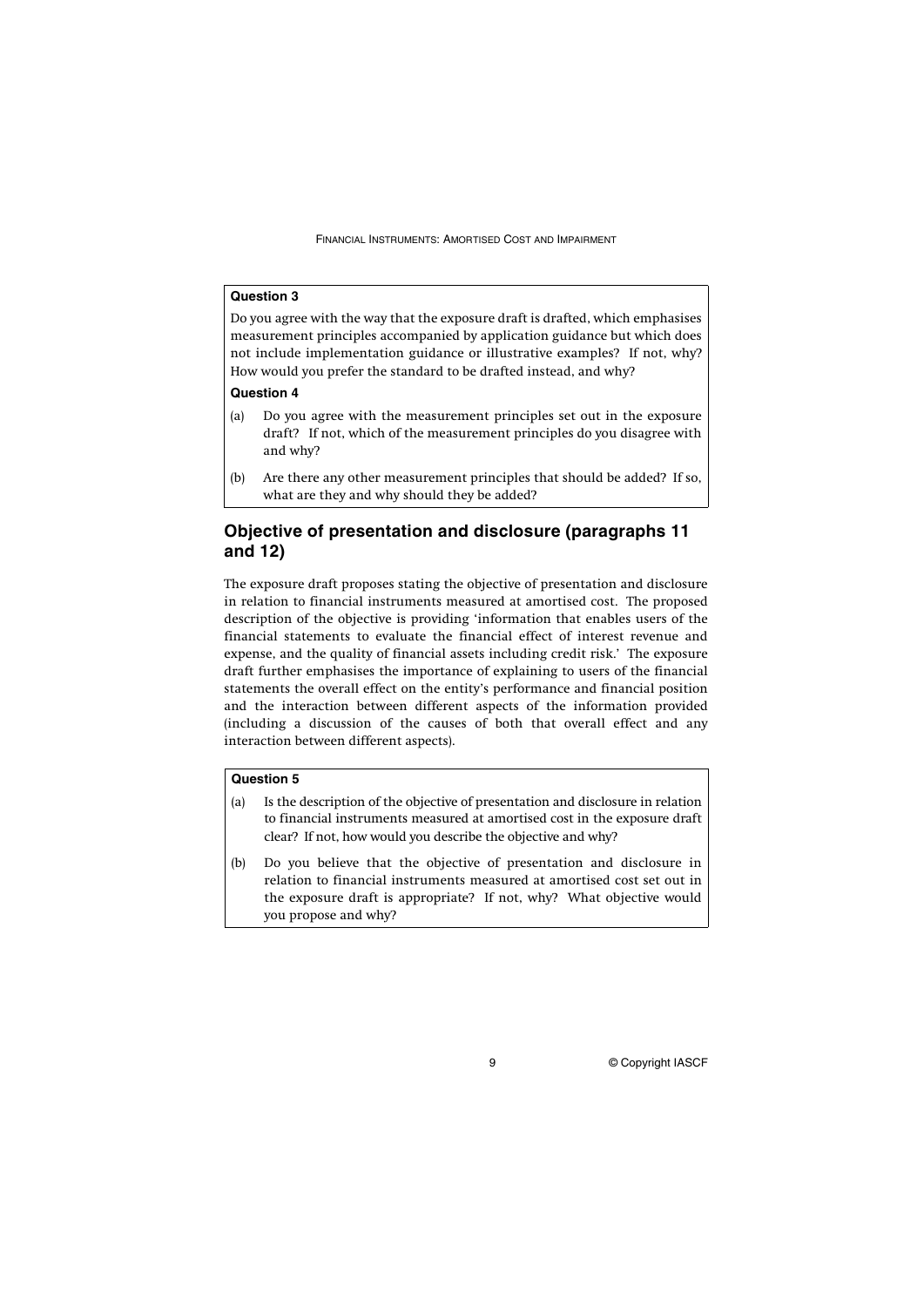### **Presentation (paragraph 13)**

The exposure draft proposes the following line items to be separately presented in the statement of comprehensive income:

- (a) gross interest revenue (calculated using the effective interest method before taking into account expected losses);
- (b) the effect of allocating the initial expected credit losses, which shall be presented as a reduction of gross interest revenue (item (a) above);
- (c) net interest revenue (the subtotal of items (a) and (b) above);
- (d) gains and losses resulting from changes in estimates in relation to financial assets and liabilities that are measured at amortised cost; and
- (e) interest expense (calculated using the effective interest method).

The measurement approach proposed in the exposure draft would require an entity to take into account the initial estimate of expected credit losses when calculating amortised cost and to allocate that amount over the expected life of a financial asset. The proposed presentation requirements reflect that proposed measurement approach and are designed to provide transparency about the different factors that affect interest revenue, interest expense and experience adjustments from revising cash flow estimates.

### **Question 6**

Do you agree with the proposed presentation requirements? If not, why? What presentation would you prefer instead and why?

### **Disclosure (paragraphs 14–22)**

In order to meet the objective for disclosures (see Questions 5 and 6) the exposure draft proposes to require:

- (a) mandatory use of an allowance account to account for credit losses with disclosure of a reconciliation and the entity's write-off policy.
- (b) disclosures about estimates and changes in estimates, including:
	- (i) information about inputs and assumptions used in determining credit losses;
	- (ii) disaggregation of gains and losses resulting from changes in estimates and an explanation of those changes; and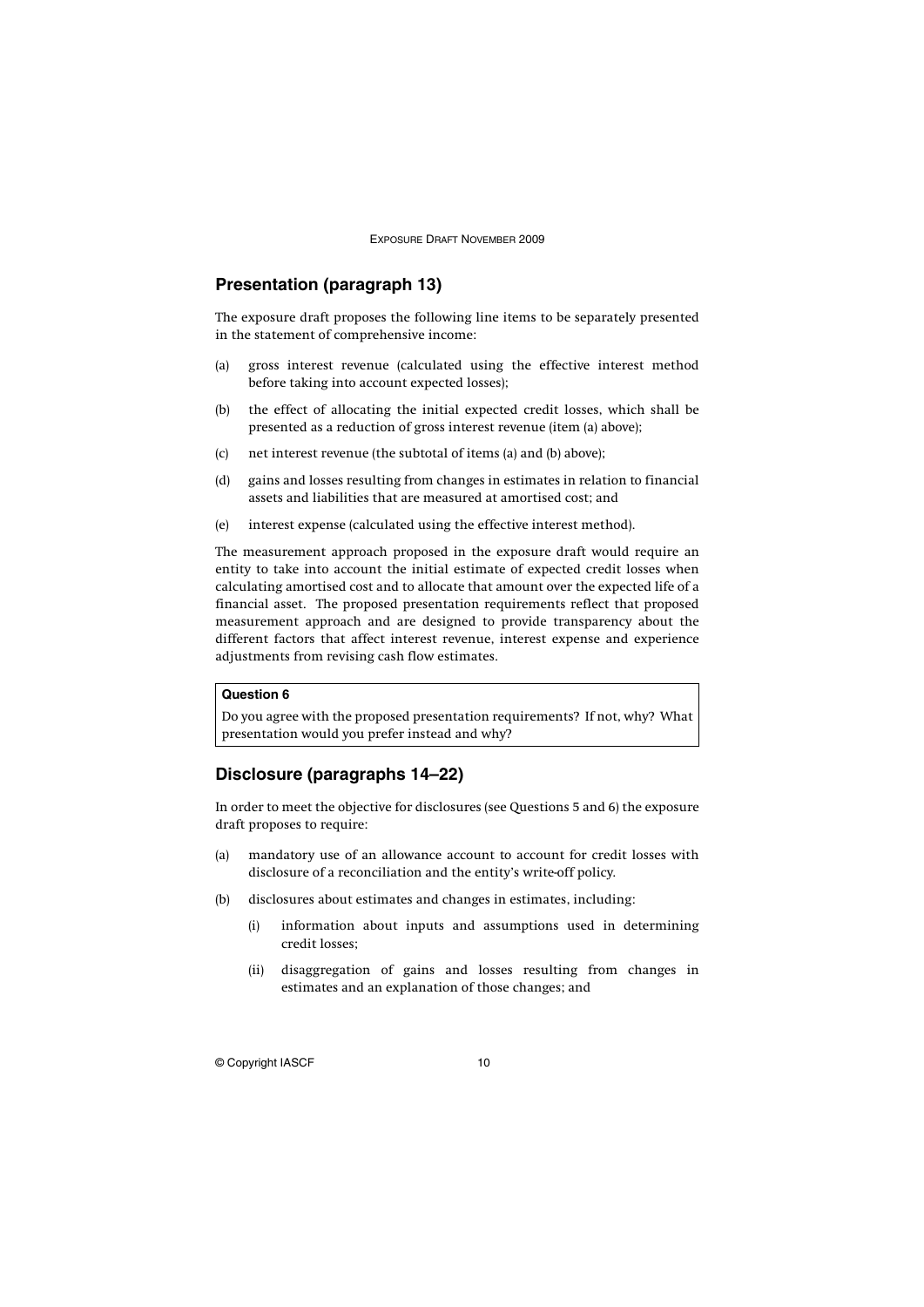- (iii) information that compares the development of the credit loss allowance over time with cumulative write-offs together with a qualitative analysis if the effect of changes in estimates is significant.
- (c) disclosure of stress testing information if an entity prepares such information for internal risk management purposes.
- (d) disclosures about the quality of financial assets that reconcile changes in an entity's non-performing assets with supplementary qualitative information.
- (e) information about the origination and maturity of financial assets (vintage information).

The exposure draft would require disclosures about amounts presented in the statement of comprehensive income, inputs and assumptions used for determining credit loss estimates, and the quality of financial assets measured at amortised cost. The proposed disclosure requirements reflect that the amounts in the statement of financial position and the statement of comprehensive income, in isolation, are not sufficient to allow users of financial statements to evaluate the effects of financial instruments on an entity's financial position and performance as well as its related risk exposures.

### **Question 7**

- (a) Do you agree with the proposed disclosure requirements? If not, what disclosure requirement do you disagree with and why?
- (b) What other disclosures would you prefer (whether in addition to or instead of the proposed disclosures) and why?

### **Effective date and transition (paragraphs 23–29)**

The Board will review the effective date in due course, but expects that the IFRS will not become mandatory until about three years after it is issued. The Board expects to permit early application of the IFRS.

The exposure draft proposes specific requirements in paragraphs 24–27 for transition to the proposed IFRS. In its deliberations leading to the exposure draft, the Board also considered an alternative simplified transition approach that would use the original effective interest rate determined in accordance with IAS 39 rather than an adjusted effective interest rate as set out in paragraph 25 (alternative transition approach). The Board preferred the proposed approach because it provides more relevant information. The discount rate used in the proposed approach is closer to the effective interest rate that would have been determined in accordance with the proposed measurement approach had it been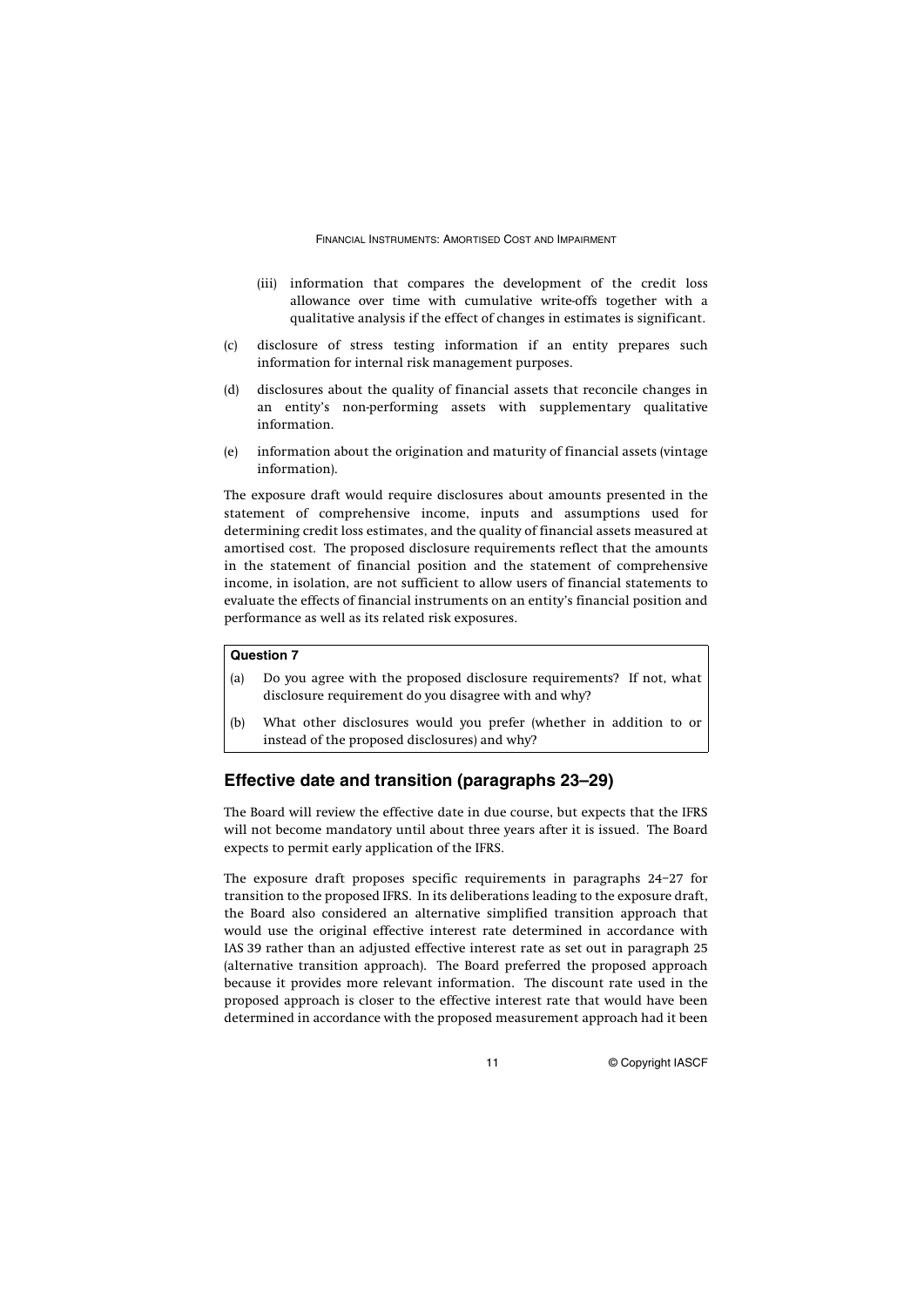applied retrospectively. The Board believed the benefit of more relevant information would outweigh the additional complexity and cost of preparing that information. The Board also considered providing an exemption from the requirement to provide comparative information in accordance with the proposed requirements in the year of initial application. However, the Board believed that the benefit of comparative information that uses the proposed requirements would outweigh the additional complexity and cost of preparing that information.

The exposure draft also proposes specific disclosure requirements in paragraphs 28 and 29 in relation to transition.

#### **Question 8**

Would a mandatory effective date of about three years after the date of issue of the IFRS allow sufficient lead-time for implementing the proposed requirements? If not, what would be an appropriate lead-time and why?

### **Question 9**

- (a) Do you agree with the proposed transition requirements? If not, why? What transition approach would you propose instead and why?
- (b) Would you prefer the alternative transition approach (described above in the summary of the transition requirements)? If so, why?
- (c) Do you agree that comparative information should be restated to reflect the proposed requirements? If not, what would you prefer instead and why? If you believe that the requirement to restate comparative information would affect the lead-time (see Question 8) please describe why and to what extent.

### **Question 10**

Do you agree with the proposed disclosure requirements in relation to transition? If not, what would you propose instead and why?

### **Practical expedients (paragraphs B15–B17)**

The exposure draft proposes guidance on practical expedients for calculating amortised cost. It sets out principles that practical expedients would have to be consistent with and provides two examples of practical expedients:

- (a) using a provision matrix for trade receivables.
- (b) using two separate present value calculations to determine amortised cost.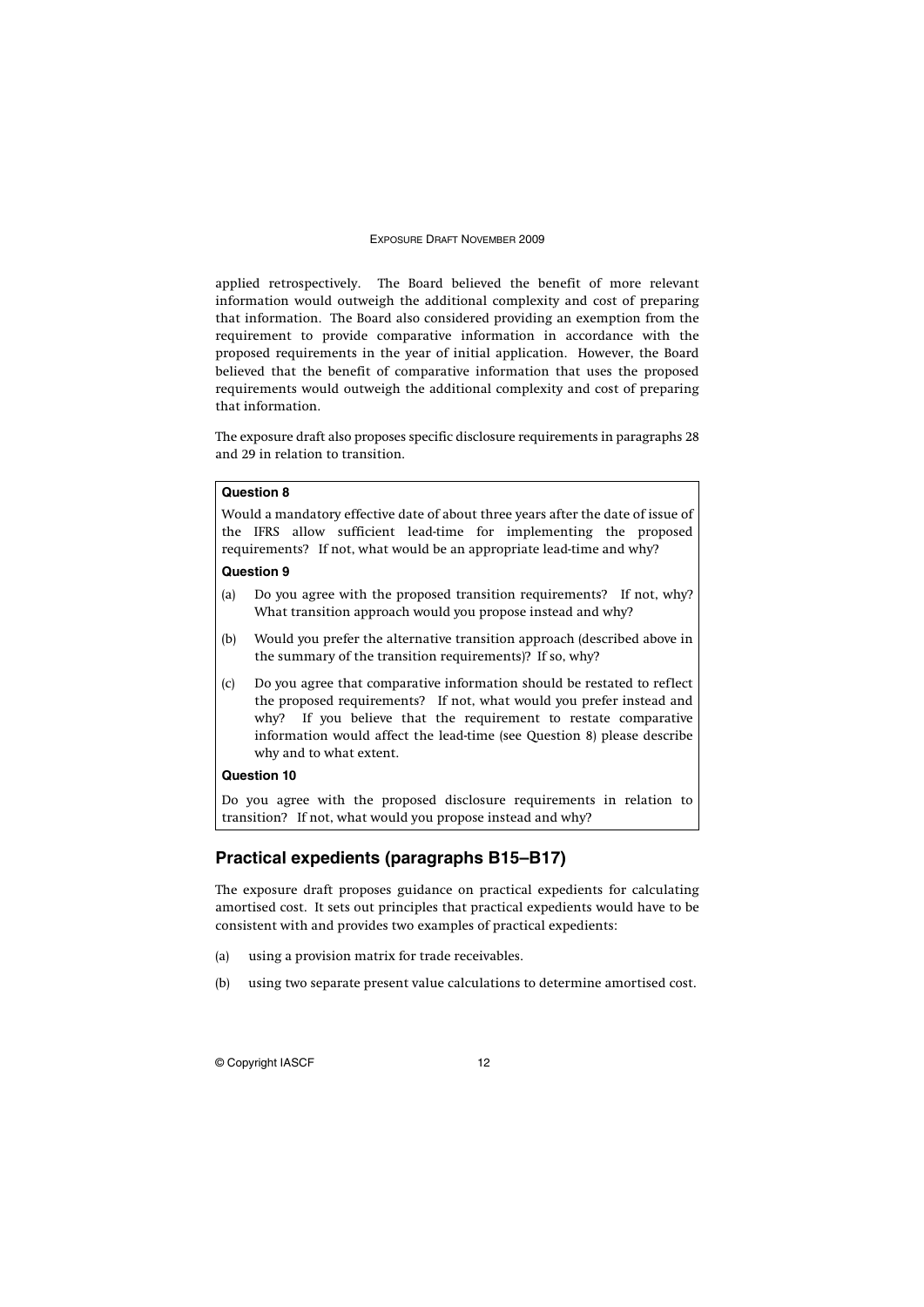The exposure draft includes practical expedients in order to facilitate cost-effective ways of determining amortised cost for situations in which a simplified calculation is an appropriate approximation of the outcome that would result from applying the effective interest method as proposed in the exposure draft.

### **Question 11**

Do you agree that the proposed guidance on practical expedients is appropriate? If not, why? What would you propose instead and why?

### **Question 12**

Do you believe additional guidance on practical expedients should be provided? If so, what guidance would you propose and why? How closely do you think any additional practical expedients would approximate the outcome that would result from the proposed requirements, and what is the basis for your assessment?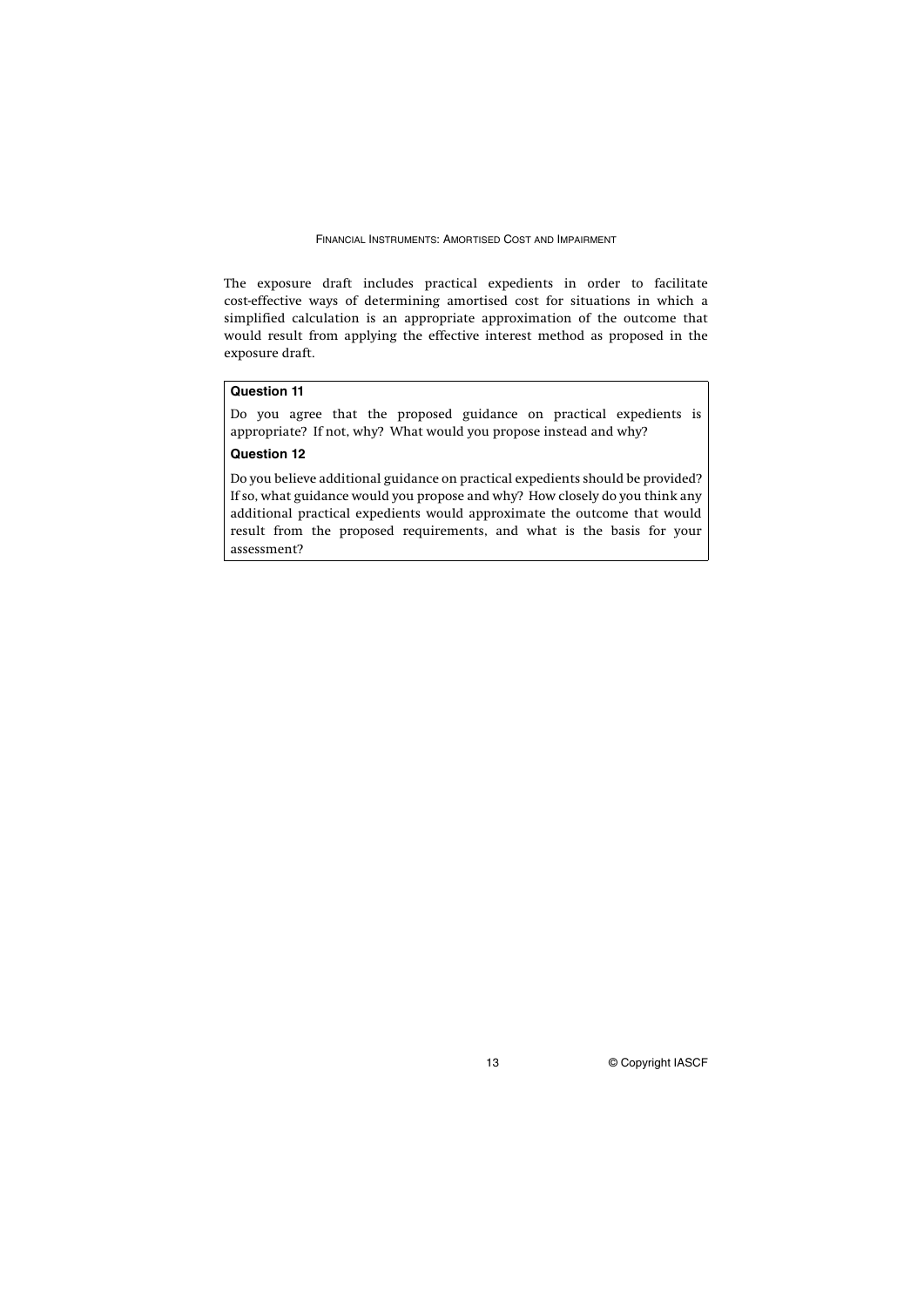[Draft] International Financial Reporting Standard X *Financial Instruments: Amortised Cost and Impairment* ([draft] IFRS X) is set out in paragraphs 1–29 and Appendices A–C. All the paragraphs have equal authority. Paragraphs in **bold type** state the main principles. Terms defined in Appendix A are in *italics* the first time they appear in the [draft] IFRS. Definitions of other terms are given in the Glossary for International Financial Reporting Standards. [Draft] IFRS X should be read in the context of its objective and the Basis for Conclusions, the *Preface to International Financial Reporting Standards* and the *Framework for the Preparation and Presentation of Financial Statements*. IAS 8 *Accounting Policies, Changes in Accounting Estimates and Errors* provides a basis for selecting and applying accounting policies in the absence of explicit guidance.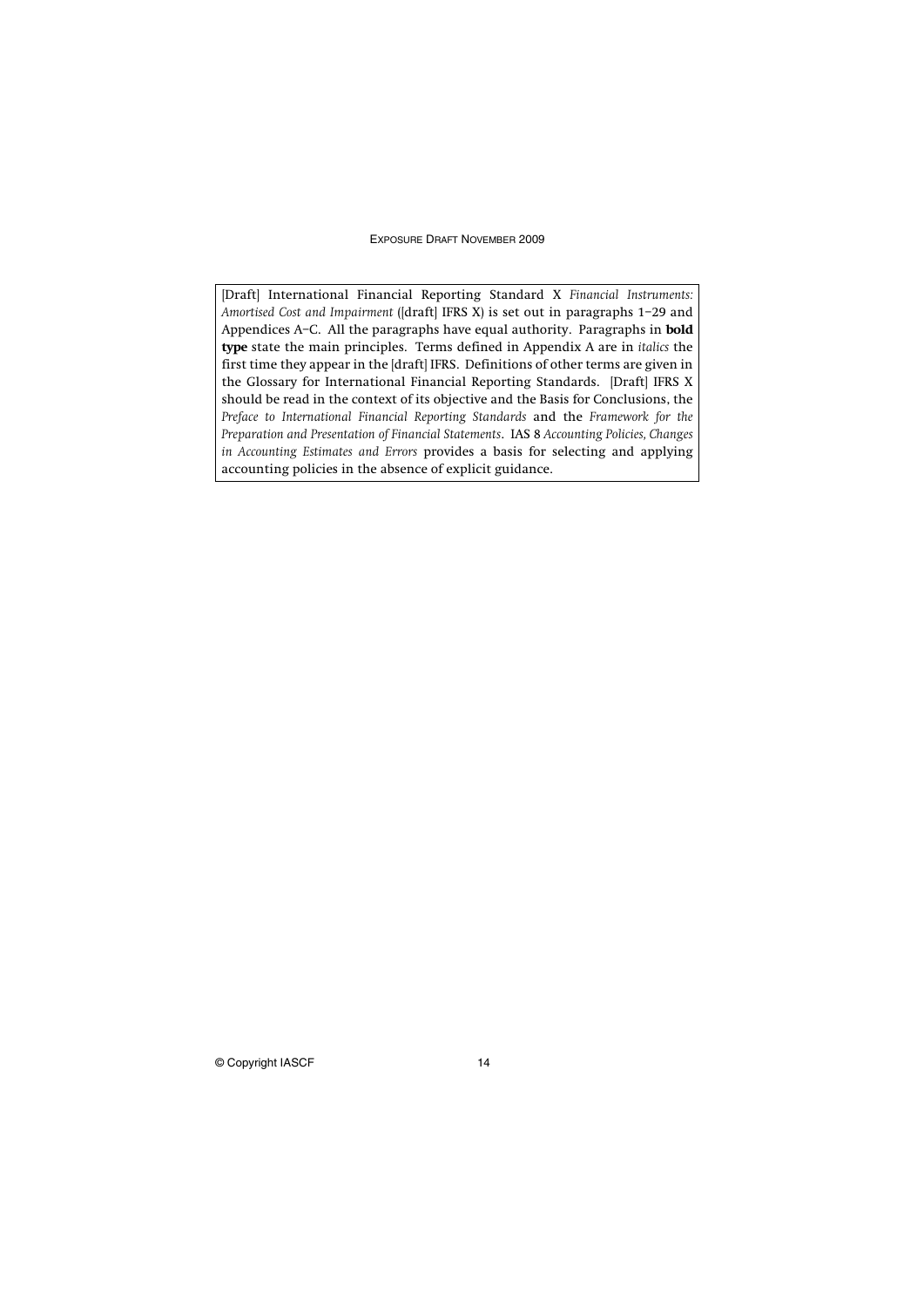### **[Draft] International Financial Reporting Standard X**  *Financial Instruments: Amortised Cost and Impairment*

### **Objective**

1 The objective of this [draft] IFRS is to establish principles for the measurement at *amortised cost* of *financial assets* and *financial liabilities* that will present useful information to users of financial statements for their assessment of the amounts, timing and uncertainty of future cash flows. The principles in this [draft] IFRS complement the principles for recognising, classifying, measuring, presenting and providing disclosures about financial assets and financial liabilities in IAS 32 *Financial Instruments: Presentation*, IAS 39 *Financial Instruments: Recognition and Measurement* and IFRS 7 *Financial Instruments: Disclosures*.

### **Scope**

**2 This [draft] IFRS shall be applied to all items within the scope of IAS 39 that are measured at amortised cost.**

### **Subsequent measurement at amortised cost**

### **Objective of amortised cost measurement**

- 3 The objective of amortised cost measurement is to provide information about the effective return on a financial asset or financial liability by allocating interest revenue or interest expense over the expected life of the *financial instrument*.
- 4 For the purpose of this cost-based measurement the effective return is determined on the basis of the initial expectations about cash flows over the expected life of the financial asset or financial liability and its initial carrying amount. Hence, amortised cost is a measurement that combines current cash flow information at each measurement date with a valuation of those cash flows that reflects conditions on initial recognition of the financial instrument.
- 5 The effective return reflects an allocation over the expected life of the instrument of fees, points paid or received, *transaction costs* and other premiums or discounts as well as the initial estimate of expected credit losses on a financial asset.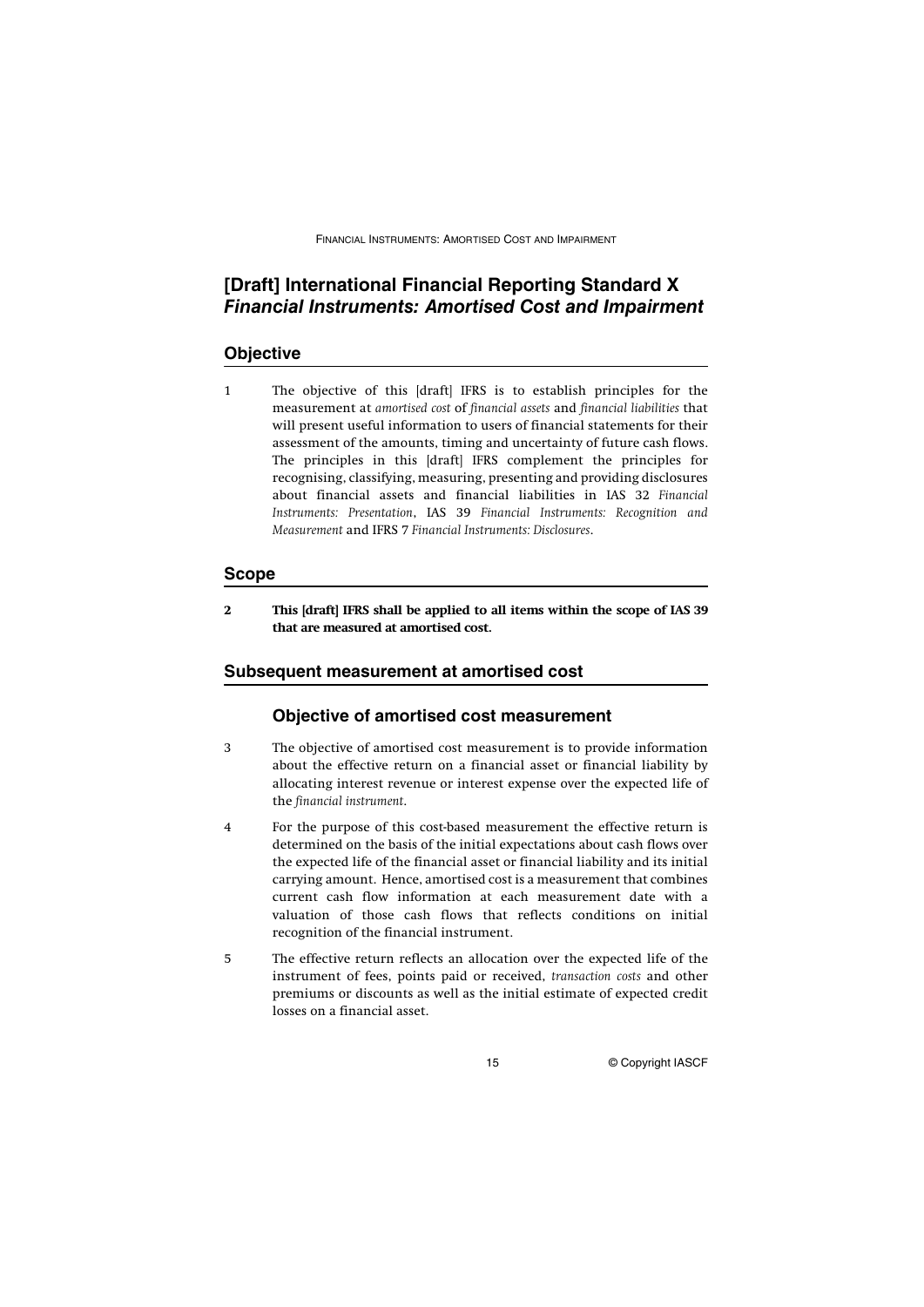### **Measurement principles**

- **6 Amortised cost shall be calculated using the** *effective interest method***. Hence, amortised cost is the present value calculated using the following inputs:**
	- **(a) the expected cash flows over the remaining life of the financial instrument; and**
	- **(b) the** *effective interest rate* **as the discount rate.**
- 7 Amortised cost reflects at each measurement date current inputs regarding the cash flow estimates. As a cost-based measurement, amortised cost also reflects an input relating to initial measurement, which is the effective interest rate to the extent that it is not contractually reset to current conditions (eg the effective interest rate of a fixed rate financial instrument or a constant spread of a variable rate financial instrument).
- **8 The estimates for the cash flow inputs are expected values. Hence, estimates of the amounts and timing of cash flows are the probability-weighted possible outcomes.**
- 9 The cash flow inputs used for amortised cost are based on expected cash flows because the objective is to provide information about the effective return.
- **10 The effective interest method determines the allocation of interest revenue and interest expense. The effective interest rate used for this purpose reflects how the contract sets the interest payments for the financial instrument (ie what part of the contractual interest rate, if any, is reset).**

The proposed presentation and disclosure requirements are included in the exposure draft together with the related measurement requirements in order to facilitate understanding of the proposals. In finalising [draft] IFRS X the Board may treat the presentation and disclosure requirements as amendments of IAS 1 *Presentation of Financial Statements* and IFRS 7 *Financial Instruments: Disclosures*, respectively.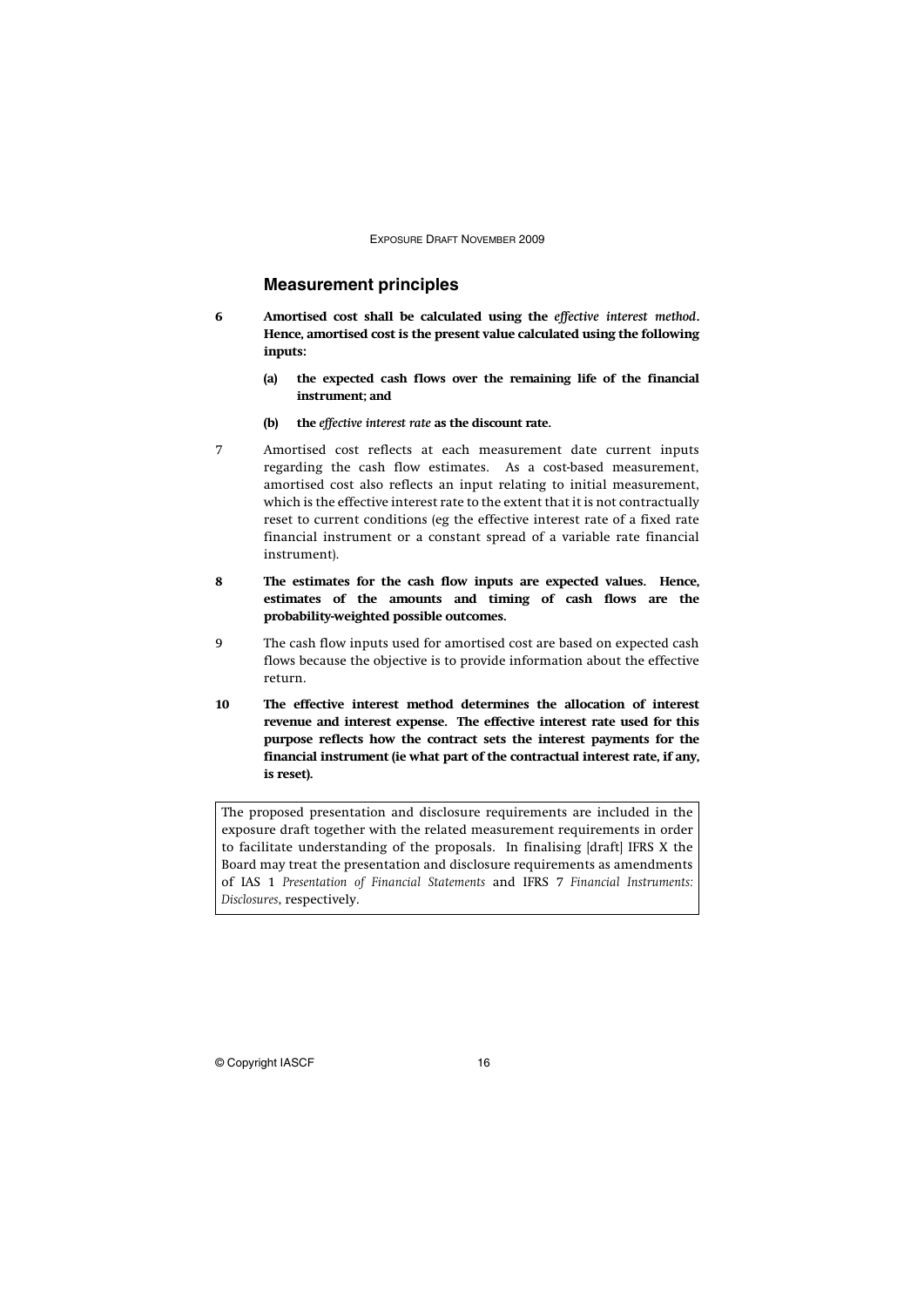### **Presentation and disclosure**

### **Objective of presentation and disclosure**

- 11 An entity shall present and disclose information that enables users of the financial statements to evaluate the financial effect of interest revenue and expense, and the quality of financial assets including credit risk.
- 12 In order to meet this objective an entity shall:
	- (a) provide as a minimum the information required by paragraphs 13–22; and
	- (b) provide the information in a way that explains to users of the financial statements the overall effect on the entity's performance and financial position and the interaction between different aspects of the information provided. Such an explanation shall include a discussion of the causes of both the overall effect and the causes of any interaction between different aspects of the information provided.

### **Presentation**

- 13 The statement of comprehensive income shall include line items that present the following amounts for the period:
	- (a) gross interest revenue (calculated using the effective interest method before taking into account the allocation of the initial estimate of expected credit losses).
	- (b) the portion of initial expected credit losses allocated to the period, which shall be presented as a reduction of gross interest revenue (item (a) above).
	- (c) net interest revenue (the subtotal of items (a) and (b) above).
	- (d) gains and losses resulting from changes in estimates in relation to financial assets and liabilities that are measured at amortised cost.
	- (e) interest expense (calculated using the effective interest method).

### **Disclosure**

### **Classes of financial instruments and level of disclosure**

14 When this [draft] IFRS requires disclosures by class of financial asset or financial liability, an entity shall group financial instruments into classes that are appropriate to the nature of the information disclosed and that take into account the characteristics of those financial instruments.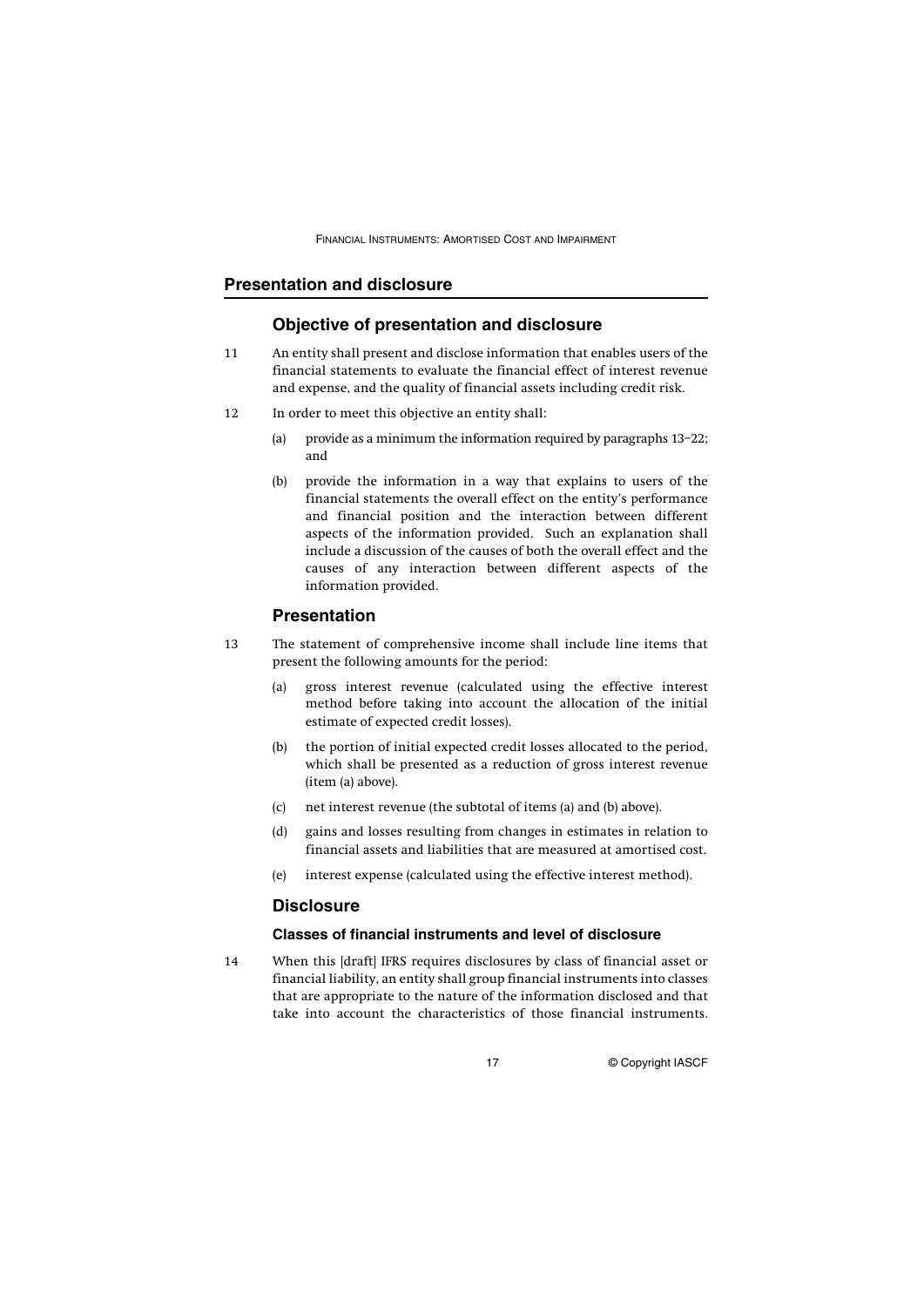An entity shall provide sufficient information to permit reconciliation to the line items presented in the statement of financial position.

### **Allowance account**

- **15 For financial assets measured at amortised cost an entity shall use an allowance account to account for credit losses. An entity shall disclose for each class of financial assets:**
	- **(a) a reconciliation of changes in that account during the period; and**
	- **(b) its** *write-off* **policy.**

### **Estimates and changes in estimates**

- **16 An entity shall disclose information that explains estimates and changes in estimates that are required to determine amortised cost.**
- 17 An entity shall explain the inputs and assumptions used in determining expected credit losses. For this purpose an entity shall disclose:
	- (a) the basis of inputs (eg internal historical information or rating reports) and the estimation technique used to determine initial expected credit losses;
	- (b) if changing one or more of the inputs to reasonably possible alternative assumptions would significantly change the initial expected credit loss or subsequent changes in credit loss:
		- (i) that fact; and
		- (ii) the effect of those changes and how it was derived;
	- (c) for changes in estimates, an explanation of what estimates have changed, the cause of the change and the new inputs and assumptions used; and
	- (d) if there has been a change in estimation technique, disclosure of that change and the reason for the change.
- 18 Paragraph 13(d) requires separate presentation in the statement of comprehensive income of the gains and losses resulting from changes in estimates in relation to financial assets and liabilities that are measured at amortised cost. An entity shall explain those gains and losses. For this purpose an entity shall disclose:
	- (a) a disaggregation of these gains and losses into:
		- (i) the amount attributable to changes in estimates of credit losses; and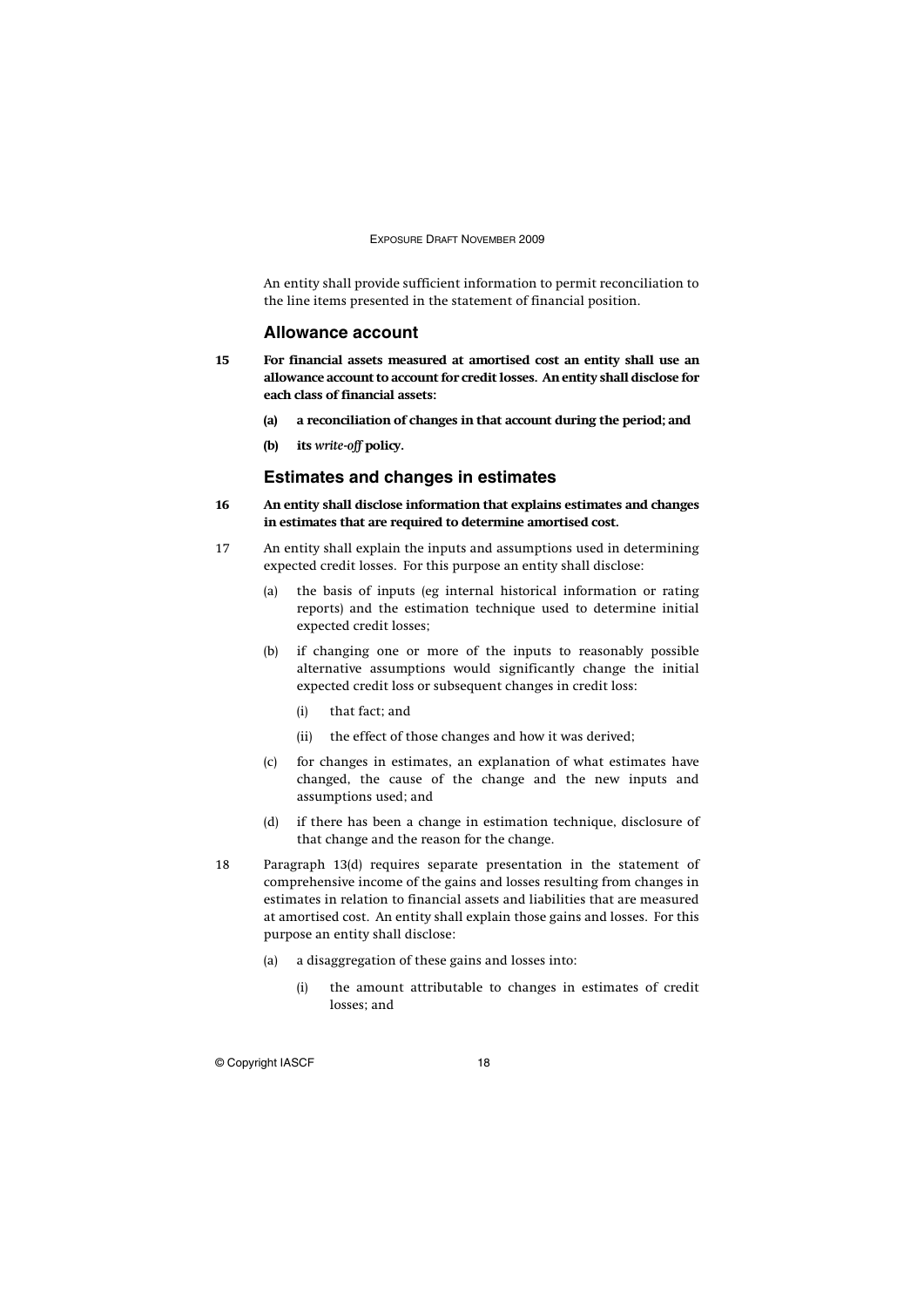- (ii) the amount attributable to other factors (eg changes in estimates of prepayment rates).
- (b) further quantitative and qualitative analyses for these gains and losses if:
	- (i) these gains and losses have a significant effect on profit or loss; or
	- (ii) a particular portfolio, period of origination or geographical area has significant effects on these gains and losses.
- 19 An entity shall disclose for each class of financial assets:
	- (a) a comparison between the development of the credit loss allowance over time and cumulative write-offs; and
	- (b) a qualitative analysis of the effect of changes in credit loss estimates on this comparison if that effect is significant.

### **Stress testing**

- **20 If an entity prepares stress testing information for internal risk management purposes it shall disclose that fact and information that enables users of financial statements to understand:**
	- **(a) the implications for the financial position and performance of the entity; and**
	- **(b) the entity's ability to withstand the stress scenario or scenarios.**

### **Credit quality of financial assets**

- **21 For financial assets measured at amortised cost an entity shall disclose for each class of financial assets:**
	- **(a) a reconciliation of changes in** *non-performing* **financial assets during the period; and**
	- **(b) a qualitative analysis of the interaction between changes in non-performing financial assets and changes in the allowance account if that interaction is significant.**

### **Origination and maturity (vintage) information**

**22 For financial assets measured at amortised cost an entity shall disclose for each class of financial assets information showing the year of origination and the year of maturity (vintage information).**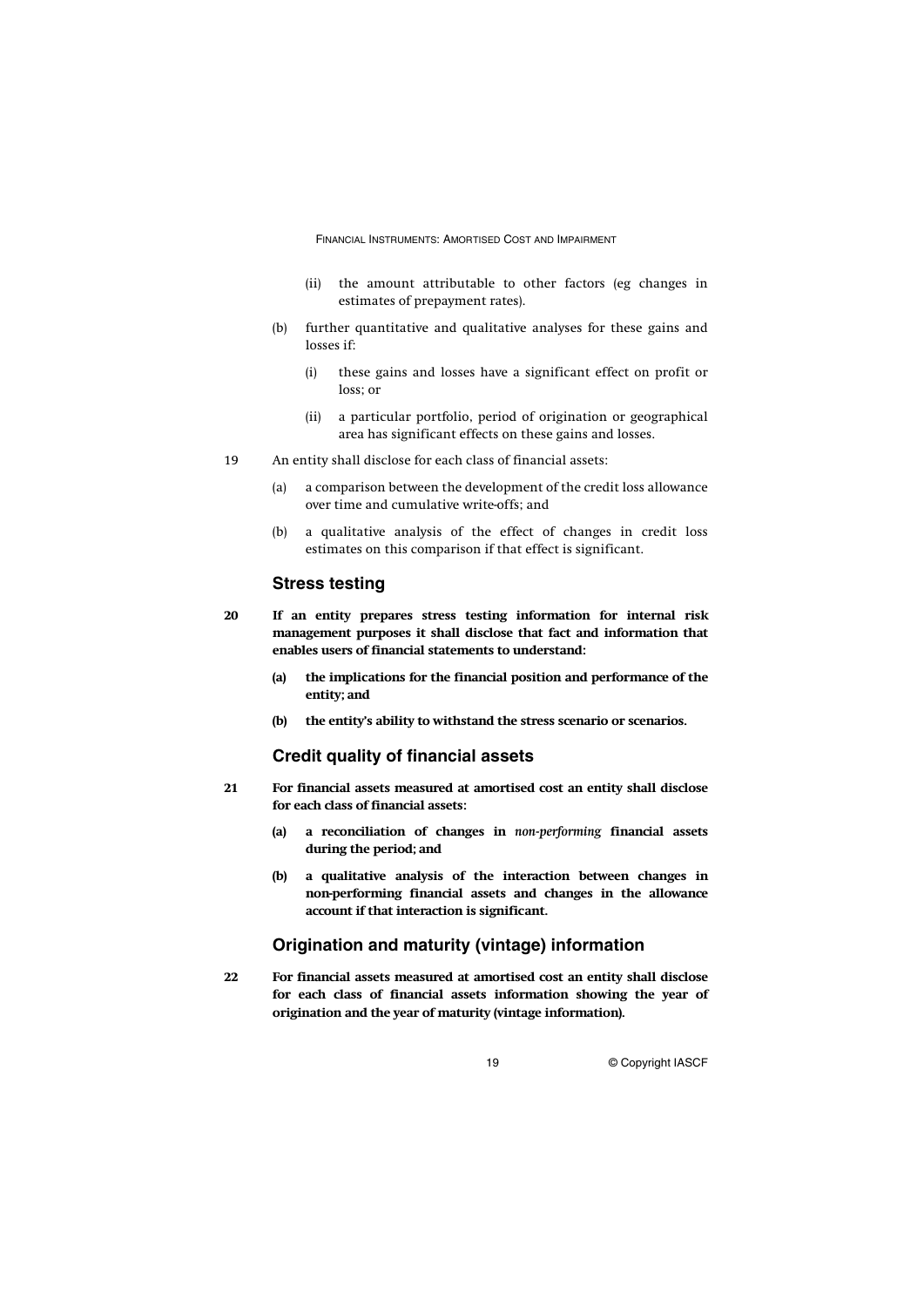### **Effective date and transition**

### **Effective date**

23 An entity shall apply this [draft] IFRS for annual periods beginning on or after [date to be inserted after exposure]. Earlier application is permitted. If an entity applies this [draft] IFRS in its financial statements for a period before [date to be inserted after exposure], it shall disclose that fact and at the same time apply the amendments set out in Appendix C.

### **Transition**

- 24 For the purposes of the transitional provisions in paragraphs 25–29, the date of initial application is the beginning of the annual period for which an entity first applies the requirements in this [draft] IFRS.
- 25 For financial instruments measured at amortised cost that were initially recognised before the date of initial application of this [draft] IFRS the objective is to approximate the effective interest rate that would have been determined in accordance with this [draft] IFRS if it had applied on initial recognition of the financial instrument. This is accomplished by applying an effective interest rate transition adjustment to the effective interest rate previously determined in accordance with IAS 39.
- **26 In determining the effective interest rate transition adjustment an entity shall use all available historical data and supplement them as needed with information for similar financial instruments for which the effective interest rate is determined in accordance with this [draft] IFRS (ie financial instruments initially recognised around the date of initial application).**
- **27 An entity shall adjust the opening balance of each affected component of equity for the earliest prior period presented and the other comparative amounts disclosed for each prior period presented as if this [draft] IFRS had always been applied but use as the effective interest rate the rate previously determined in accordance with IAS 39 adjusted for the effective interest rate transition adjustment.**

### **Disclosure**

28 In explaining the effect of the initial application of this [draft] IFRS in accordance with IAS 8 *Accounting Policies, Changes in Accounting Estimates and Errors* an entity shall provide a qualitative analysis of: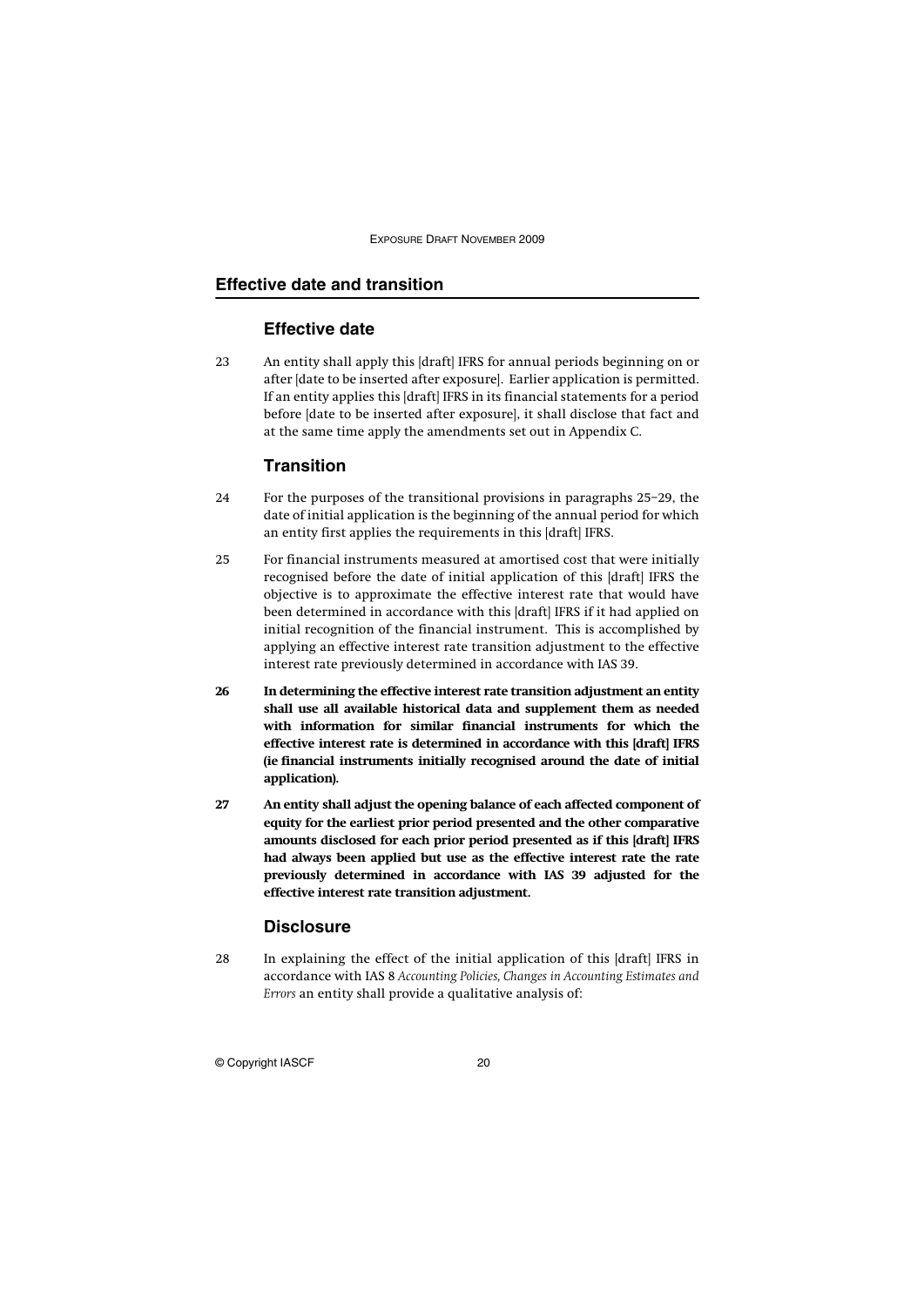- (a) the effect on profit or loss that results from the difference between the effective interest rate determined in accordance with this [draft] IFRS (including the transition requirements in paragraphs 24–27) and the rate used in accordance with the entity's previous accounting policy; and
- (b) how that effect (item (a) above) relates to the amount of the transition adjustment to the amortised cost of financial assets.
- 29 In applying paragraph 19, an entity need not disclose information about periods before the earliest prior period presented.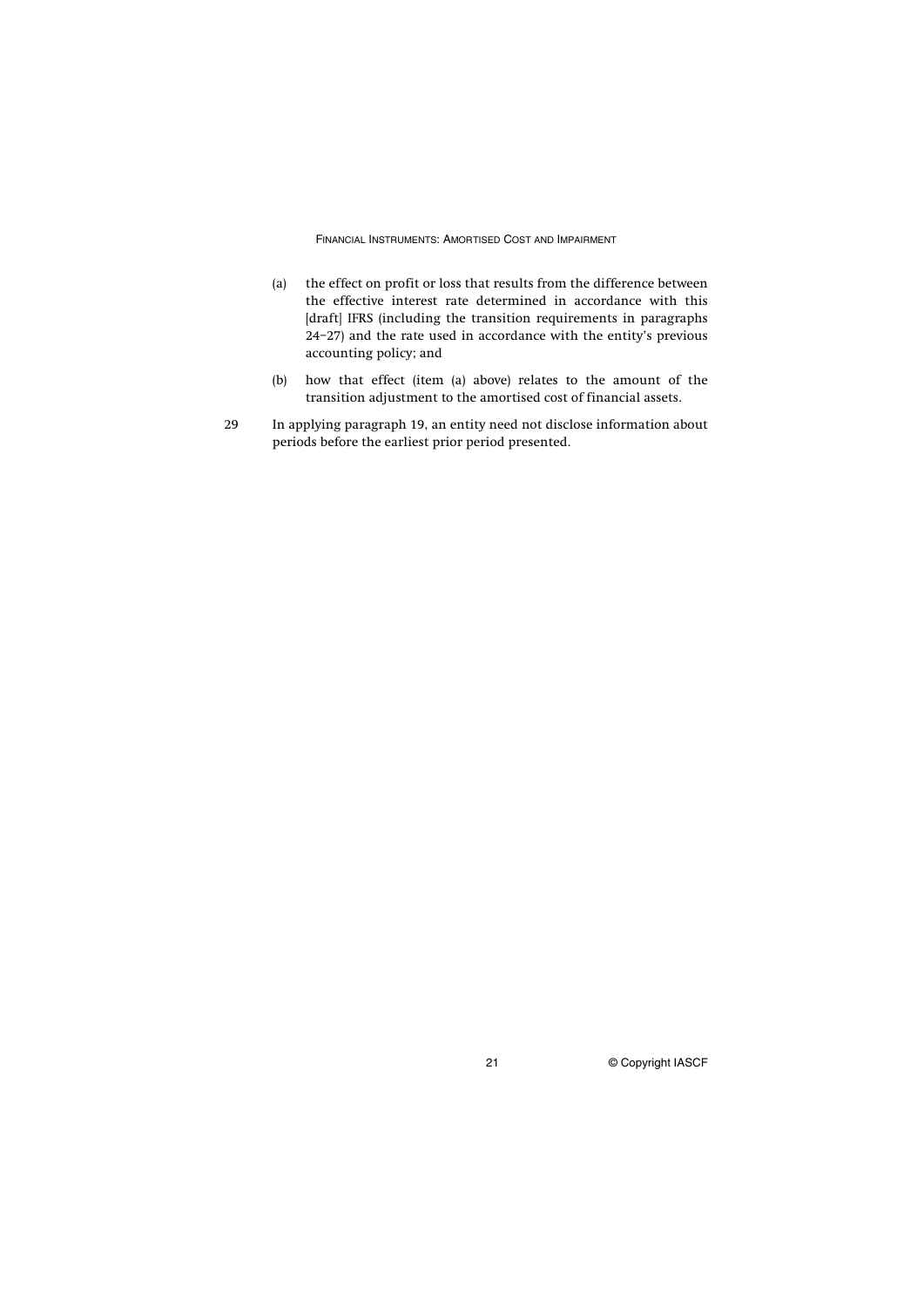### **Appendix A Defined terms**

*This appendix is an integral part of the [draft] IFRS.* 

The following terms are defined in paragraph 11 of IAS 32 or paragraph 9 of IAS 39 and are used in this [draft] IFRS with the meanings specified in IAS 32 or IAS 39:

- (a) fair value
- (b) financial asset
- (c) financial instrument
- (d) financial liability

| amortised cost               | A cost-based measurement of a financial instrument that<br>uses amortisation to allocate interest revenue or interest<br>expense.                                                                                                                                                                                                            |
|------------------------------|----------------------------------------------------------------------------------------------------------------------------------------------------------------------------------------------------------------------------------------------------------------------------------------------------------------------------------------------|
| effective interest<br>method | A method of calculating the amortised cost of a financial<br>asset or a financial liability (or group of financial assets or<br>financial liabilities) that uses the effective interest rate.                                                                                                                                                |
| effective interest<br>rate   | The rate that (or spread that, in combination with the<br>interest rate components that are reset in accordance with<br>the contract,) exactly discounts estimated future cash<br>payments or receipts through the expected life of the<br>financial instrument to the net carrying amount of the<br>financial asset or financial liability. |
| non-performing               | The status of a financial asset that is more than 90 days past<br>due or is considered uncollectible.                                                                                                                                                                                                                                        |
| transaction costs            | Incremental costs that are directly attributable to the<br>acquisition, issue or disposal of a financial asset or financial<br>liability. An incremental cost is one that would not have<br>been incurred if the entity had not acquired, issued or<br>disposed of the financial instrument.                                                 |
| write-off                    | A direct reduction of the carrying amount of a financial asset<br>measured at amortised cost resulting from uncollectibility.<br>A financial asset is considered uncollectible if the entity has<br>no reasonable expectations of recovery and has ceased any<br>further enforcement activities.                                             |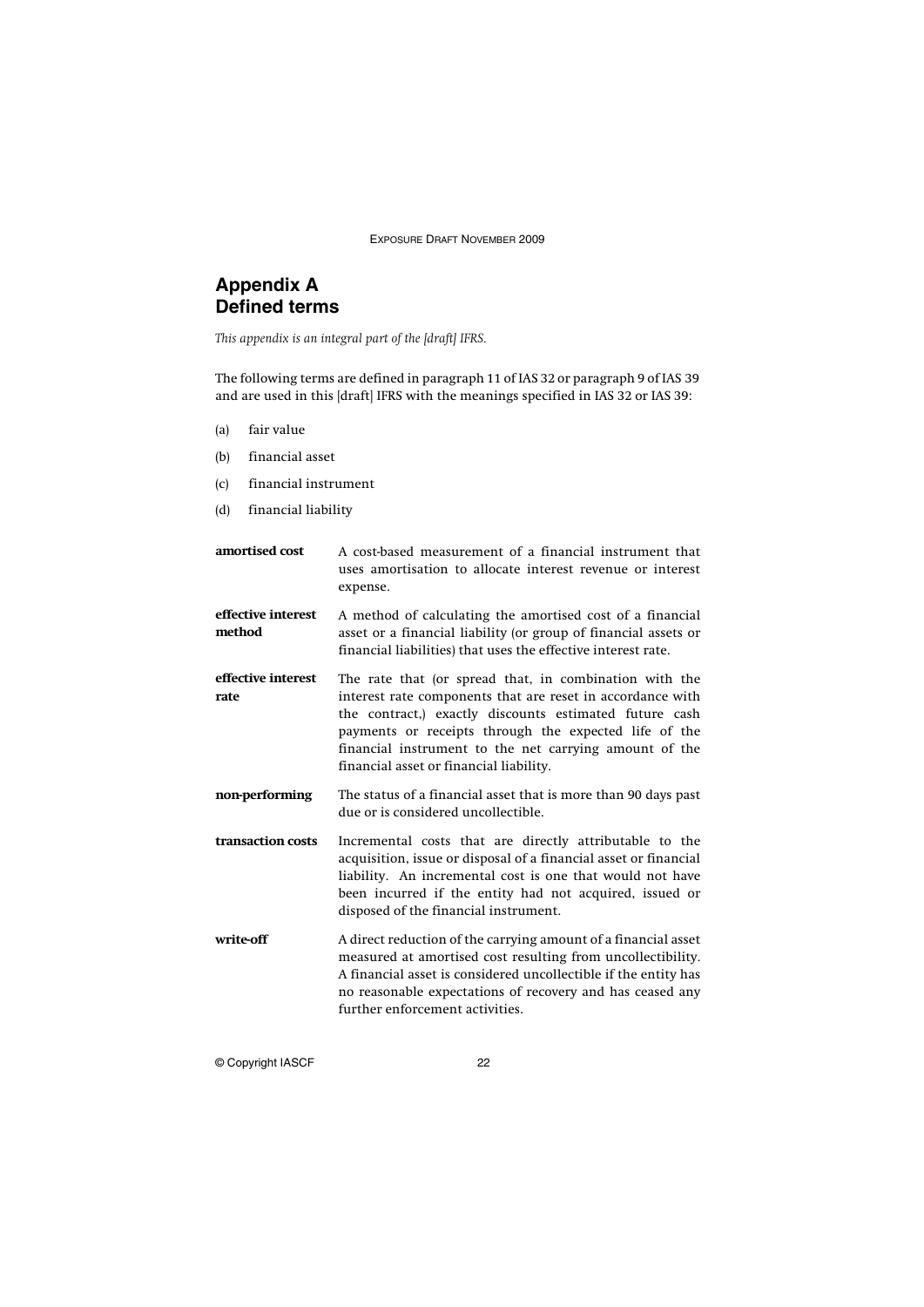### **Appendix B Application guidance**

*This appendix is an integral part of the [draft] IFRS.*

### **Measurement principles (paragraphs 6–10)**

### **Amortised cost**

- B1 Amortised cost is the amount at which a financial asset or financial liability is measured at initial recognition adjusted over time as follows:
	- (a) minus principal repayments;
	- (b) plus or minus the cumulative amortisation using the effective interest method of any difference between that initial amount and the maturity amount; and
	- (c) plus or minus any addition or reduction resulting from the effect of revising estimates of expected cash flows (eg regarding prepayments or uncollectibility) at each measurement date.

The initial measurement adjusted as set out above results in the carrying amount that is the present value of the expected cash flows over the remaining life of the financial instrument discounted using the effective interest rate (see paragraph 6) at the respective measurement date.

B2 If an entity revises its estimates of payments or receipts, the entity shall adjust the carrying amount of the financial asset or financial liability (or group of financial instruments) to reflect actual cash flows and the revised estimate of expected cash flows. In accordance with paragraph 6, the entity recalculates the carrying amount by computing the present value of expected cash flows (on the basis of the revised estimate) using the financial instrument's effective interest rate. Any adjustment is recognised in profit or loss and presented in the statement of comprehensive income in accordance with paragraph 13(d).

### **Expected cash flows**

- B3 The cash flow inputs used for amortised cost are expected cash flows. In accordance with paragraph 8 the estimates are derived as expected values. An entity shall estimate the expected cash flows considering:
	- (a) all contractual terms of the financial instrument (eg prepayment, call and similar options);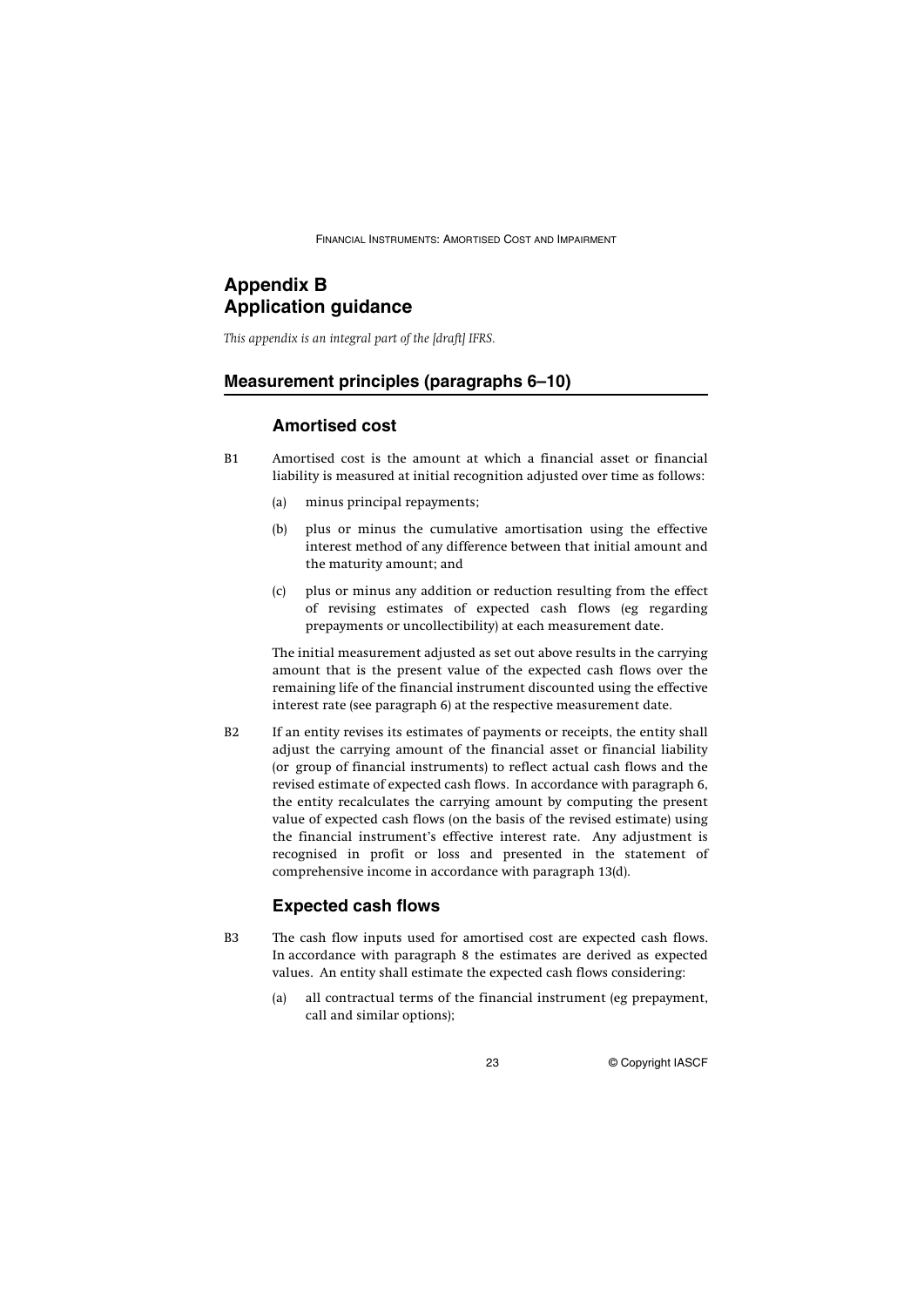- (b) fees and points paid or received between parties to the contract that are an integral part of the effective interest rate (see IAS 18 *Revenue*) to the extent they are not included in the initial measurement of the financial instrument; and
- (c) for financial assets, credit losses over the entire life of the asset.

For financial liabilities estimates of expected cash flows do not reflect the entity's own non-performance risk.

- B4 For the purpose of calculating amortised cost the expected cash flows may be estimated on a collective basis (eg on a group or portfolio level) or an individual basis. The basis for estimates may be changed during the life of a financial asset. For example, after a default or addition to a watch list, a financial asset may be removed from a portfolio and added to a different portfolio or the expected cash flows may be estimated individually for that financial asset. Irrespective of whether expected cash flows are estimated on a collective or an individual basis the estimate is always an expected value (see paragraph 8).
- B5 When an entity determines whether it estimates expected cash flows on a collective or an individual basis it shall:
	- (a) use the approach that provides the best estimate; and
	- (b) ensure that the approach used does not result in double-counting of credit losses.
- B6 For the purpose of estimating on a collective basis the effect of credit losses on expected cash flows, financial assets are grouped on the basis of similar credit risk characteristics that are indicative of the debtors' ability to pay all amounts due according to the contractual terms (eg on the basis of a credit risk evaluation or grading process that considers asset type, industry, geographical location, collateral type, past-due status and other relevant factors). The characteristics chosen are relevant to the estimation of expected cash flows for groups of such assets by indicating the debtors' ability to pay all amounts due according to the contractual terms of the financial assets being evaluated.
- B7 In estimating the effect of credit losses on expected cash flows entities may use various sources of data, which may be internal or external. For example, possible data sources are internal historical credit loss experience, internal ratings, credit loss experience of other entities, and external ratings, reports and statistics. Entities that have no entity-specific credit loss experience or insufficient experience may use peer group experience for comparable financial assets (or groups of financial assets).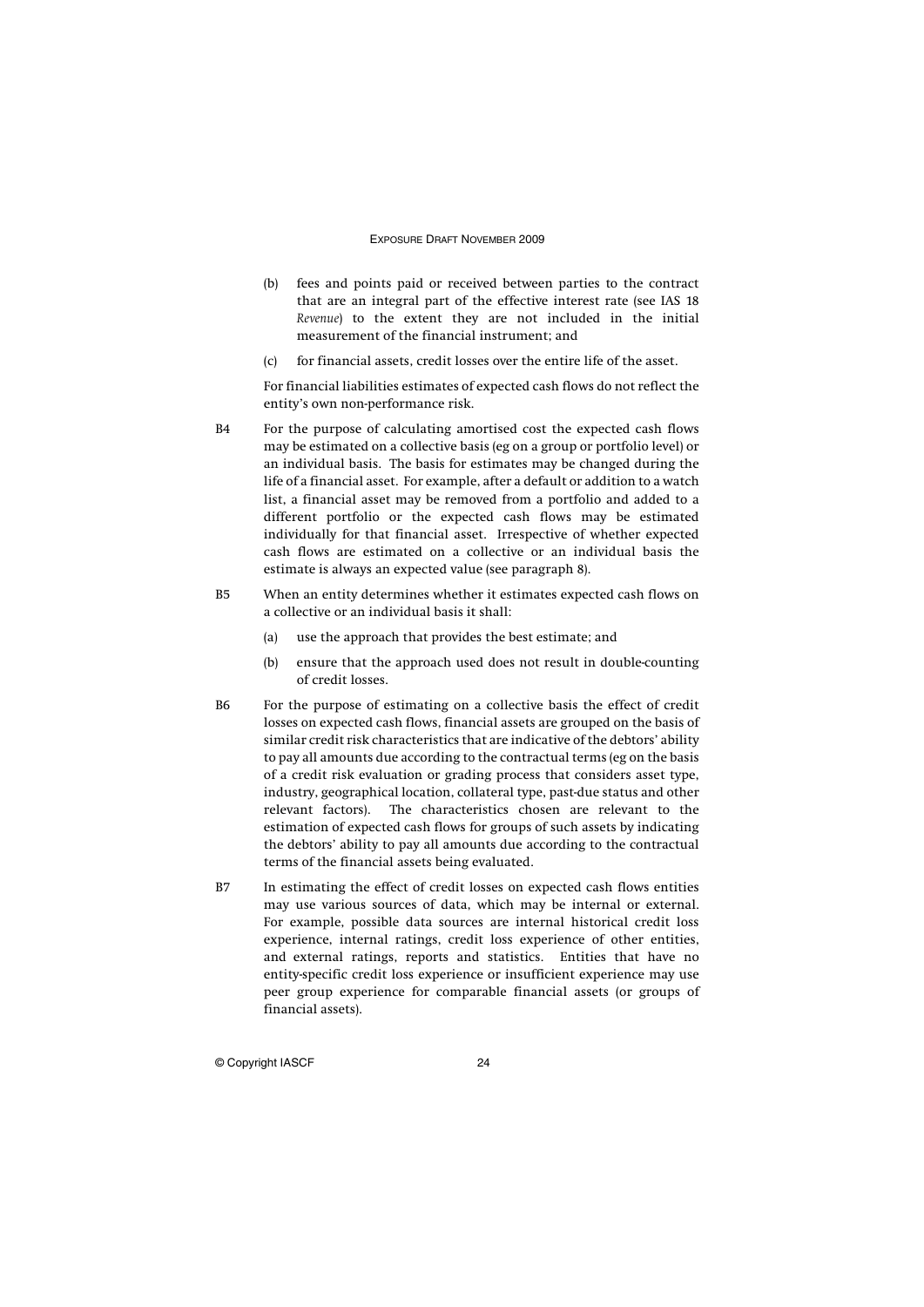- B8 Historical data such as credit loss experience are adjusted on the basis of current observable data to reflect the effects of current conditions that did not affect the period on which the historical data are based and to remove the effects of conditions in the historical period that do not exist currently. Estimates of changes in expected cash flows reflect and are directionally consistent with changes in related observable data from period to period (such as changes in unemployment rates, property prices, commodity prices, payment status or other factors that are indicative of credit losses on the financial asset or in the group of financial assets and their magnitude). The methodology and assumptions used for estimating the effect of credit losses on expected cash flows are reviewed regularly to reduce any differences between estimates and actual credit loss experience.
- B9 When using historical credit loss rates in estimating expected cash flows, it is important that information about historical credit loss rates is applied to groups that are defined in a manner consistent with the groups for which the historical credit loss rates were observed. Therefore, the method used shall enable each group to be associated with information about past credit loss experience in groups of assets with similar credit risk characteristics and relevant observable data that reflect current conditions.
- B10 The estimate of expected cash flows of a collateralised financial asset reflects the cash flows that may result from foreclosure less costs for obtaining and selling the collateral, whether or not foreclosure is probable. Any collateral obtained as a result of foreclosure is not recognised as an asset separate from the collateralised financial asset unless it meets the recognition criteria for an asset in other IFRSs.

### **Allocation mechanism for interest revenue and interest expense**

- B11 In accordance with paragraph 10 the effective interest rate reflects how the contract sets the interest payments for the financial instrument. The effective interest rate is first determined on initial recognition of a financial instrument. The effective interest rate is determined in relation to the component or components that are reset in accordance with the contract. For example:
	- (a) for a fixed rate financial instrument the effective interest rate is the discount rate that results in a present value of the expected cash flows (determined in accordance with paragraph B3) that equals the carrying amount (ie the initial measurement) of the financial instrument (initial effective interest rate).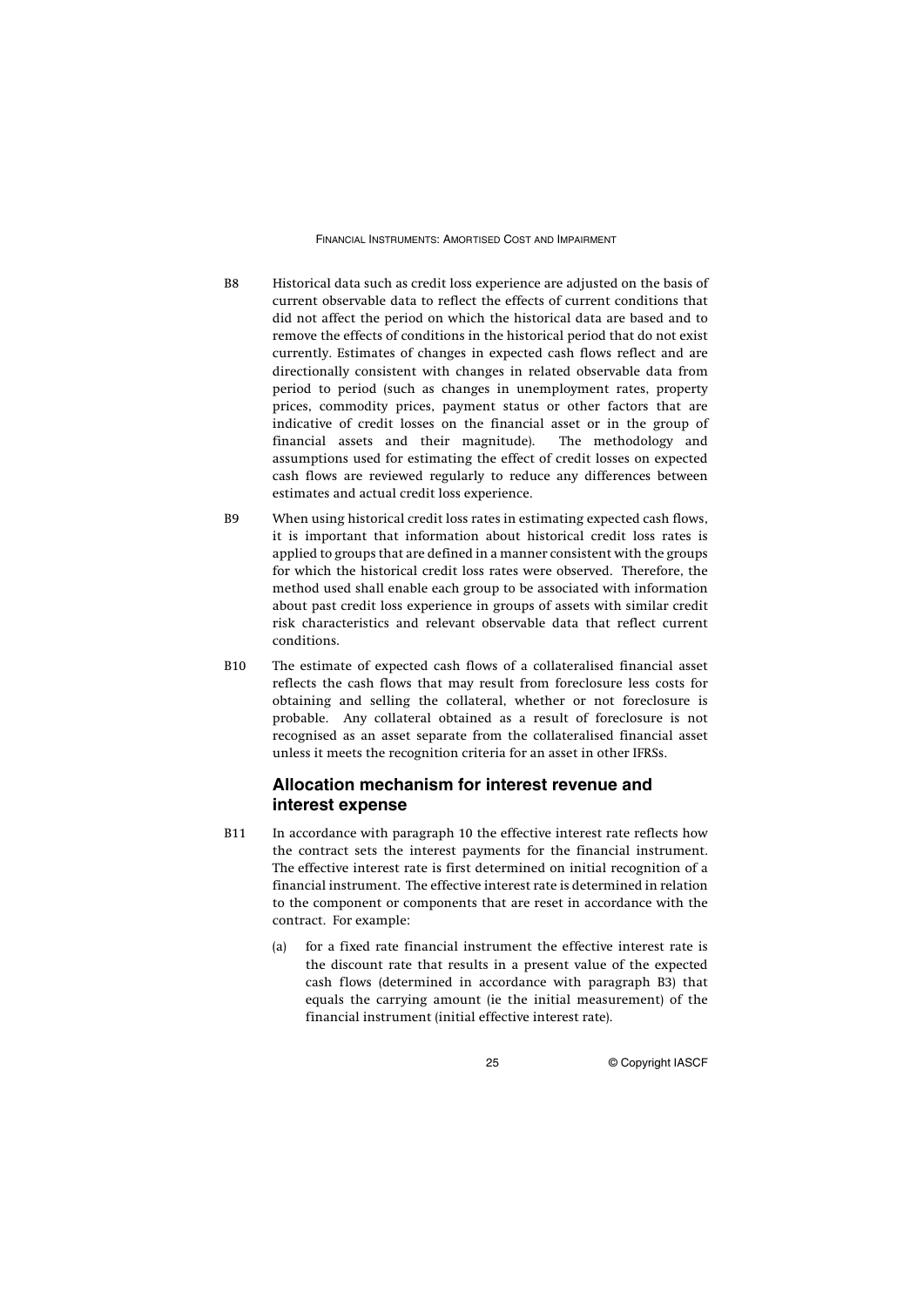- (b) for a floating rate financial instrument that resets a benchmark interest component (eg LIBOR plus 100 basis points) the effective interest rate is not determined as a single constant rate. Instead, a combination of the spot curve\* for the benchmark interest rate and a spread is used for discounting. This spread is derived by iteration so that the present value of the expected cash flows (determined in accordance with paragraph B3) equals the carrying amount (ie the initial measurement) of the financial instrument (initial effective spread).
- B12 Contractual resets of the interest cash flows of a financial instrument alter the effective interest rate to the extent that the interest rate is adjusted (and in relation to the component or components affected). For example:
	- (a) for a fixed rate financial instrument no component of the contractual interest is reset. Hence, the effective interest rate remains constant over the life of the financial instrument (ie the initial effective interest rate is used to calculate amortised cost at each measurement date).
	- (b) for a floating rate financial instrument that resets a benchmark interest component (eg LIBOR plus 100 basis points), periodic re-estimation of cash flows to reflect changes in the benchmark interest rate alters the effective interest rate in relation to that benchmark component. This means that the spot curve for the benchmark interest rate is updated while the initial effective spread remains constant. Hence, each cash flow of the floating rate financial instrument is discounted using a rate that is the combination of:
		- (i) the applicable spot rate for each cash flow date; plus
		- (ii) the initial effective spread.
- B13 The effective interest method generally allocates by way of amortisation any fees, points paid or received, transaction costs and other premiums or discounts included in the calculation of the effective interest rate over the expected life of the financial instrument. However, if the period to which the fees, points paid or received, transaction costs, premiums or discounts relate is a shorter period than the expected life of the instrument these amounts are allocated over that shorter period. The effect of that allocation is an adjustment to the interest revenue or interest expense for the financial instrument over that shorter period.

The spot curve is alternatively referred to as the zero coupon curve.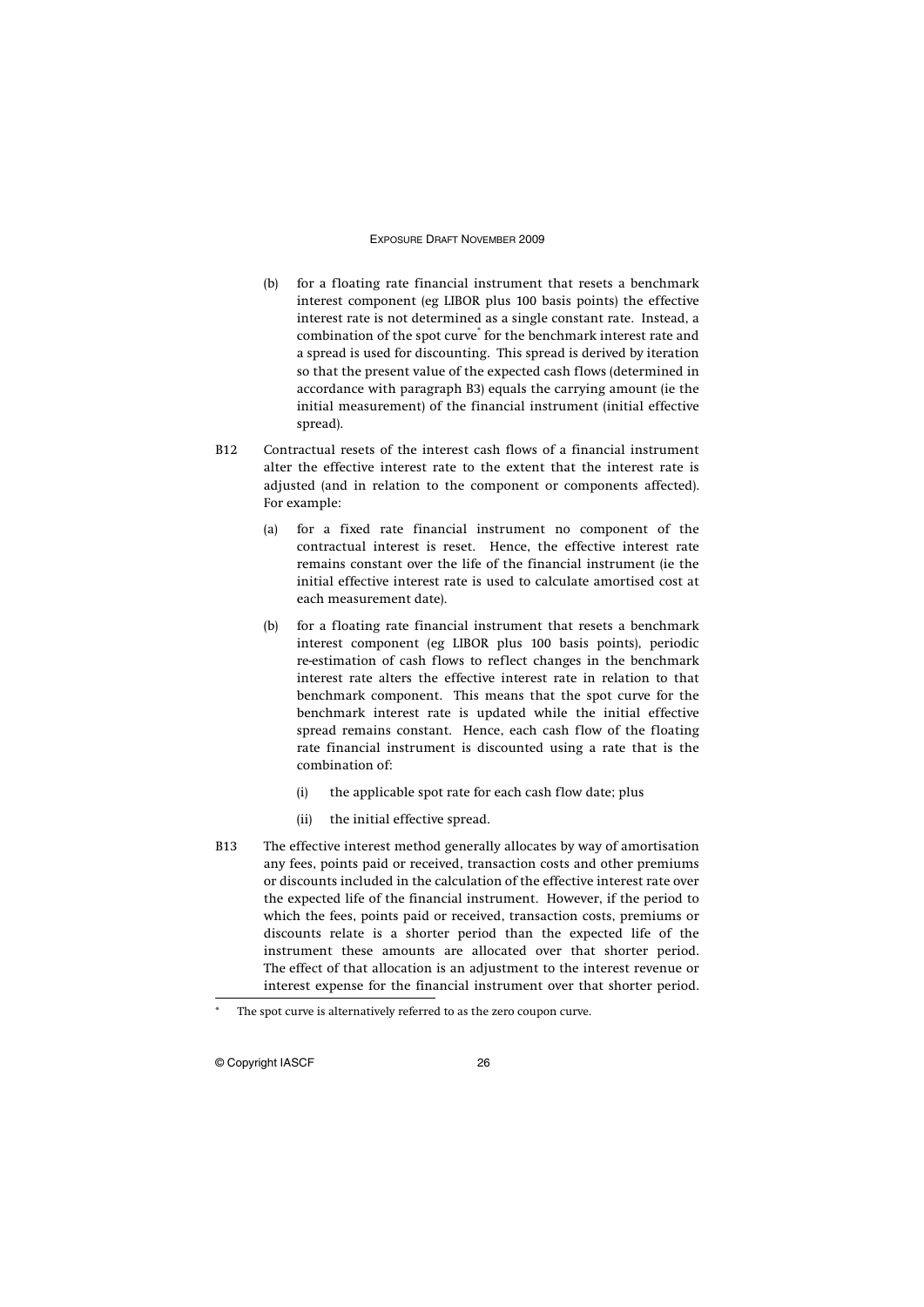For example, the relevant allocation period is shorter than the instrument's expected life when a premium or discount on a variable rate instrument reflects changes in the benchmark rate since the variable interest rate was reset. In that case, the appropriate allocation period is the period to the next such reset date. If, however, the premium or discount results from, for example, a change in credit risk compared with that reflected in the credit spread over the variable rate specified in the instrument it is allocated over the expected life of the instrument or the period to any earlier reset of the credit spread that reflects a repricing to then current conditions. For other variables or amounts that are not reset to market rates such as transaction costs the relevant allocation period is the expected life of the instrument.

B14 If the terms of a financial instrument are renegotiated or otherwise modified because of financial difficulties of the debtor, any impairment is measured by calculating amortised cost using the effective interest rate before the modification of terms. Any resulting adjustment of the carrying amount is recognised in profit or loss and presented in the statement of comprehensive income in accordance with paragraph 13(d).

### **Practical expedients**

- B15 An entity may use practical expedients in calculating amortised cost if their overall effect is immaterial. Practical expedients shall be consistent with the following principles:
	- (a) the calculation incorporates the effect of the time value of money (except for cash flows relating to short-term receivables if the effect of discounting is immaterial);
	- (b) the calculation includes all expected cash flows for all of the remaining life of the financial instrument (not only for some part of the remaining maturity); and
	- (c) the calculation results in a present value that equals the initial measurement of the financial instrument (ie the calculation does not give rise to a loss because of a difference between the initial measurement of a financial instrument and its carrying amount determined using the practical expedient at that point in time).
- B16 An example of a practical expedient is determining the amortised cost of trade receivables using a provision matrix. The entity would use its historical loss experience on trade receivables to estimate the expected credit losses. A provision matrix might, for example, specify fixed provision rates depending on the number of days a receivable is past due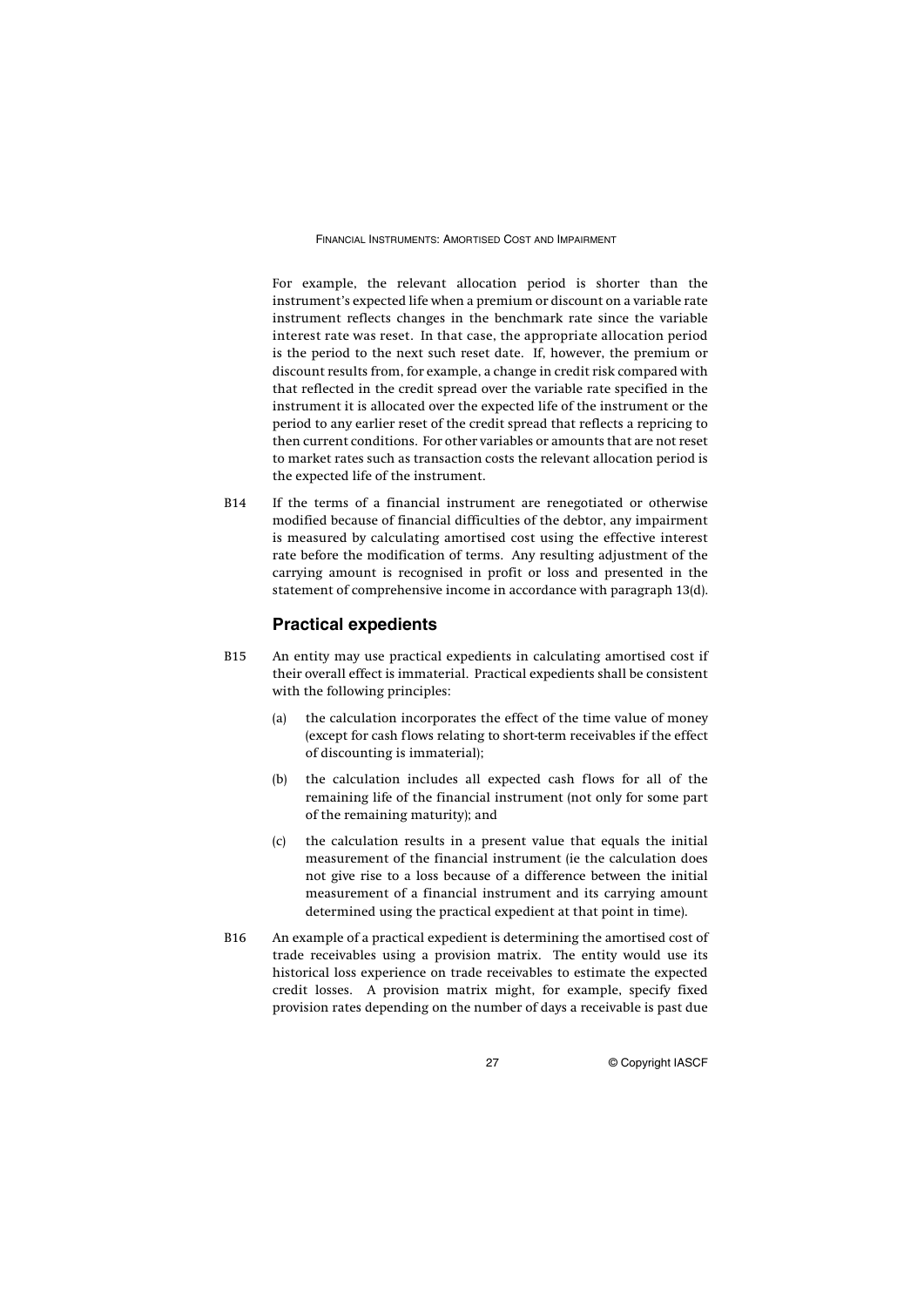(eg 3 per cent if less than 90 days, 20 per cent if 90–180 days etc). Depending on the diversity of its customer base the entity would use appropriate grouping if its historical loss experience shows significantly different loss patterns for different customer segments. Examples of criteria that might be used to group assets include geography, product type, customer rating, collateral or trade credit insurance, or type of customer (such as wholesale or retail). Assuming that the trade receivables are without a stated interest rate and are so short-term that the effect of discounting is immaterial (see paragraph B15(a)), the entity would not impute interest. Hence, for those trade receivables the entity would neither determine an effective interest rate nor recognise any interest revenue. Instead, the entity would measure the trade receivables on initial recognition at their invoice amount less the initial estimate of undiscounted expected credit losses, which would also be their amortised cost at that point in time (see paragraph B15(c)). The initial estimate of undiscounted expected credit losses would be treated as a reduction of the invoice amount in determining the revenue to which the trade receivable relates (eg from the sale of goods).

- B17 Entities may also use practical expedients for the allocation over the expected life of a financial asset of the initial estimate of expected credit losses in lieu of the effective interest method if the difference in the outcomes of that method and the alternative allocation mechanism is immaterial. For example, an entity might determine amortised cost using two separate present value calculations:
	- (a) the first calculation determines amortised cost excluding the effect of expected credit losses; and
	- (b) the second calculation determines the present value of expected credit losses (as a separate calculation) using a discount rate that is different from the effective interest rate (eg a risk-free rate). The entity determines an amortisation profile for the present value of the initial estimate of expected credit losses and accounts for the amortisation charge for the period as a reduction of the interest revenue that arises from the first calculation (see (a) above). Any change in the present value of expected credit losses as a result of revising the estimate of expected credit losses is recognised in profit or loss and presented as gains and losses resulting from changes in estimates (see paragraph 13(d)).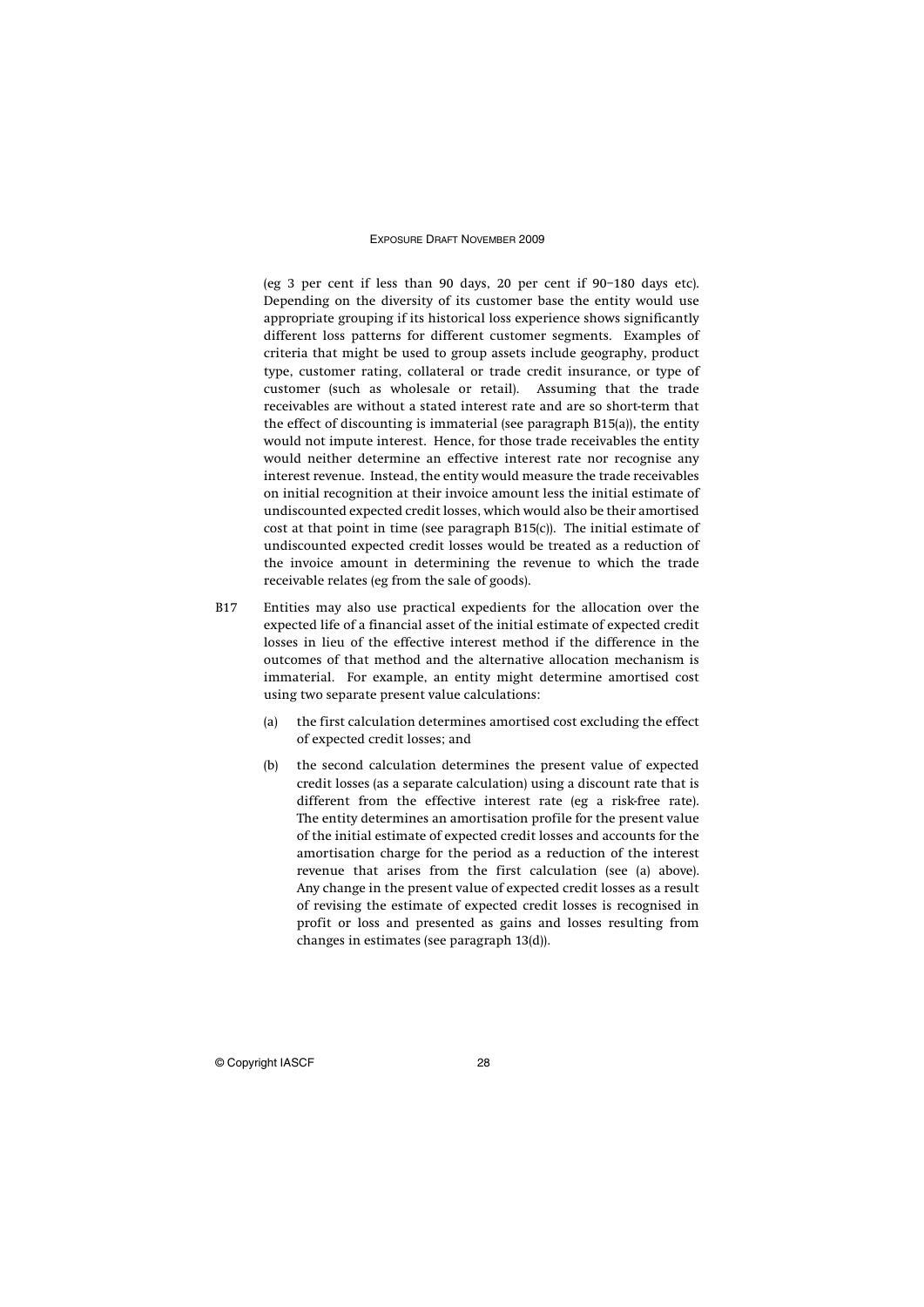### **Presentation (paragraph 13)**

- B18 Items that refer to amounts calculated using the effective interest method shall include only amounts that:
	- (a) are interest in accordance with that method; or
	- (b) represent the effect on interest revenue or interest expense of hedging relationships that qualify for hedge accounting.
- B19 Any amounts other than those in paragraph B18 shall not be included in items that refer to amounts calculated using the effective interest method. Examples are:
	- (a) foreign exchange gains or losses.
	- (b) gains or losses in relation to hedging transactions that do not qualify for hedge accounting.
	- (c) gains or losses from derecognition of financial assets or liabilities.
	- (d) fees or transaction costs that are not included in determining the effective interest rate.
	- (e) interest received or paid on financial instruments not classified as amortised cost (eg coupon interest received on a bond that is held for trading purposes).

### **Disclosure**

### **Classes of financial instruments and level of disclosure (paragraph 14)**

- B20 Paragraph 14 requires an entity to group financial instruments into classes that are appropriate to the nature of the information disclosed and that take into account the characteristics of those financial instruments. These classes are determined by the entity and are, thus, distinct from the measurement categories of financial instruments (which determine how financial instruments are measured and where changes in fair value are recognised).
- B21 An entity decides, in the light of its circumstances, how much detail it provides to satisfy the requirements of this [draft] IFRS, how much emphasis it places on different aspects of the requirements and how it aggregates information to display the overall picture without combining information with different characteristics. It is necessary to strike a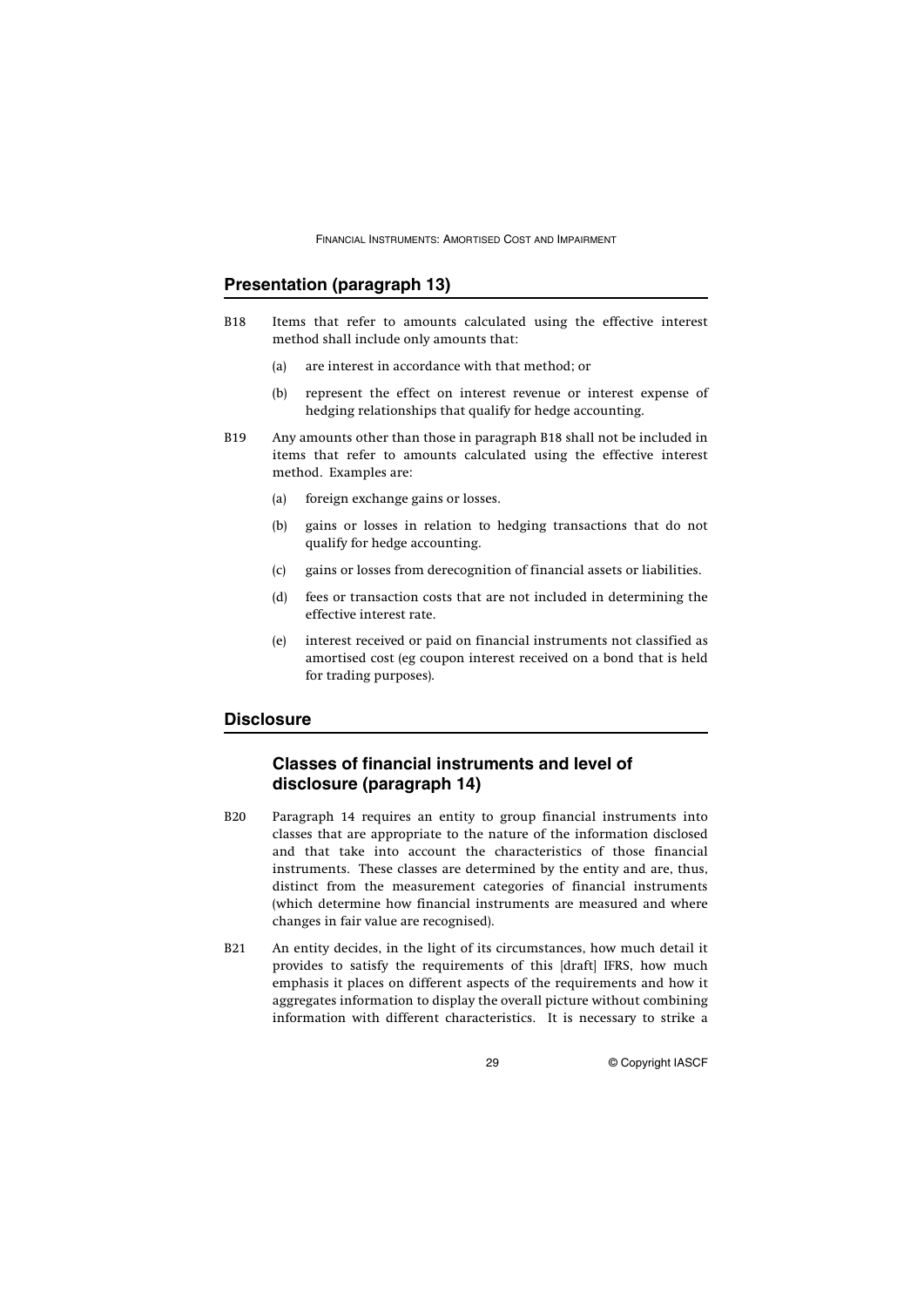balance between overburdening financial statements with excessive detail that may not assist users of financial statements and obscuring important information as a result of too much aggregation. For example, an entity shall not obscure important information by including it among a large amount of insignificant detail. Similarly, an entity shall not disclose information that is so aggregated that it obscures important differences between individual transactions or associated risks.

### **Allowance account (paragraph 15)**

- B22 The reconciliation of changes in the allowance account for credit losses shall reconcile the balances at the beginning and end of the period showing at a minimum:
	- (a) increases resulting from the allocation of initial expected credit losses, ie amounts presented as a reduction of gross interest revenue in accordance with paragraph 13(b);
	- (b) increases resulting from changes in estimates of expected credit losses, ie amounts included in the gains and losses presented in accordance with paragraph 13(d);
	- (c) decreases resulting from changes in estimates of expected credit losses, ie amounts included in the gains and losses presented in accordance with paragraph 13(d); and
	- (d) write-offs.
- B23 An entity shall include all write-offs in the reconciliation of changes in the allowance account (ie on a gross basis as both an addition to and a use of the allowance account). This applies even if a financial asset becomes impaired and is written off in the same period. Hence, direct write-offs against the contractual amount of financial assets without using an allowance account are prohibited.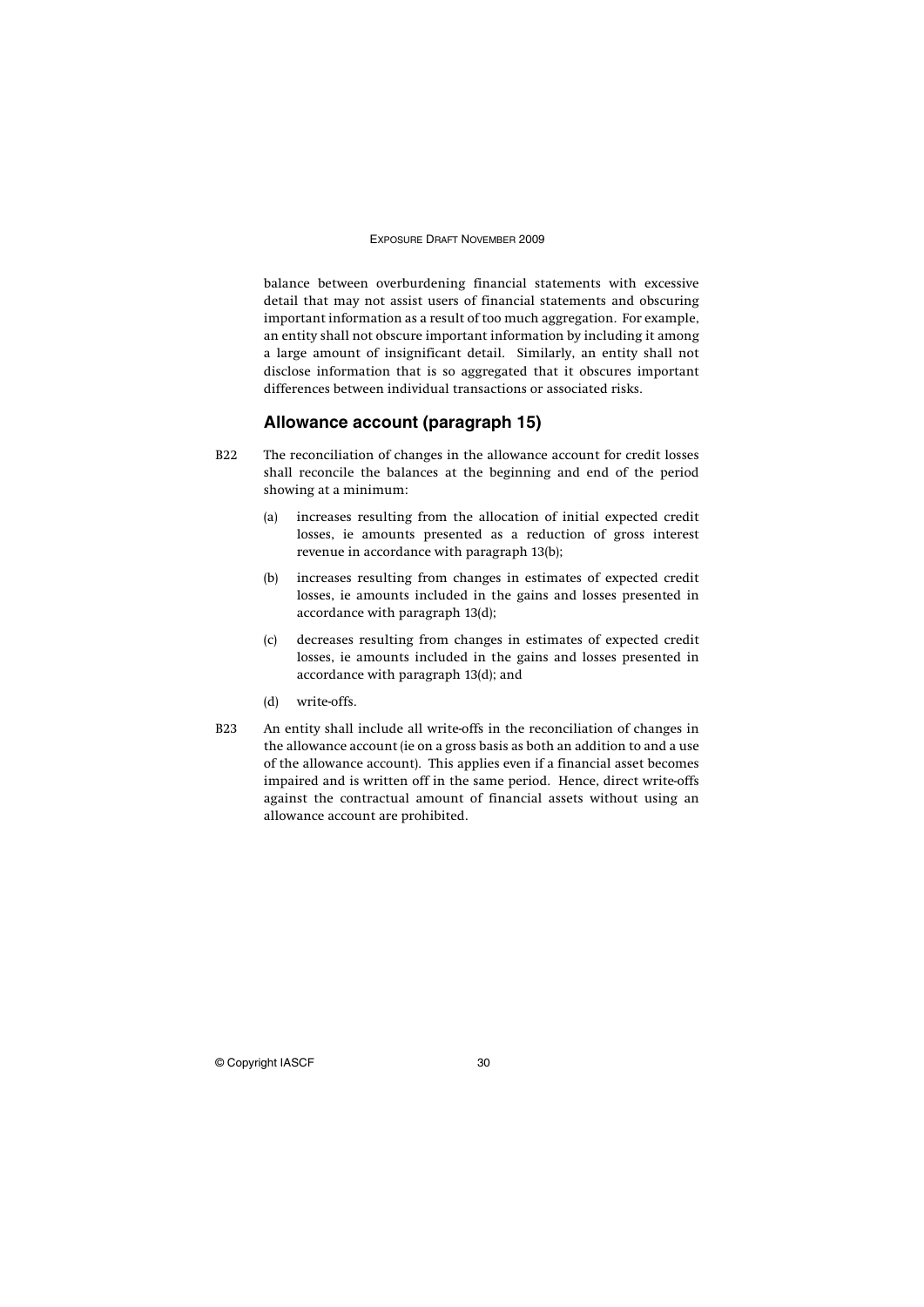### **Comparison of loss allowance with cumulative write-offs (paragraph 19)**

B24 The comparison of the development of the credit loss allowance over time with cumulative write-offs shall be provided in tabular format (an example of a possible format is provided below).

| Year of origination                                                                                     | 20X1      | 20X2      | 20X3      | 20X4      | Total           |
|---------------------------------------------------------------------------------------------------------|-----------|-----------|-----------|-----------|-----------------|
|                                                                                                         | CU        | CU        | CU        | CU        | CU <sup>*</sup> |
| Credit loss provision<br>(cumulative):                                                                  |           |           |           |           |                 |
| At the end of the<br>origination year                                                                   | <b>XX</b> | XX        | <b>XX</b> | уу        |                 |
| One year later                                                                                          | <b>XX</b> | <b>XX</b> | уу        |           |                 |
| Two years later                                                                                         | <b>XX</b> | уу        |           |           |                 |
| Three years later                                                                                       | уу        |           |           |           |                 |
| Gross provision for credit<br>losses (before write-offs)                                                | уу        | уу        | уу        | уу        | <b>ZZ</b>       |
| Cumulative write-offs as a<br>result of delinquencies                                                   | <b>XX</b> | <b>XX</b> | <b>XX</b> | XX        | <b>ZZ</b>       |
| Cumulative write-offs as a<br>result of foreclosures                                                    | <b>XX</b> | <b>XX</b> | <b>XX</b> | <b>XX</b> | ZZ              |
| Total cumulative write-offs                                                                             | <b>ZZ</b> | <b>ZZ</b> | <b>ZZ</b> | <b>ZZ</b> | <b>ZZ</b>       |
| Net provision for credit<br>losses (gross provision for<br>credit losses less<br>cumulative write-offs) | ΖZ        | ΖZ        | ΖZ        | ΖZ        | ΖZ              |

B25 The qualitative analysis of the effect of changes in credit loss estimates on this comparison is a narrative explanation of the causes of the development and how they relate to the write-offs.

<sup>\*</sup> In this [draft] IFRS, monetary amounts are denominated in 'currency units (CU)'.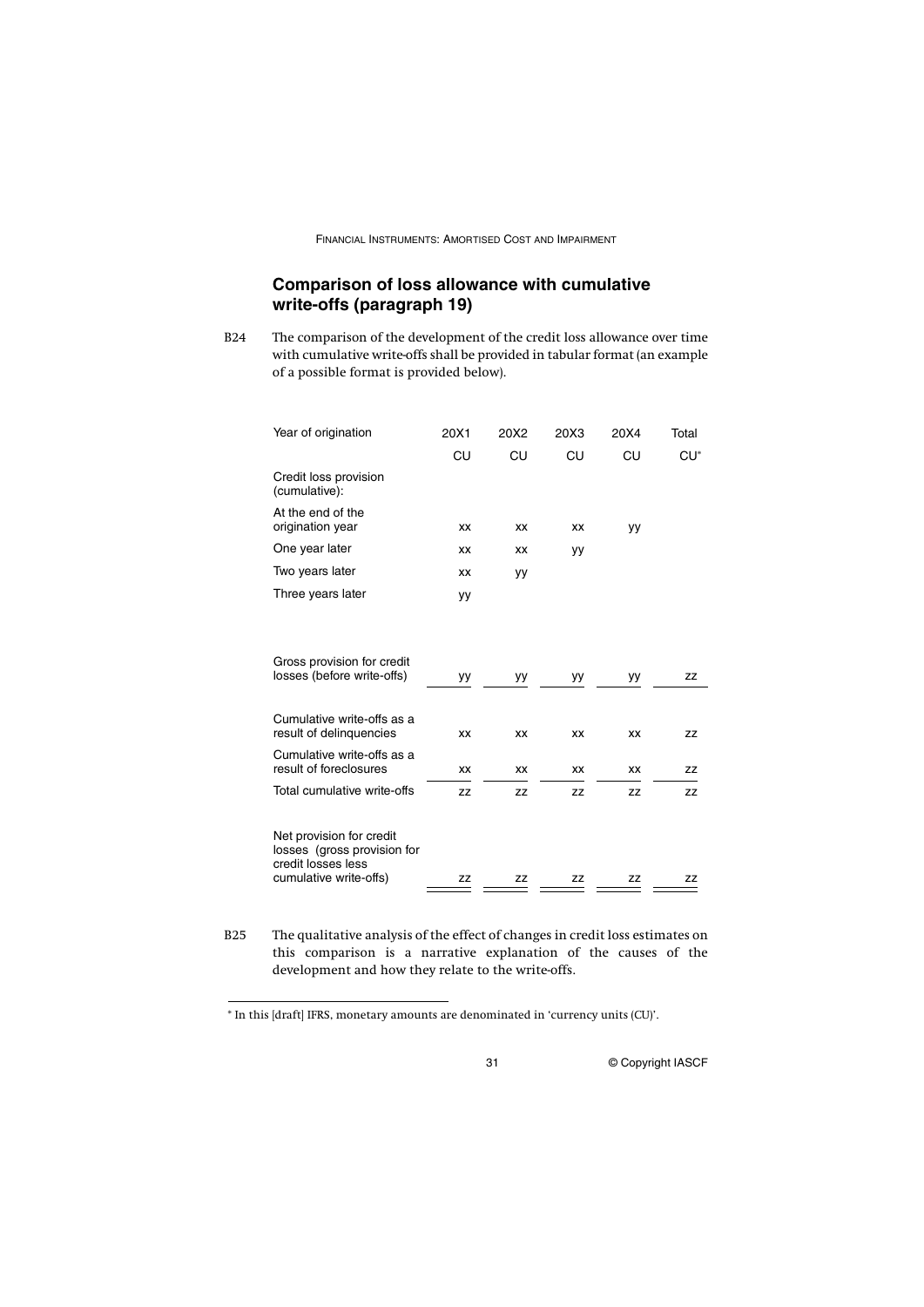### **Stress testing information (paragraph 20)**

- B26 The information that an entity provides about stress testing would typically include (but is not limited to):
	- (a) how such stress tests are conducted;
	- (b) a description of the stress scenario used and the related assumptions; and
	- (c) the outcome of the stress testing, including any significant conclusions.

### **Credit quality of financial assets (paragraph 21)**

- B27 The reconciliation of changes in non-performing financial assets shall reconcile the nominal amounts at the beginning and end of the period showing at a minimum:
	- (a) increases resulting from reclassifications of performing loans as non-performing (ie deterioration of credit quality);
	- (b) increases resulting from acquisition of non-performing loans;
	- (c) decreases resulting from recoveries through enforcing securities;
	- (d) decreases resulting from recoveries due to payments of the debtor;
	- (e) renegotiations; and
	- (f) write-offs.
- B28 The qualitative analysis of the interaction between changes in non-performing financial assets and changes in the allowance account is a narrative explanation of how the two types of changes relate to each other and any common causes of the changes.

### **Origination and maturity (vintage) information (paragraph 22)**

- B29 The information showing the year of origination and maturity shall be provided:
	- (a) on the basis of nominal amounts; and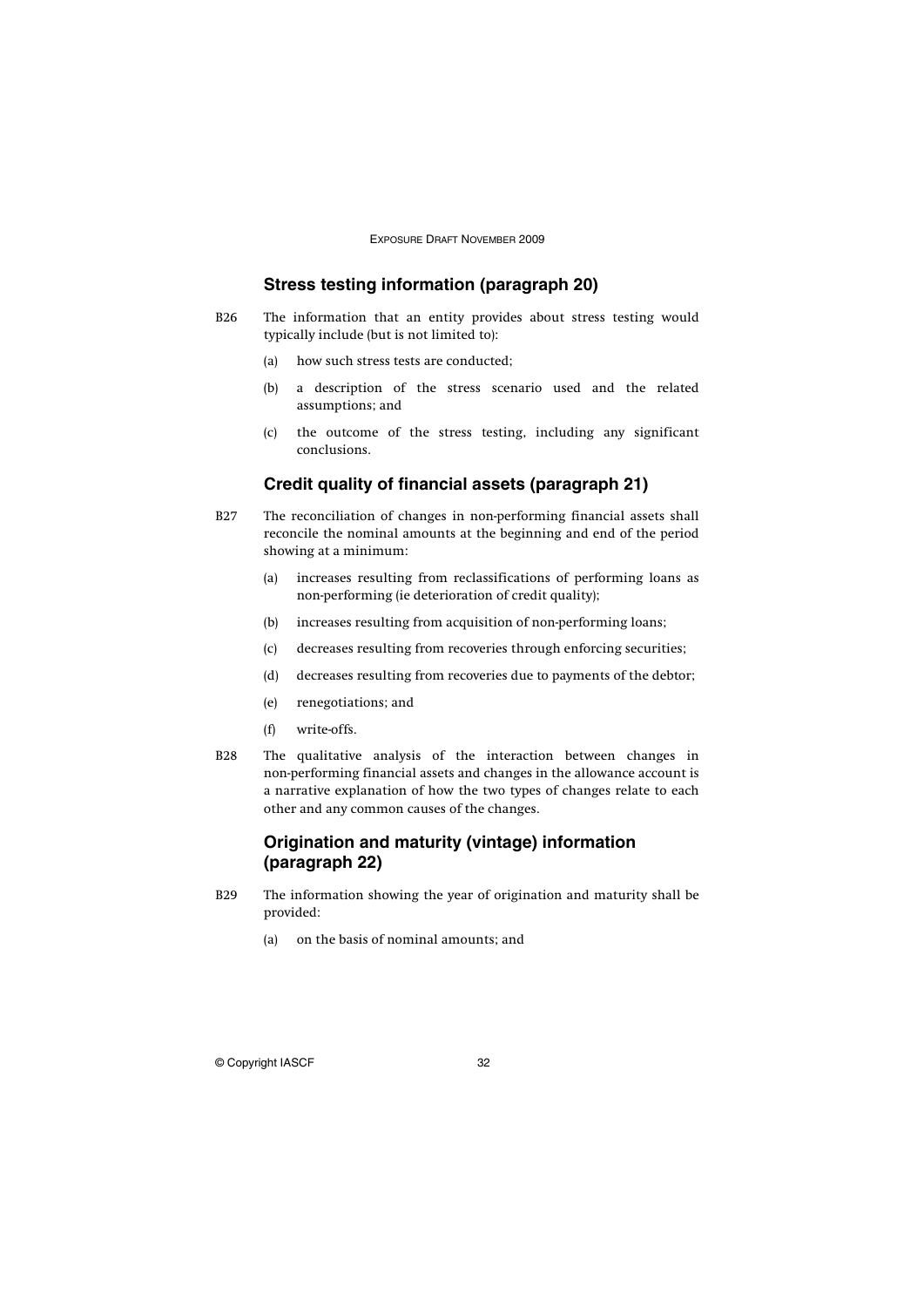- Year of origination 20X1 20X2 20X3 20X4 Total CU CU CU CU CU **Maturity** 20X3 xx xx xx zz 20X4 xx xx xx xx zz 20X5 xx xx xx xx zz 20X6 xx xx xx zz 20X7 xx xx zz 20X8 xx zz Total zz zz zz zz zz
- (b) in tabular format (an example of a possible format is provided below).

### **Transition (paragraph 26)**

- B30 The principle set out in paragraph 26 can be applied in different ways, for example:
	- (a) by using ratio analysis to infer the effective interest rate transition adjustment using information for similar financial instruments that are initially recognised near the date of initial application of this [draft] IFRS; or
	- (b) by using the adjustment to the effective interest rate that reflects the effect of allocating the initial expected credit losses that is determined for similar financial instruments that are initially recognised near the date of initial application of this [draft] IFRS. When using this approach an entity shall ensure that the resulting adjusted effective interest rate is not lower than the risk-free interest rate that applied on the date of initial recognition of the financial instrument.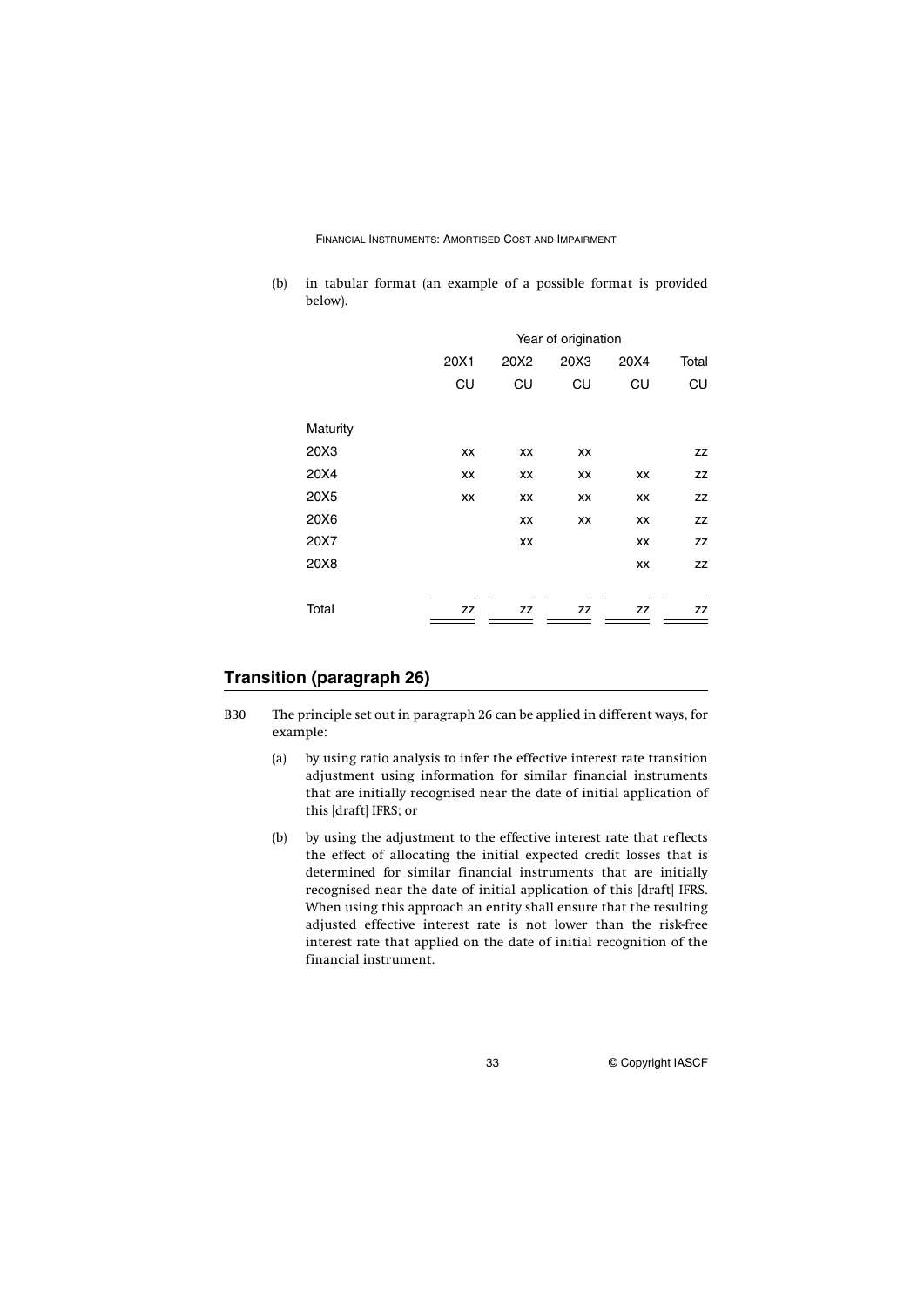### **Defined terms**

### **Transaction costs**

B31 Transaction costs include fees and commissions paid to agents (including employees acting as selling agents), advisers, brokers and dealers, levies by regulatory agencies and securities exchanges, and transfer taxes and duties. Transaction costs do not include debt premiums or discounts, financing costs or internal administrative or holding costs.

### **Write-off**

- B32 Write-offs can relate to a financial asset in its entirety as well as portions of a financial asset. For example, after an entity has enforced a security and recovered 30 per cent of a financial asset, the remaining 70 per cent might be written off if the entity does not expect to collect any further amounts from that financial asset.
- B33 At the time a financial asset is written off the expected loss would be 100 per cent of the write-off amount. In accordance with paragraph B23 an entity shall not write off any amount without including it as an addition to and a use of the allowance account.
- B34 The definition of a write-off means that the entity has no reasonable expectations of recovering the related amount. Therefore, a write-off constitutes a derecognition event.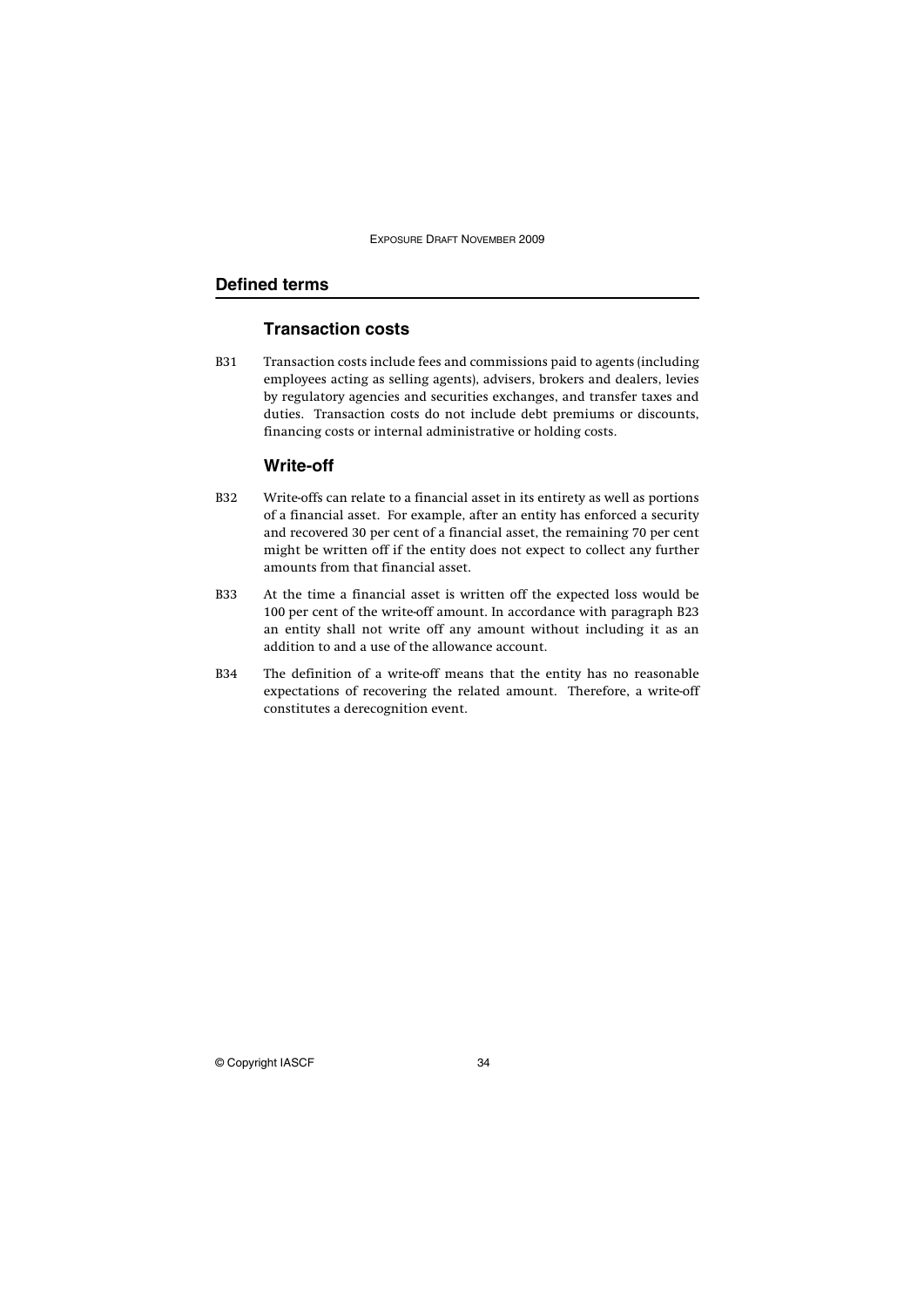### **Appendix C Amendments to other IFRSs**

*The amendments in this [draft] appendix shall be applied for annual periods beginning on or after [date to be inserted after exposure]. If an entity applies this [draft] IFRS for an earlier period, it shall apply these amendments for that earlier period. Amended paragraphs are shown with new text underlined and deleted text struck through.*

### **IFRS 7** *Financial Instruments: Disclosures*

C1 Paragraph 16 is deleted. Paragraph 20 is amended and paragraph 44H is added as follows:

### **Significance of financial instruments for financial position and performance**

### **Statement of comprehensive income**

### **Items of income, expense, gains or losses**

- 20 An entity shall disclose the following items of income, expense, gains or losses either in the statement of comprehensive income or in the notes:
	- (a) net gains or net losses on:
		- (i) financial assets or financial liabilities at fair value through profit or loss, showing separately those on financial assets or financial liabilities designated as such upon initial recognition, and those on financial assets or financial liabilities that are classified as held for trading in accordance with IAS 39;
		- (ii) available-for-sale financial assets, showing separately the amount of gain or loss recognised in other comprehensive income during the period and the amount reclassified from equity to profit or loss for the period;
		- (iii) held-to-maturity investments (excluding those separately presented in the statement of comprehensive income in accordance with [draft] IFRS X);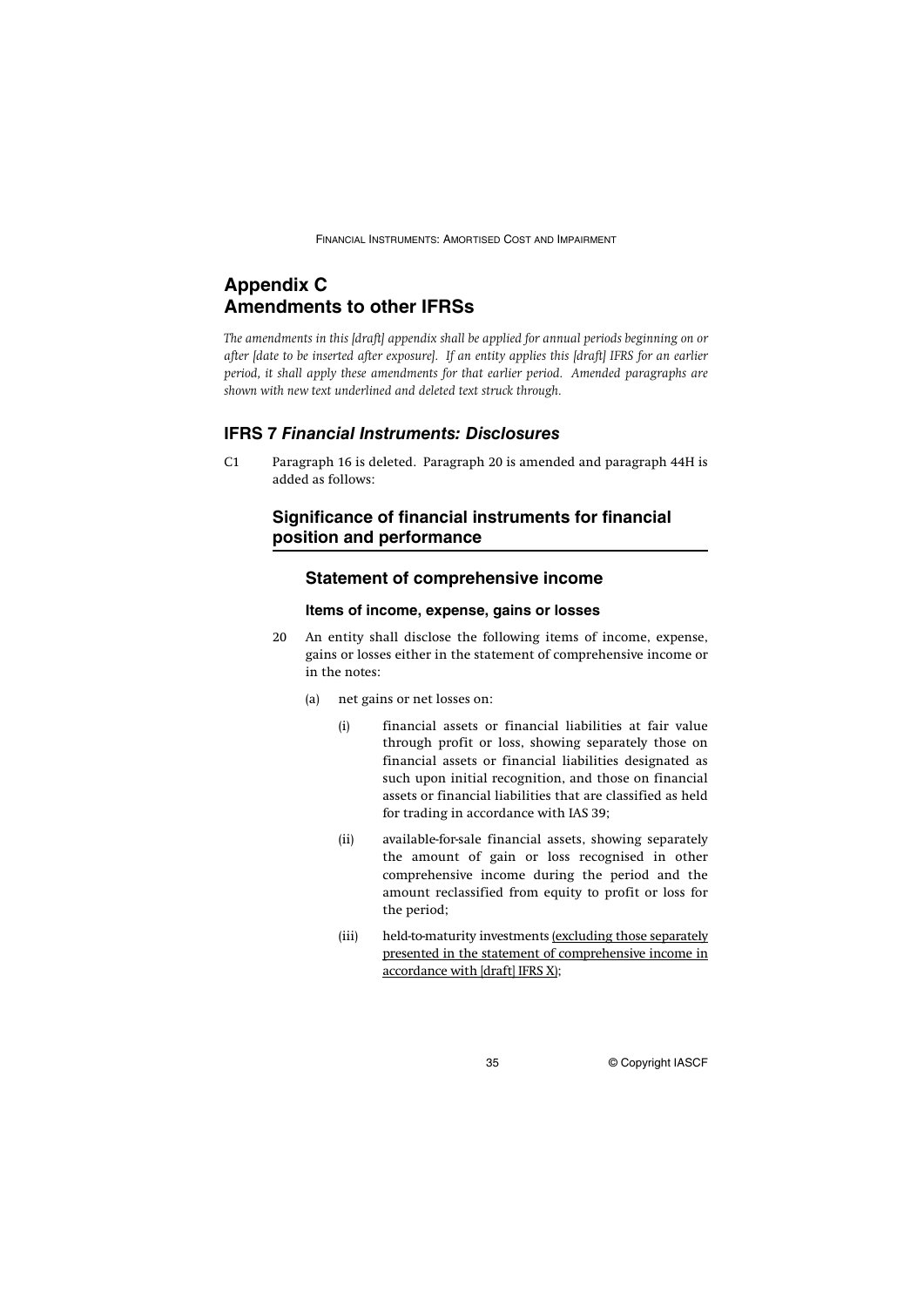- (iv) loans and receivables (excluding those separately presented in the statement of comprehensive income in accordance with [draft] IFRS X); and
- (v) financial liabilities measured at amortised cost (excluding those separately presented in the statement of comprehensive income in accordance with [draft] IFRS X);
- (b) [deleted] total interest income and total interest expense (calculated using the effective interest method) for financial assets or financial liabilities that are not at fair value through profit or loss;
- (c) fee income and expense (other than amounts included in determining the effective interest rate) arising from:
	- (i) financial assets or financial liabilities that are not at fair value through profit or loss; and
	- (ii) trust and other fiduciary activities that result in the holding or investing of assets on behalf of individuals, trusts, retirement benefit plans, and other institutions;
- (d) interest income on impaired financial assets accrued in accordance with paragraph AG93 of IAS 39; and.
- (e) [deleted] the amount of any impairment loss for each class of financial asset.

### **Effective date and transition**

44H [Draft] IFRS X *Financial Instruments: Amortised Cost and Impairment*, issued in [date to be inserted after exposure] deleted paragraph 16 and amended paragraph 20. It also amended paragraph B5 in Appendix B. An entity shall apply those amendments for annual periods beginning on or after [date to be inserted after exposure]. If an entity applies [draft] IFRS X for an earlier period, it shall apply the amendments for that earlier period.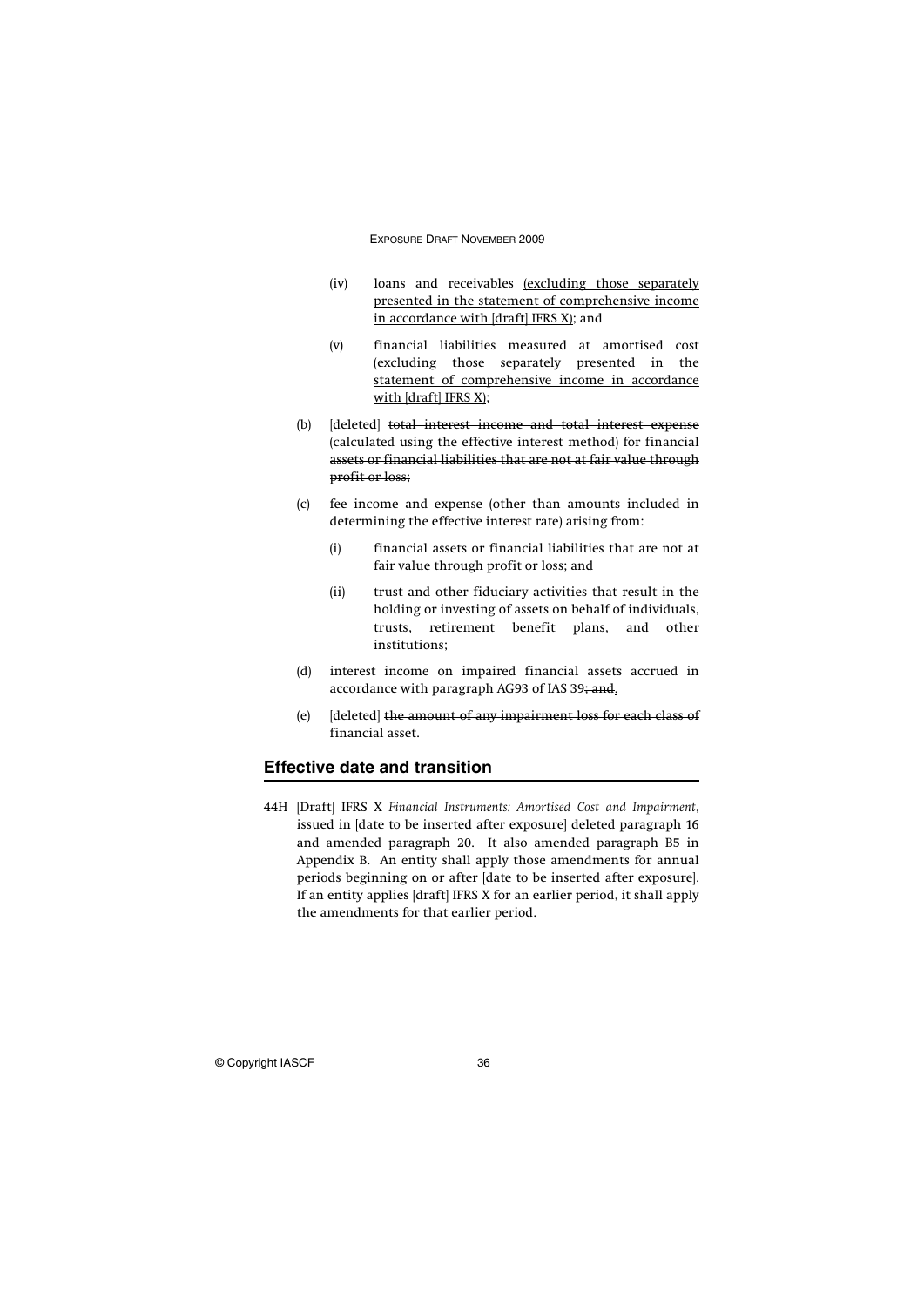C2 In Appendix B (Application guidance), paragraph B5 is amended as follows:

### **Significance of financial instruments for financial position and performance**

### **Other disclosure – accounting policies (paragraph 21)**

- B5 Paragraph 21 requires disclosure of the measurement basis (or bases) used in preparing the financial statements and the other accounting policies used that are relevant to an understanding of the financial statements. For financial instruments, such disclosure may include:
	- (a) for financial assets or financial liabilities designated as at fair value through profit or loss:
		- (i) the nature of the financial assets or financial liabilities the entity has designated as at fair value through profit or loss;
		- (ii) the criteria for so designating such financial assets or financial liabilities on initial recognition; and
		- (iii) how the entity has satisfied the conditions in paragraph 9, 11A or 12 of IAS 39 for such designation. For instruments designated in accordance with paragraph (b)(i) of the definition of a financial asset or financial liability at fair value through profit or loss in IAS 39, that disclosure includes a narrative description of the circumstances underlying the measurement or recognition inconsistency that would otherwise arise. For instruments designated in accordance with paragraph (b)(ii) of the definition of a financial asset or financial liability at fair value through profit or loss in IAS 39, that disclosure includes a narrative description of how designation at fair value through profit or loss is consistent with the entity's documented risk management or investment strategy.
	- (b) the criteria for designating financial assets as available for sale.
	- (c) whether regular way purchases and sales of financial assets are accounted for at trade date or at settlement date (see paragraph 38 of IAS 39).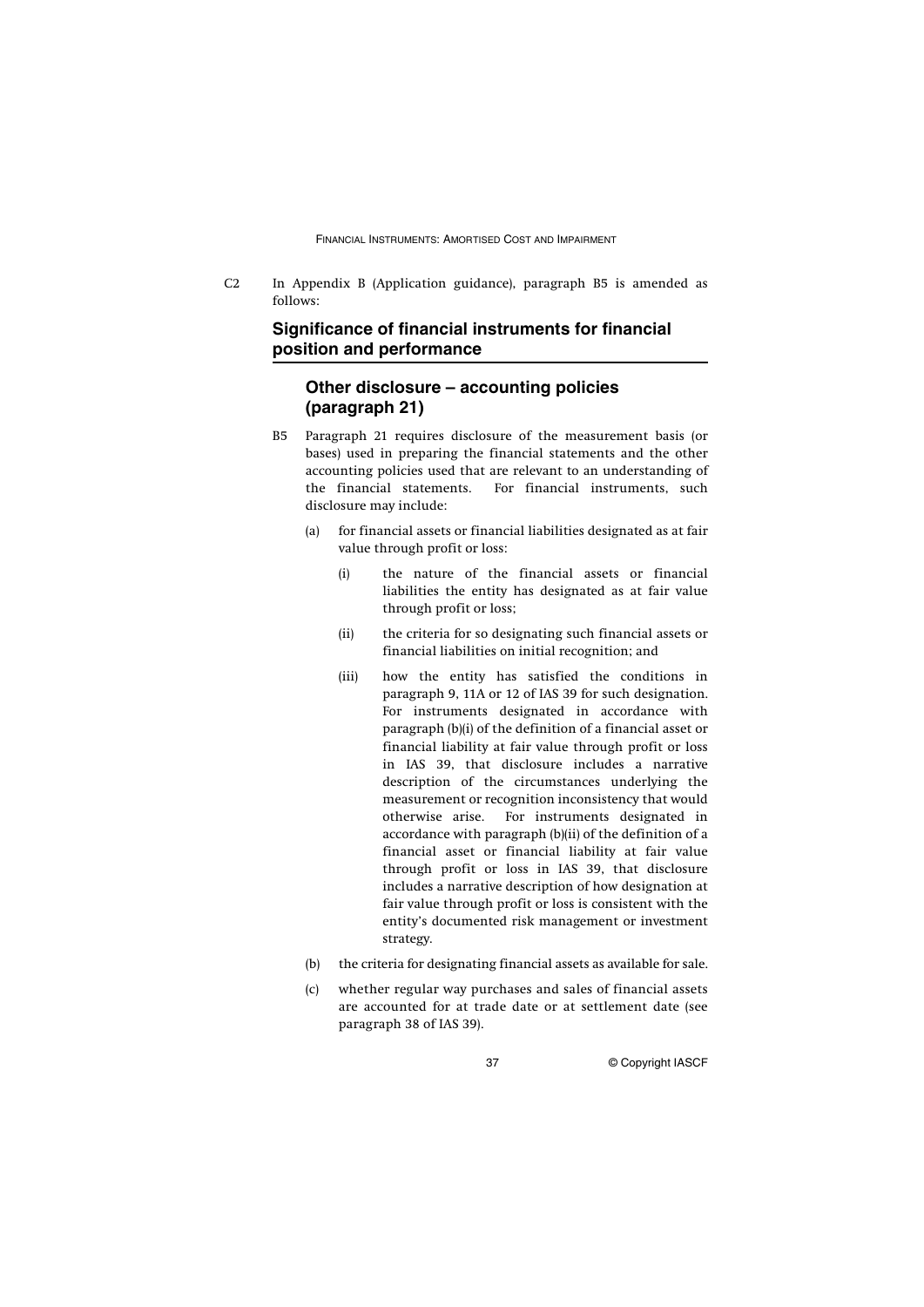- (d) [deleted] when an allowance account is used to reduce the carrying amount of financial assets impaired by credit losses:
	- (i) the criteria for determining when the carrying amount of impaired financial assets is reduced directly (or, in the case of a reversal of a write down, increased directly) and when the allowance account is used; and
	- (ii) the criteria for writing off amounts charged to the allowance account against the carrying amount of impaired financial assets (see paragraph 16).
- (e) how net gains or net losses on each category of financial instrument are determined (see paragraph 20(a)), for example, whether the net gains or net losses on items at fair value through profit or loss include interest or dividend income.
- (f) [deleted] the criteria the entity uses to determine that there is objective evidence that an impairment loss has occurred (see paragraph 20(e)).
- (g) when the terms of financial assets that would otherwise be past due or impaired have been renegotiated, the accounting policy for financial assets that are the subject of renegotiated terms (see paragraph 36(d)).

Paragraph 122 of IAS 1 (as revised in 2007) also requires entities to disclose, in the summary of significant accounting policies or other notes, the judgements, apart from those involving estimations, that management has made in the process of applying the entity's accounting policies and that have the most significant effect on the amounts recognised in the financial statements.

### **IAS 18** *Revenue*

C3 Paragraph 30 is amended and paragraph 39 is added as follows:

### **Interest, royalties and dividends**

- **30 Revenue shall be recognised on the following bases:**
	- **(a) interest shall be recognised using the effective interest method as set out in IAS 39, paragraphs 9 and AG5–AG8 [draft] IFRS X;**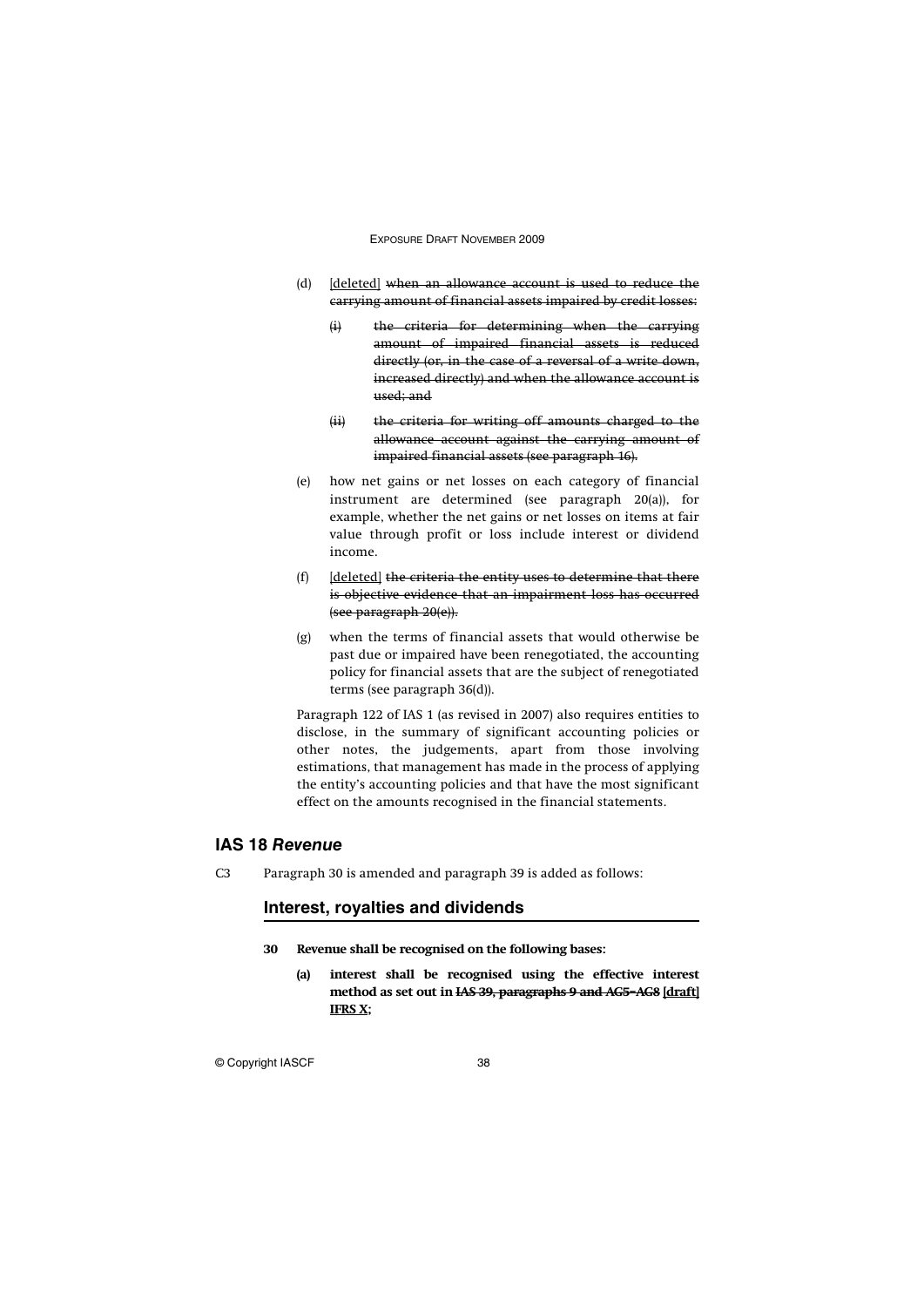- **(b) royalties shall be recognised on an accrual basis in accordance with the substance of the relevant agreement; and**
- **(c) dividends shall be recognised when the shareholder's right to receive payment is established.**

### **Effective date**

39 [Draft] IFRS X *Financial Instruments: Amortised Cost and Impairment*, issued in [date to be inserted after exposure] amended paragraph 30. An entity shall apply that amendment for annual periods beginning on or after [date to be inserted after exposure]. If an entity applies [draft] IFRS X for an earlier period, it shall apply the amendment for that earlier period.

### **IAS 28** *Investments in Associates*

C4 Paragraph 31 is deleted, paragraphs 32 and 33 are amended and paragraph 41D is added as follows:

### **Application of the equity method**

### **Impairment losses**

- 31 [Deleted] After application of the equity method, including recognising the associate's losses in accordance with paragraph 29, the investor applies the requirements of IAS 39 to determine whether it is necessary to recognise any additional impairment loss with respect to the investor's net investment in the associate.
- 32 The investor also applies the requirements of IAS 39 to determine whether any additional impairment loss is recognised with respect to the investor's interest in the associate that does not constitute part of the net investment and the amount of that impairment loss.
- 33 After application of the equity method, including recognising the associate's losses in accordance with paragraph 29, the investor applies the requirements of IAS 36 *Impairment of Assets* to determine whether it is necessary to recognise any additional impairment loss with respect to the investor's net investment in the associate. Because goodwill that forms part of the carrying amount of an investment in an associate is not separately recognised, it is not tested for impairment separately by applying the requirements for impairment testing goodwill in IAS 36 *Impairment of Assets*. Instead,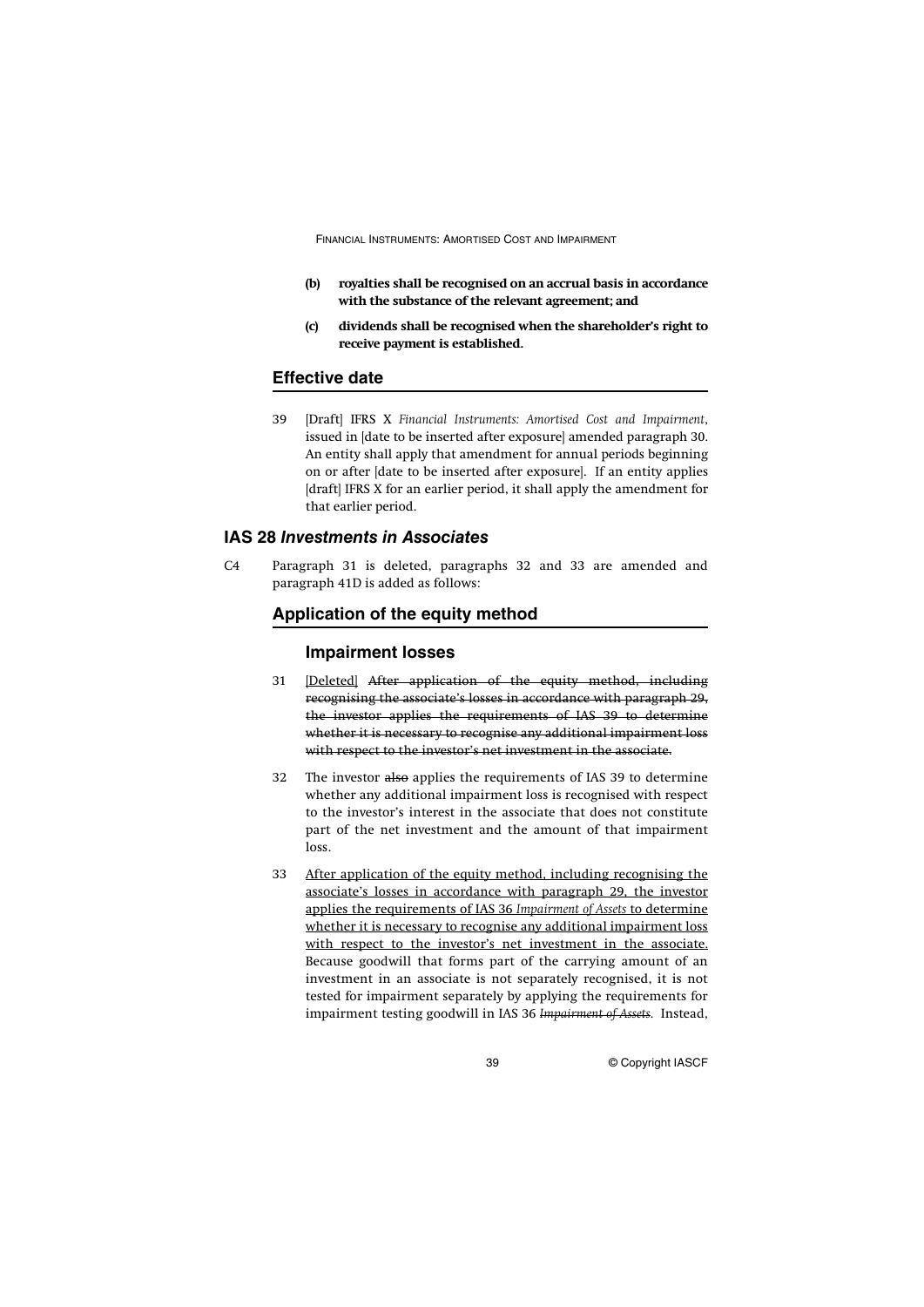the entire carrying amount of the investment is tested for impairment in accordance with IAS 36 as a single asset, by comparing its recoverable amount (higher of value in use and fair value less costs to sell) with its carrying amount, whenever application of the requirements in IAS 39 indicates that the investment may be impaired. An impairment loss recognised in those circumstances is not allocated to any asset, including goodwill, that forms part of the carrying amount of the investment in the associate. Accordingly, any reversal of that impairment loss is recognised in accordance with IAS 36 to the extent that the recoverable amount of the investment subsequently increases. In determining the value in use of the investment, an entity estimates:

- (a) its share of the present value of the estimated future cash flows expected to be generated by the associate, including the cash flows from the operations of the associate and the proceeds on the ultimate disposal of the investment; or
- (b) the present value of the estimated future cash flows expected to arise from dividends to be received from the investment and from its ultimate disposal.

Under appropriate assumptions, both methods give the same result.

### **Effective date and transition**

41D [Draft] IFRS X *Financial Instruments: Amortised Cost and Impairment*, issued in [date to be inserted after exposure] deleted paragraph 31 and amended paragraphs 32 and 33. An entity shall apply those amendments for annual periods beginning on or after [date to be inserted after exposure]. If an entity applies [draft] IFRS X for an earlier period, it shall apply the amendments for that earlier period.

### **IAS 39** *Financial instruments: Recognition and Measurement*

C5 Paragraphs 58 and AG93 and one heading are amended. In paragraph 9 the definitions of amortised cost of a financial asset or financial liability, effective interest method, and transaction costs, the heading above paragraph 63 and paragraphs 63–65, the heading above paragraph AG5 and paragraphs AG5–AG8, and the heading above paragraph AG84 and paragraphs AG84–AG92 are deleted. Paragraph 108D is added.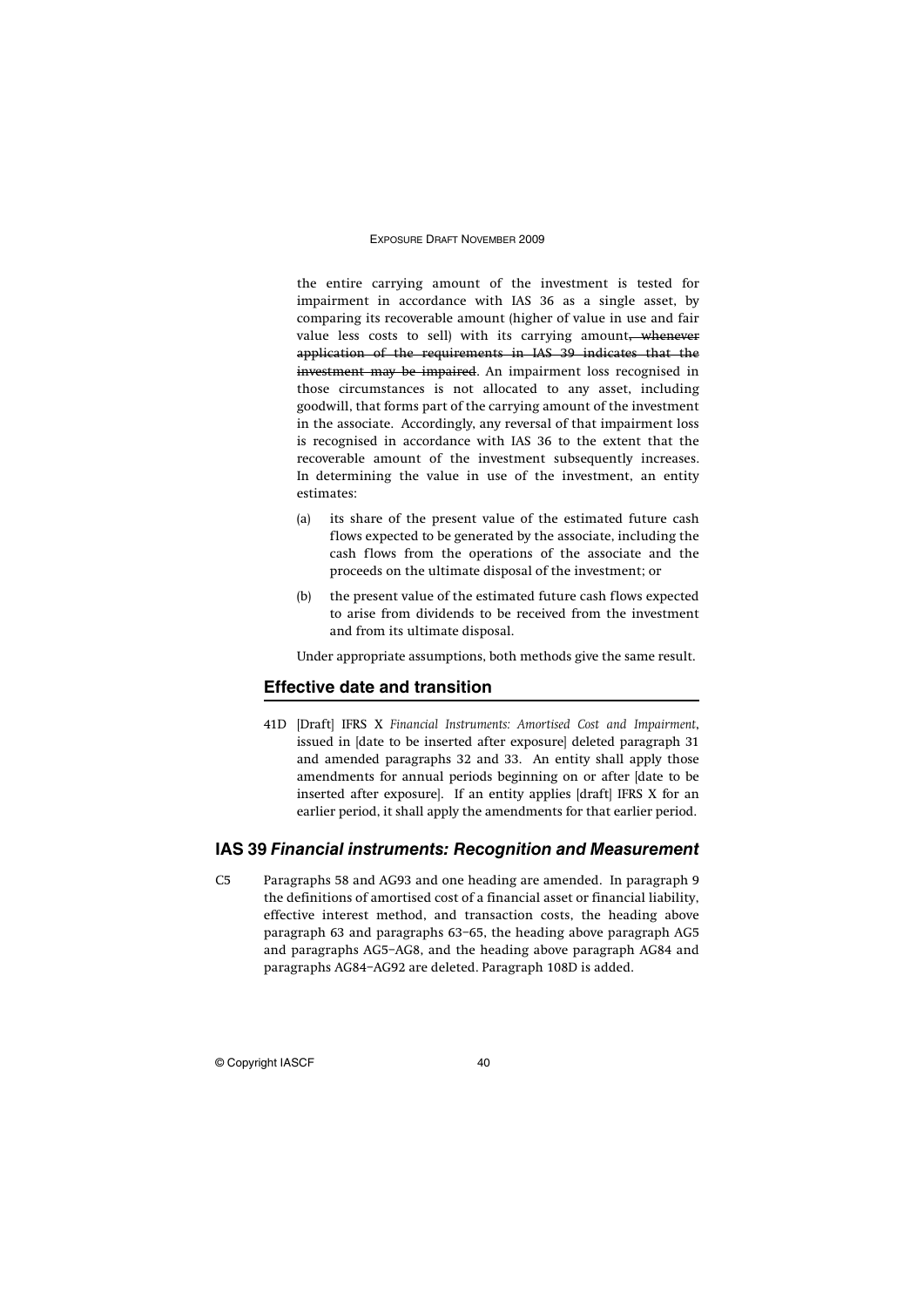### **Measurement**

### **Impairment and uncollectibility of financial assets**

**58 For financial assets that are carried at cost or classified as available for sale an An entity shall assess at the end of each reporting period whether there is any objective evidence that a financial asset or group of financial assets is impaired. If any such evidence exists, the entity shall apply paragraph 63 (for financial assets carried at amortised cost), paragraph 66 (for financial assets carried at cost) or paragraph 67 (for available-for-sale financial assets) to determine the amount of any impairment loss.**

### **Effective date and transition**

- 108D [Draft] IFRS X *Financial Instruments: Amortised Cost and Impairment*, issued in [date to be inserted after exposure] amended paragraph 58 and deleted paragraphs 63–65. It also amended paragraph AG93 and deleted paragraphs AG5–AG8 and AG84–AG92. An entity shall apply those amendments for annual periods beginning on or after [date to be inserted after exposure]. If an entity applies [draft] IFRS X for an earlier period, it shall apply the amendments for that earlier period.
- C6 In Appendix A (Application guidance), a heading and paragraph AG93 are amended as follows:

### **Measurement (paragraphs 43–70)**

### **Impairment and uncollectibility of financial assets (paragraphs 58–70)**

#### **Interest income revenue after impairment recognition**

AG93Once an available-for-sale financial asset or a group of similar available-for-sale financial assets has been written down as a result of an impairment loss, interest income revenue is thereafter recognised using the rate of interest used to discount the future cash flows for the purpose of measuring the impairment loss.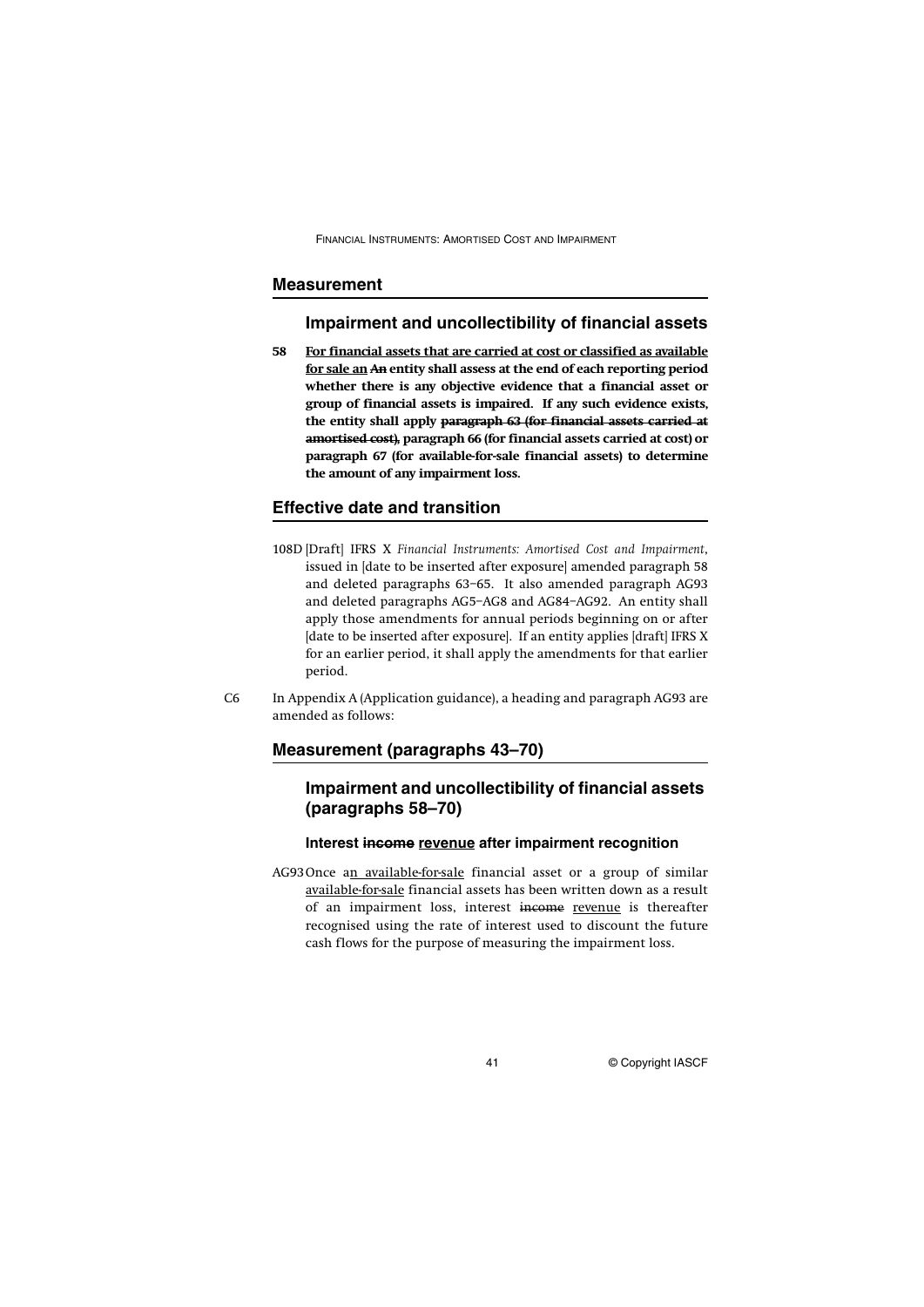### **Approval by the Board of** *Financial Instruments: Amortised Cost and Impairment* **published in November 2009**

The exposure draft *Financial Instruments: Amortised Cost and Impairment* was approved for publication by thirteen of the fifteen members of the International Accounting Standards Board. Messrs Garnett and Leisenring voted against publication. Their alternative view is set out after the Basis for Conclusions.

| Chairman |
|----------|
|          |
|          |
|          |
|          |
|          |
|          |
|          |
|          |
|          |
|          |
|          |
|          |
|          |
|          |
|          |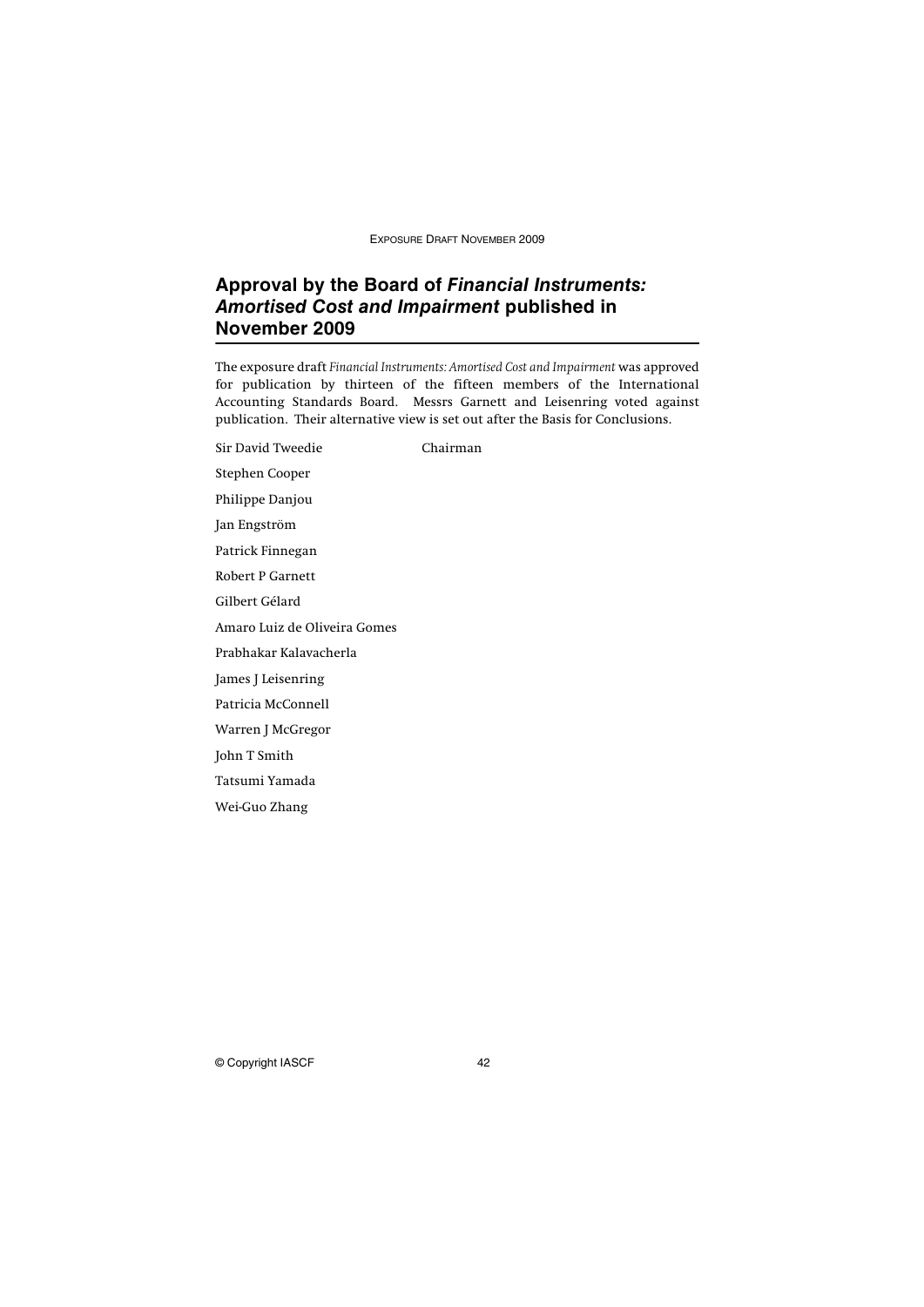### **[Draft] amendments to guidance on other IFRSs**

*The following [draft] amendments to guidance on IFRSs are necessary in order to ensure consistency with [draft] IFRS X* Financial Instruments: Classification and Measurement *and the related amendments to other IFRSs. In the amended paragraphs, new text is underlined and deleted text is struck through.*

### **IFRS 7** *Financial Instruments: Disclosures*

IGA1 In the guidance on implementing IFRS 7, the heading above paragraph IG13 and paragraph IG13 are deleted.

### **IAS 18** *Revenue*

IGA2 In the appendix accompanying IAS 18, example 14 is amended as follows:

### **Rendering of services**

14 *Financial service fees.*

The recognition of revenue for financial service fees depends on the purposes for which the fees are assessed and the basis of accounting for any associated financial instrument. The description of fees for financial services may not be indicative of the nature and substance of the services provided. Therefore, it is necessary to distinguish between fees that are an integral part of the effective interest rate of a financial instrument, fees that are earned as services are provided, and fees that are earned on the execution of a significant act.

(a) *Fees that are an integral part of the effective interest rate of a financial instrument.*

Such fees are generally treated as an adjustment to the effective interest rate. However, when the financial instrument is measured at fair value with the change in fair value recognised in profit or loss, the fees are recognised as revenue when the instrument is initially recognised.

(i) *Origination fees received by the entity relating to the creation or acquisition of a financial asset other than one that under IAS 39 is classified as a financial asset 'at fair value through profit or loss'.*

> Such fees may include compensation for activities such as evaluating the borrower's financial condition,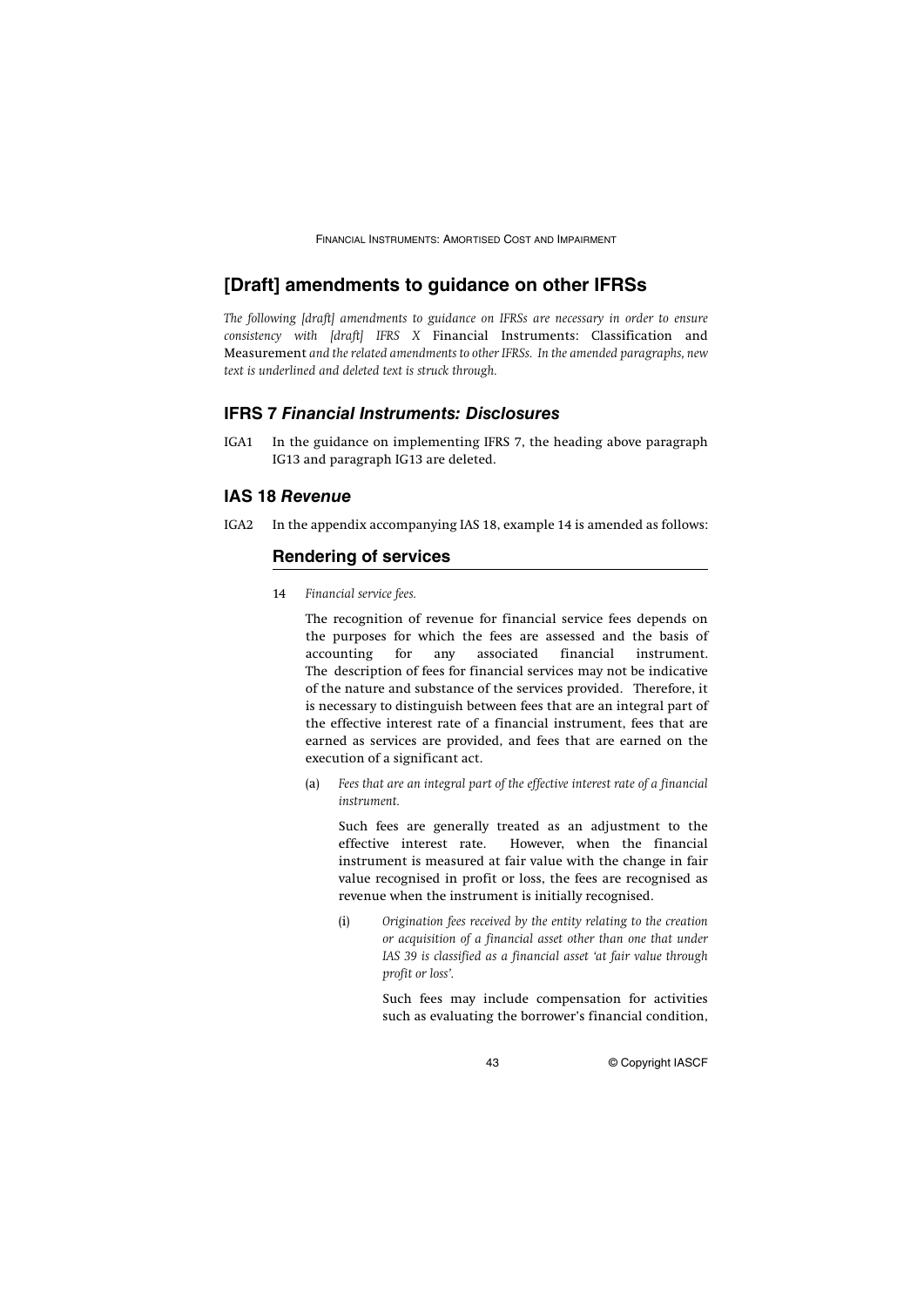evaluating and recording guarantees, collateral and other security arrangements, negotiating the terms of the instrument, preparing and processing documents and closing the transaction. These fees are an integral part of generating an involvement with the resulting financial instrument and, together with the related transaction costs<sup>\*</sup> (as defined in IAS 39 [draft] IFRS X), are deferred and recognised as an adjustment to the effective interest rate.

(ii) *Commitment fees received by the entity to originate a loan when the loan commitment is outside the scope of IAS 39.*

> If it is probable that the entity will enter into a specific lending arrangement and the loan commitment is not within the scope of IAS 39, the commitment fee received is regarded as compensation for an ongoing involvement with the acquisition of a financial instrument and, together with the related transaction costs (as defined in IAS 39 [draft] IFRS X), is deferred and recognised as an adjustment to the effective interest rate. If the commitment expires without the entity making the loan, the fee is recognised as revenue on expiry. Loan commitments that are within the scope of IAS 39 are accounted for as derivatives and measured at fair value.

(iii) *Origination fees received on issuing financial liabilities measured at amortised cost.*

> These fees are an integral part of generating an involvement with a financial liability. When a financial liability is not classified as 'at fair value through profit or loss', the origination fees received are included, with the related transaction costs (as defined in IAS 39 [draft] IFRS X) incurred, in the initial carrying amount of the financial liability and recognised as an adjustment to the effective interest rate. An entity distinguishes fees and costs that are an integral part of the effective interest rate for the financial liability from

In *Improvements to IFRSs* issued in May 2008, the Board replaced the term 'direct costs' with 'transaction costs' as defined in paragraph 9 of IAS 39. This amendment removed an inconsistency for costs incurred in originating financial assets and liabilities that should be deferred and recognised as an adjustment to the underlying effective interest rate. 'Direct costs', as previously defined, did not require such costs to be incremental.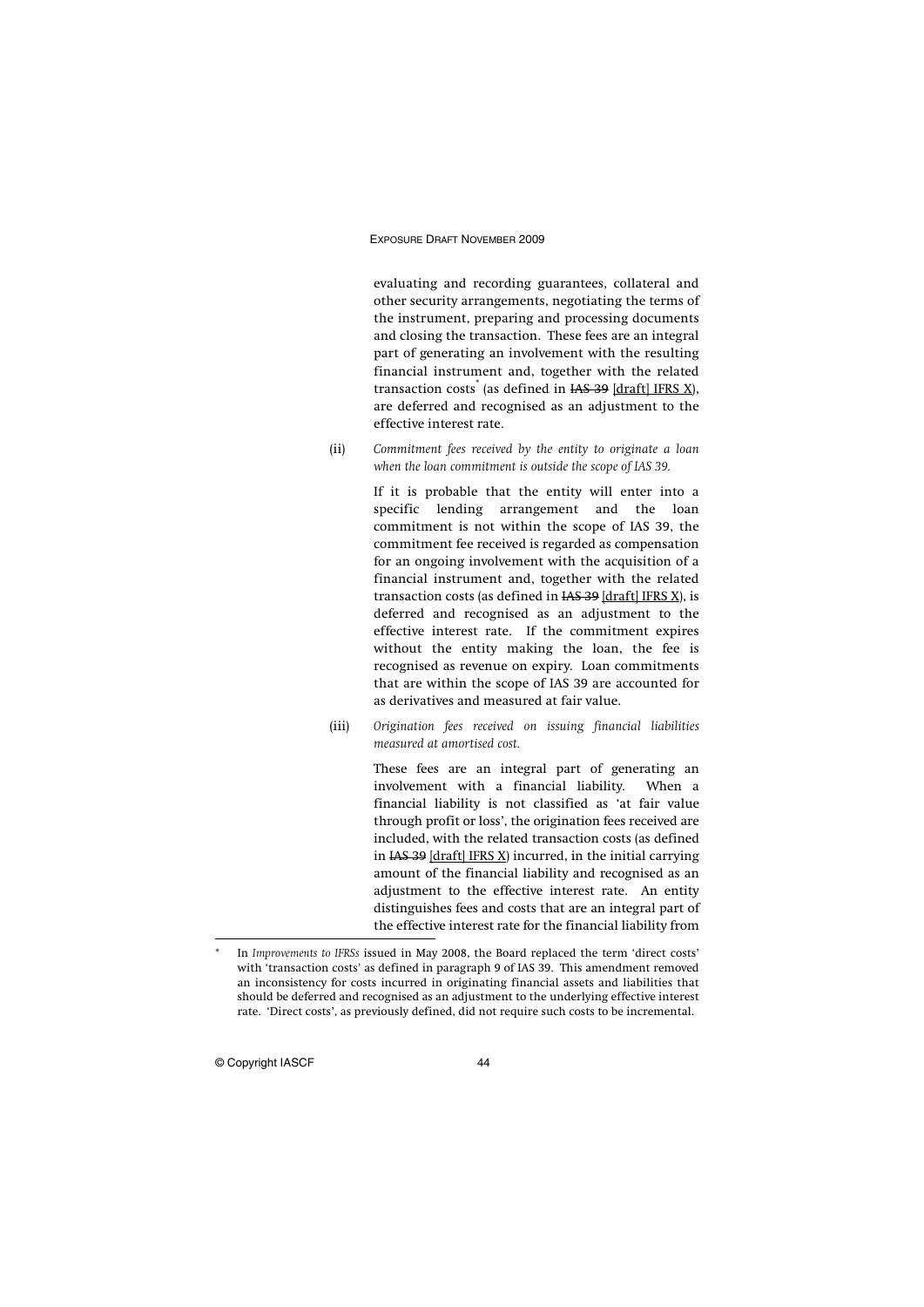origination fees and transaction costs relating to the right to provide services, such as investment management services.

- (b) *Fees earned as services are provided.*
	- (i) *Fees charged for servicing a loan.*

Fees charged by an entity for servicing a loan are recognised as revenue as the services are provided.

(ii) *Commitment fees to originate a loan when the loan commitment is outside the scope of IAS 39.*

> If it is unlikely that a specific lending arrangement will be entered into and the loan commitment is outside the scope of IAS 39, the commitment fee is recognised as revenue on a time proportion basis over the commitment period. Loan commitments that are within the scope of IAS 39 are accounted for as derivatives and measured at fair value.

(iii) *Investment management fees.*

Fees charged for managing investments are recognised as revenue as the services are provided.

Incremental costs that are directly attributable to securing an investment management contract are recognised as an asset if they can be identified separately and measured reliably and if it is probable that they will be recovered. As in IAS 39 [draft] IFRS X, an incremental cost is one that would not have been incurred if the entity had not secured the investment management contract. The asset represents the entity's contractual right to benefit from providing investment management services, and is amortised as the entity recognises the related revenue. If the entity has a portfolio of investment management contracts, it may assess their recoverability on a portfolio basis.

Some financial services contracts involve both the origination of one or more financial instruments and the provision of investment management services. An example is a long-term monthly saving contract linked to the management of a pool of equity securities. The provider of the contract distinguishes the transaction costs relating to the origination of the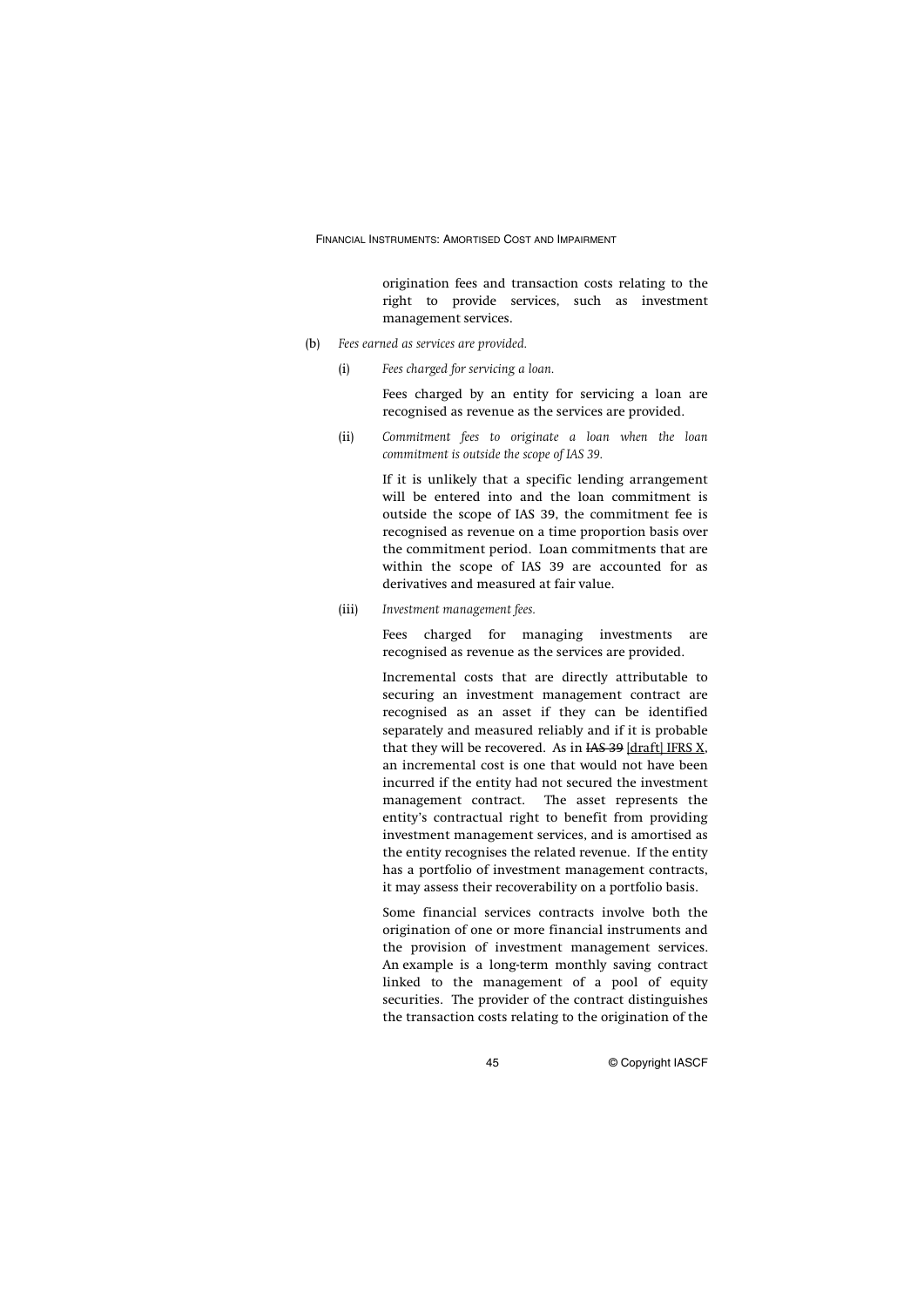financial instrument from the costs of securing the right to provide investment management services.

(c) *Fees that are earned on the execution of a significant act.*

The fees are recognised as revenue when the significant act has been completed, as in the examples below.

(i) *Commission on the allotment of shares to a client.*

The commission is recognised as revenue when the shares have been allotted.

(ii) *Placement fees for arranging a loan between a borrower and an investor.*

> The fee is recognised as revenue when the loan has been arranged.

(iii) *Loan syndication fees.*

A syndication fee received by an entity that arranges a loan and retains no part of the loan package for itself (or retains a part at the same effective interest rate for comparable risk as other participants) is compensation for the service of syndication. Such a fee is recognised as revenue when the syndication has been completed.

### **IAS 39** *Financial Instruments: Recognition and Measurement*

IGA3 In the guidance on implementing IAS 39, the Questions and Answers B.24–B.27, E.4.1–E.4.3 and E.4.5–E.4.8 are deleted.

### **IFRIC 12** *Service Concession Arrangements*

IGA4 In the illustrative examples accompanying IFRIC 12, paragraphs IE3 and IE26 are amended as follows:

### **Example 1: The grantor gives the operator a financial asset**

### **Arrangement terms**

IE3 For the purpose of this illustration, it is assumed that all cash flows take place at the end of the year and that the operator expects to collect all cash flows.